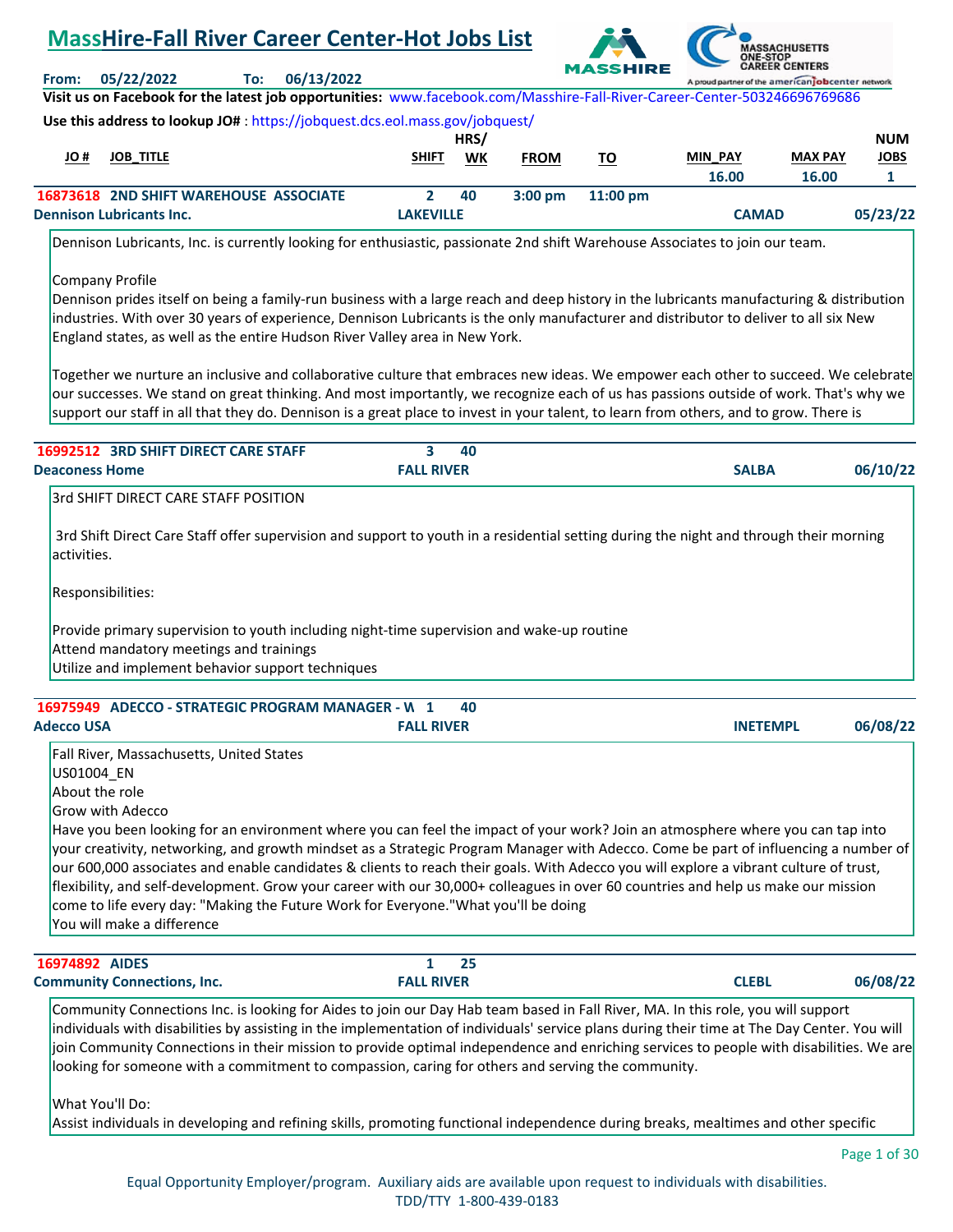|           |                                                                                                                                                                                                                                                                                                                                                                                                                                                                                                                                                                                       |                   | HRS/ |             |           |                |                | <b>NUM</b>  |
|-----------|---------------------------------------------------------------------------------------------------------------------------------------------------------------------------------------------------------------------------------------------------------------------------------------------------------------------------------------------------------------------------------------------------------------------------------------------------------------------------------------------------------------------------------------------------------------------------------------|-------------------|------|-------------|-----------|----------------|----------------|-------------|
| # OL      | <b>JOB TITLE</b>                                                                                                                                                                                                                                                                                                                                                                                                                                                                                                                                                                      | <b>SHIFT</b>      | WK   | <b>FROM</b> | TO        | <b>MIN PAY</b> | <b>MAX PAY</b> | <b>JOBS</b> |
|           |                                                                                                                                                                                                                                                                                                                                                                                                                                                                                                                                                                                       |                   |      |             |           | 15.00          | 16.00          | 1           |
| routines. |                                                                                                                                                                                                                                                                                                                                                                                                                                                                                                                                                                                       |                   |      |             |           |                |                |             |
|           | Help to implement DHSP goals within a group setting or a one-to-one situation                                                                                                                                                                                                                                                                                                                                                                                                                                                                                                         |                   |      |             |           |                |                |             |
|           | Assist individuals physically as necessary                                                                                                                                                                                                                                                                                                                                                                                                                                                                                                                                            |                   |      |             |           |                |                |             |
|           | 16962539 ASSEMBLY                                                                                                                                                                                                                                                                                                                                                                                                                                                                                                                                                                     | 1                 | 40   | $6:30$ am   | $3:00$ pm |                |                |             |
|           | <b>Whirlpool Corporation</b>                                                                                                                                                                                                                                                                                                                                                                                                                                                                                                                                                          | <b>FALL RIVER</b> |      |             |           | <b>ABORG</b>   |                | 06/06/22    |
|           | Requisition ID: 50696                                                                                                                                                                                                                                                                                                                                                                                                                                                                                                                                                                 |                   |      |             |           |                |                |             |
|           | Whirlpool Corporation (NYSE: WHR) is committed to being the best global kitchen and laundry company, in constant pursuit of<br>improving life at home. In an increasingly digital world, the company is driving purposeful innovation to meet the evolving needs of<br>consumers through its iconic brand portfolio, including Whirlpool, KitchenAid, Maytag, Consul, Brastemp, Amana, Bauknecht, JennAir,<br>Indesit and Yummly. In 2020, the company reported approximately \$19 billion in annual sales, 78,000 employees and 57 manufacturing<br>and technology research centers. |                   |      |             |           |                |                |             |
|           | Whirlpool Corporation is consistently recognized by FORTUNE as one of the World¿s Most Admired Companies. Our values are the<br>driving force behind everything we do. Integrity, Respect, Inclusion & Diversity, One Whirlpool, and Spirit of Winning propel our teams                                                                                                                                                                                                                                                                                                               |                   |      |             |           |                |                |             |

Requisition ID: 51442

Whirlpool Corporation (NYSE: WHR) is committed to being the best global kitchen and laundry company, in constant pursuit of improving life at home. In an increasingly digital world, the company is driving purposeful innovation to meet the evolving needs of consumers through its iconic brand portfolio, including Whirlpool, KitchenAid, Maytag, Consul, Brastemp, Amana, Bauknecht, JennAir, Indesit and Yummly. In 2021, the company reported approximately \$22 billion in annual sales, 69,000 employees and 54 manufacturing and technology research centers.

Whirlpool Corporation is consistently recognized by FORTUNE as one of the World?s Most Admired Companies. Our values are the driving force behind everything we do. Integrity, Respect, Inclusion & Diversity, One Whirlpool, and Spirit of Winning propel our teams

| <b>16962623 ASSEMBLY REPAIR BAY OPERATOR</b> |                   | 40 | 6:30 am | $3:00~\mathrm{nm}$ |              |          |
|----------------------------------------------|-------------------|----|---------|--------------------|--------------|----------|
| <b>Whirlpool Corporation</b>                 | <b>FALL RIVER</b> |    |         |                    | <b>ABORG</b> | 06/06/22 |

Whirlpool Corporation (NYSE: WHR) is the world?s leading kitchen and laundry appliance company, with approximately \$19 billion in annual sales, 78,000 employees and 57 manufacturing and technology research centers in 2020. The company markets Whirlpool, KitchenAid, Maytag, Consul, Brastemp, Amana, Bauknecht, JennAir, Indesit and other major brand names in nearly every country throughout the world.

Whirlpool Corporation is consistently recognized by FORTUNE as one of the World?s Most Admired Companies. Our values are the driving force behind everything we do. Integrity, Respect, Inclusion & Diversity, One Whirlpool, and Spirit of Winning propel our teams to excellence. Get to know us and see what it's like to be part of a company that is in constant pursuit of improving life at home.

Maintenance Technician

| <b>16992621 ASSISTANT BRANCH MANAGER</b> |                | 40 |                 |          |
|------------------------------------------|----------------|----|-----------------|----------|
| <b>BayCoast Bank</b>                     | <b>SWANSEA</b> |    | <b>INETEMPL</b> | 06/10/22 |

### FUNCTION:

Under the oversight of the Regional Manager and the direction of the Branch Manager, the Assistant Branch Manager I is responsible for the overall management of the Branch Office, in the absence of the Branch Manager. The ABM I is at the forefront of customer interactions as part of a branch-based team that provides high quality service that earns the long-term loyalty of our customers. Leverages communication skills and banking knowledge to engage with customers. Understands customer's needs which will provide financial solutions and advice to resolve issues and help customers achieve their financial goals. Ensures the office's compliance with operating policies and procedures and outside regulatory requirements; directly supervising assigned personnel; communicating with appropriate management and staff. Demonstrates a willingness to do more than is required or expected by embracing the Bank's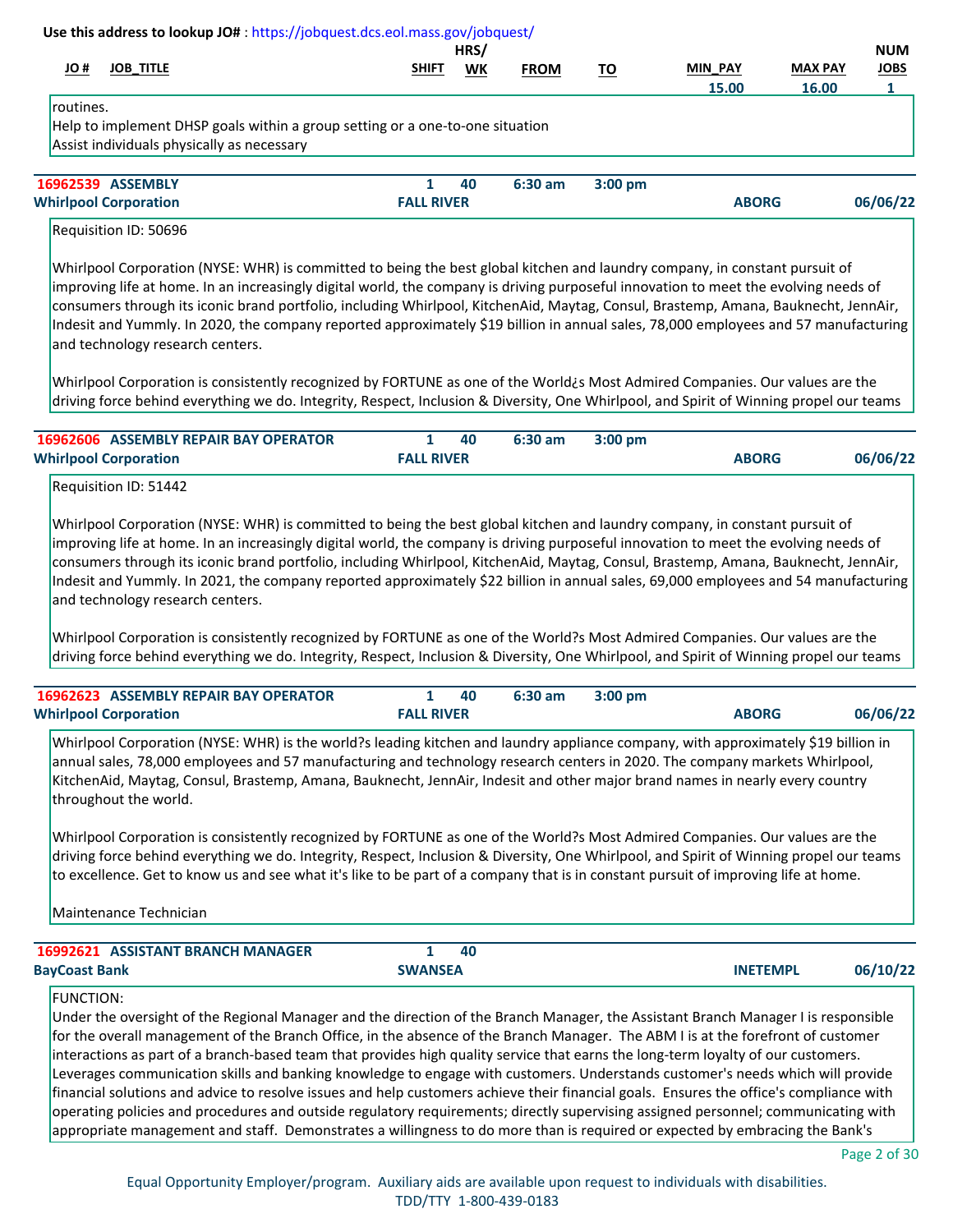| H OL                                                                              | <b>JOB_TITLE</b>                         |                                                                                          |                                                     | SHIFT           | WK | <b>FROM</b> | TO | MIN PAY                                                                                                                                                                                                                                                                                                                                                                                                                                                                                                                                                       | <b>MAX PAY</b>  | <b>NUM</b><br><b>JOBS</b><br>1 |
|-----------------------------------------------------------------------------------|------------------------------------------|------------------------------------------------------------------------------------------|-----------------------------------------------------|-----------------|----|-------------|----|---------------------------------------------------------------------------------------------------------------------------------------------------------------------------------------------------------------------------------------------------------------------------------------------------------------------------------------------------------------------------------------------------------------------------------------------------------------------------------------------------------------------------------------------------------------|-----------------|--------------------------------|
|                                                                                   |                                          |                                                                                          |                                                     |                 |    |             |    | mission statement and core values, which will improve results and morale as well as create new opportunities.                                                                                                                                                                                                                                                                                                                                                                                                                                                 |                 |                                |
| Caleres, Inc.                                                                     |                                          | <b>16892959 ASSISTANT MANAGER - FAMOUS FOOTWEAR</b>                                      | <b>SEEKONK</b>                                      | 1               | 40 |             |    |                                                                                                                                                                                                                                                                                                                                                                                                                                                                                                                                                               | <b>INETEMPL</b> | 05/26/22                       |
| Overview                                                                          |                                          |                                                                                          |                                                     |                 |    |             |    |                                                                                                                                                                                                                                                                                                                                                                                                                                                                                                                                                               |                 |                                |
|                                                                                   | feel goodfeet first.<br>Responsibilities |                                                                                          |                                                     |                 |    |             |    | At Famous Footwear, we believe everyone deserves to feel a little famous. To us, famous isn't about standing out in the crowd. It's<br>about feeling good where you stand right now. Famous Footwear is your place for athletic and casual shoes for the whole family from<br>hundreds of name brands. Famous Footwear is part of Caleres Inc., a diverse portfolio of global footwear brands. Caleres' legacy<br>includes more than 140-years of craftsmanship, a passion for fit and a business savvy, with a mission to continue to inspire people to      |                 |                                |
|                                                                                   |                                          | As an Assistant Sales Manager, you are:                                                  |                                                     |                 |    |             |    |                                                                                                                                                                                                                                                                                                                                                                                                                                                                                                                                                               |                 |                                |
|                                                                                   |                                          | 16923253 ASSISTANT MANAGER, TALENT ACQUISITION<br><b>Innovative Defense Technologies</b> | <b>FALL RIVER</b>                                   | 1               | 40 |             |    |                                                                                                                                                                                                                                                                                                                                                                                                                                                                                                                                                               | <b>INETEMPL</b> | 06/01/22                       |
| Description                                                                       |                                          |                                                                                          |                                                     |                 |    |             |    |                                                                                                                                                                                                                                                                                                                                                                                                                                                                                                                                                               |                 |                                |
|                                                                                   |                                          |                                                                                          |                                                     |                 |    |             |    |                                                                                                                                                                                                                                                                                                                                                                                                                                                                                                                                                               |                 |                                |
|                                                                                   |                                          | Background information:                                                                  |                                                     |                 |    |             |    |                                                                                                                                                                                                                                                                                                                                                                                                                                                                                                                                                               |                 |                                |
|                                                                                   |                                          | Arlington, VA; Mt. Laurel, NJ; or Fall River, MA offices.                                |                                                     |                 |    |             |    | Innovative Defense Technologies (IDT), provider of automated software testing, data analysis, and cybersecurity solutions for complex,<br>mission-critical systems in the US Department of Defense (DOD), is seeking Assistant Manager, Talent Acquisition to be based in our                                                                                                                                                                                                                                                                                 |                 |                                |
| Overview:                                                                         |                                          |                                                                                          |                                                     |                 |    |             |    |                                                                                                                                                                                                                                                                                                                                                                                                                                                                                                                                                               |                 |                                |
|                                                                                   |                                          | 16976264 ASSISTANT SITE DIRECTOR SEPTEMBER 2022 -                                        |                                                     | $\mathbf{1}$    | 40 |             |    |                                                                                                                                                                                                                                                                                                                                                                                                                                                                                                                                                               |                 |                                |
|                                                                                   |                                          |                                                                                          |                                                     | <b>SEEKONK</b>  |    |             |    |                                                                                                                                                                                                                                                                                                                                                                                                                                                                                                                                                               | <b>INETEMPL</b> |                                |
| Description                                                                       |                                          |                                                                                          |                                                     |                 |    |             |    | KinderCare Education is the nation's leader in early childhood education. We nourish curiosity through purposeful experiences to create<br>a future full of lifelong learners. From our National Support Center to the classrooms where learning comes to life, we're united by a<br>passion for creating a world of learning, joy, and adventure for more than 161,000 children ages six weeks through 12 years every day.                                                                                                                                   |                 |                                |
|                                                                                   |                                          |                                                                                          |                                                     |                 |    |             |    | If you're passionate about inspiring children and teachers alike to learn and grow, the Site Director role could be for you! Site Directors<br>are passionate about educational excellence and empowering confident teachers. As a Site Director, you will use our nationally<br>recognized curriculum as a framework to create unique and engaging classroom experiences. Site Directors are committedto making<br>their site successful and know that meaningful relationships with children, families, and their team are essential to success. Successful |                 |                                |
|                                                                                   |                                          |                                                                                          | 16875055 ASSISTANT TEACHER AT PALMER RIVER-220002 1 | <b>REHOBOTH</b> | 40 |             |    |                                                                                                                                                                                                                                                                                                                                                                                                                                                                                                                                                               | <b>INETEMPL</b> | 06/08/22                       |
| <b>KinderCare Education LLC</b><br><b>KinderCare Education LLC</b><br>Description |                                          |                                                                                          |                                                     |                 |    |             |    |                                                                                                                                                                                                                                                                                                                                                                                                                                                                                                                                                               |                 | 05/23/22                       |

inspire children to be lifelong learners using our nationally recognized curriculum that promotes social, physical, verbal, and cognitive development. Our Teachers are committed to making their center successful and know that creating meaningful relationships with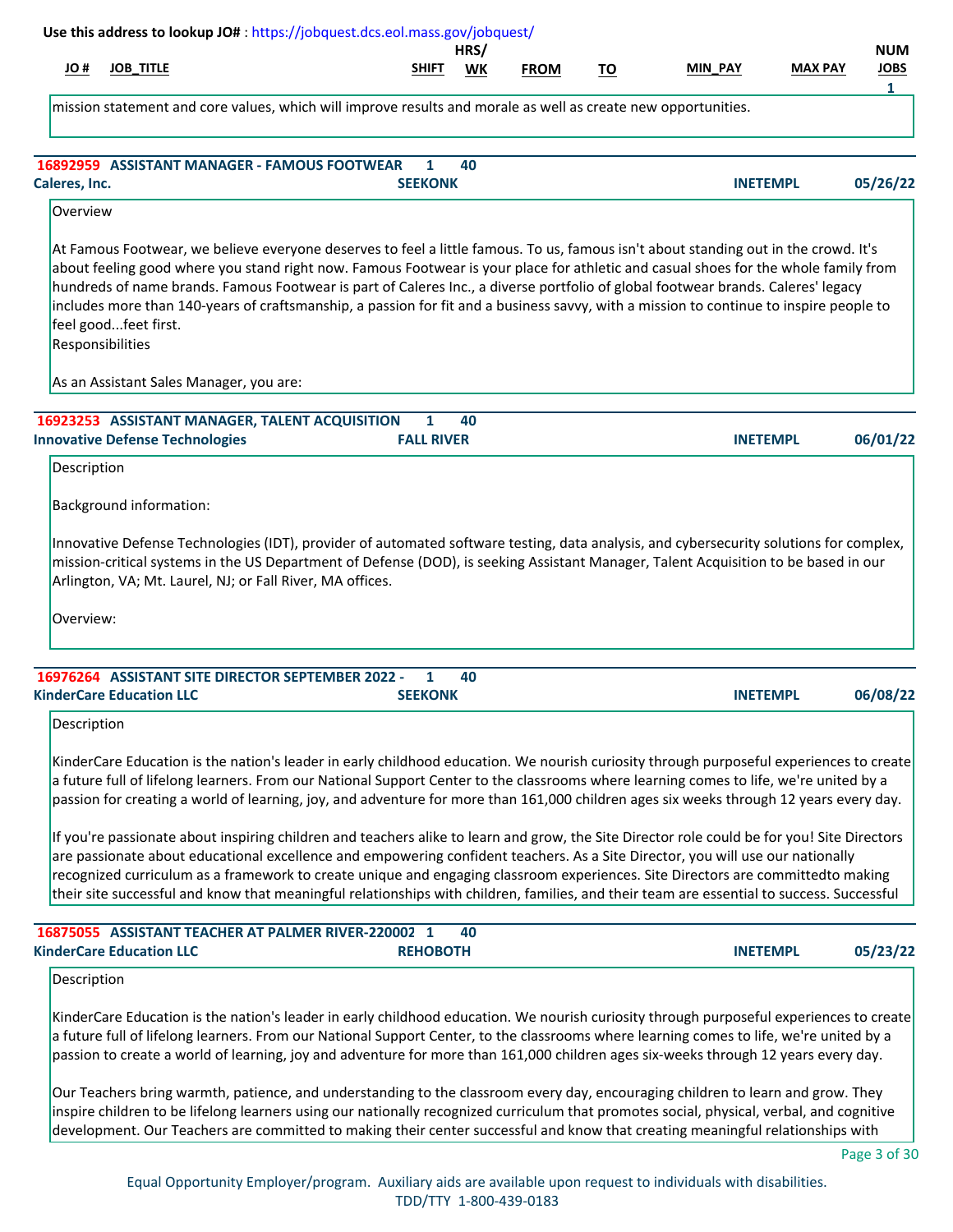|                  | Use this address to lookup JO#: https://jobquest.dcs.eol.mass.gov/jobquest/                                                                                                                                                                                                                                                                                                                                                                                                                                                                                                                                                                                                                      |                   | HRS/ |             |           |                |                 | <b>NUM</b>  |
|------------------|--------------------------------------------------------------------------------------------------------------------------------------------------------------------------------------------------------------------------------------------------------------------------------------------------------------------------------------------------------------------------------------------------------------------------------------------------------------------------------------------------------------------------------------------------------------------------------------------------------------------------------------------------------------------------------------------------|-------------------|------|-------------|-----------|----------------|-----------------|-------------|
| H OL             | <b>JOB_TITLE</b>                                                                                                                                                                                                                                                                                                                                                                                                                                                                                                                                                                                                                                                                                 | <b>SHIFT</b>      | WK   | <b>FROM</b> | <u>TO</u> | <b>MIN PAY</b> | <b>MAX PAY</b>  | <b>JOBS</b> |
|                  | children, families, and their team play a crucial role in that success.                                                                                                                                                                                                                                                                                                                                                                                                                                                                                                                                                                                                                          |                   |      |             |           |                |                 | 1           |
|                  | 16983775 ASSOCIATE DIRECTOR, HEAD OF ENGINEERING, 1                                                                                                                                                                                                                                                                                                                                                                                                                                                                                                                                                                                                                                              |                   | 40   |             |           |                |                 |             |
|                  | <b>Ocean Spray Cranberries, Inc.</b>                                                                                                                                                                                                                                                                                                                                                                                                                                                                                                                                                                                                                                                             | <b>LAKEVILLE</b>  |      |             |           |                | <b>INETEMPL</b> | 06/09/22    |
|                  | which is essential in order to ensure business/customer first approach in designing the right Platform for sustainable growth and                                                                                                                                                                                                                                                                                                                                                                                                                                                                                                                                                                |                   |      |             |           |                |                 |             |
|                  | efficiency for the Cooperative.<br>As we modernize Ocean Spray (cloud ERP, data modernization, digital core) this role becomes critical to our enterprise success with the<br>definition and building of our technology backbone to support our business. We are looking for someone with extensive software<br>engineering background, who has made career progression into architect role and can lead us through change. Someone who does not<br>think of application, infrastructure, cloud, security, and compliance as unrelated aspects, but rather equally important components of<br>well-crafted tech solutions to create an enhanced experience with our most important stakeholders. |                   |      |             |           |                |                 |             |
|                  | <b>16962661 AUTOMOTIVE MAINTENANCE TECHNICIAN</b>                                                                                                                                                                                                                                                                                                                                                                                                                                                                                                                                                                                                                                                | 1                 | 40   |             |           |                |                 |             |
| <b>Firestone</b> |                                                                                                                                                                                                                                                                                                                                                                                                                                                                                                                                                                                                                                                                                                  | <b>FALL RIVER</b> |      |             |           | <b>CAMAD</b>   |                 | 06/06/22    |

| <b>16962679 AUTOMOTIVE TECHNICIAN</b> |  |
|---------------------------------------|--|

| <b>Bridgestone Tires</b>                         | <b>SWANSEA</b>                                                                                                                           | <b>CAMAD</b> | 06/06/22 |
|--------------------------------------------------|------------------------------------------------------------------------------------------------------------------------------------------|--------------|----------|
| Both full time and part time positions available |                                                                                                                                          |              |          |
|                                                  | The Maintenance Technician is an entry level position in which you will be an integral part of a fantastic team servicing vehicles. STOP |              |          |
|                                                  | looking for a job and START investing in your career as a Maintenance Technician at Firestone! Full and Part-time benefits available     |              |          |
| from day one-including tool program discounts!   |                                                                                                                                          |              |          |
| <b>RESPONSIBILITIES</b>                          |                                                                                                                                          |              |          |
|                                                  | Learn how to diagnose and repair basic automotive including brakes, alignments, suspensions, cooling and electrical                      |              |          |
| Change oil and/or transmission fluid and filters |                                                                                                                                          |              |          |
| Install and perform tire maintenance             |                                                                                                                                          |              |          |
|                                                  | Install batteries, shock absorbers, exhaust systems and check electrical systems                                                         |              |          |
| Road test vehicles                               |                                                                                                                                          |              |          |

 **40**

|                                 | 16874994 BACK TO SCHOOL TEACHER AT DES-220002M3 |                | 40 |  |                 |          |
|---------------------------------|-------------------------------------------------|----------------|----|--|-----------------|----------|
| <b>KinderCare Education LLC</b> |                                                 | <b>DIGHTON</b> |    |  | <b>INETEMPL</b> | 05/23/22 |

# Description

KinderCare Education is the nation's leader in early childhood education. We nourish curiosity through purposeful experiences to create a future full of lifelong learners. From our National Support Center, to the classrooms where learning comes to life, we're united by a passion to create a world of learning, joy and adventure for more than 161,000 children ages six-weeks through 12 years every day.

Our Teachers bring warmth, patience, and understanding to the classroom every day, encouraging children to learn and grow. They inspire children to be lifelong learners using our nationally recognized curriculum that promotes social, physical, verbal, and cognitive development. Our Teachers are committed to making their center successful and know that creating meaningful relationships with children, families, and their team play a crucial role in that success.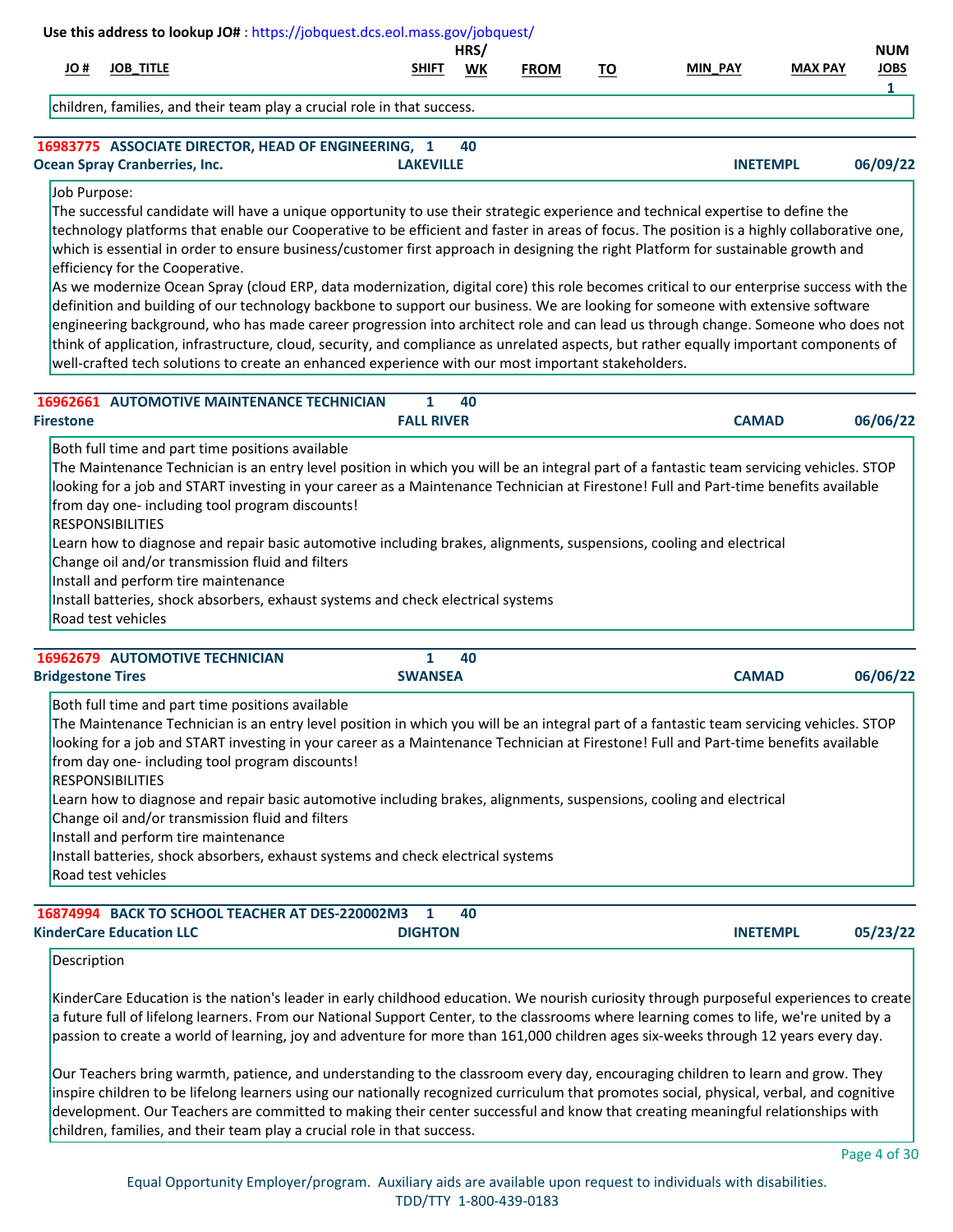|                              |                                                                                            | Use this address to lookup JO#: https://jobquest.dcs.eol.mass.gov/jobquest/                                                                                                                                                                                                                                                                                                                                                                                                                                                                                                                                                                                                                                                                  |                                |            |             |           |                 |                |                                           |
|------------------------------|--------------------------------------------------------------------------------------------|----------------------------------------------------------------------------------------------------------------------------------------------------------------------------------------------------------------------------------------------------------------------------------------------------------------------------------------------------------------------------------------------------------------------------------------------------------------------------------------------------------------------------------------------------------------------------------------------------------------------------------------------------------------------------------------------------------------------------------------------|--------------------------------|------------|-------------|-----------|-----------------|----------------|-------------------------------------------|
| # OL                         | <b>JOB_TITLE</b>                                                                           |                                                                                                                                                                                                                                                                                                                                                                                                                                                                                                                                                                                                                                                                                                                                              | <b>SHIFT</b>                   | HRS/<br>WK | <b>FROM</b> | <u>TO</u> | MIN_PAY         | <b>MAX PAY</b> | <b>NUM</b><br><b>JOBS</b><br>$\mathbf{1}$ |
|                              |                                                                                            | 16912777 BACKEND - SOFTWARE ENGINEER<br><b>Innovative Defense Technologies</b>                                                                                                                                                                                                                                                                                                                                                                                                                                                                                                                                                                                                                                                               | 1<br><b>FALL RIVER</b>         | 40         |             |           | <b>INETEMPL</b> |                | 05/31/22                                  |
| lbr<br> br                   | bDescription/b<br>br<br>MA, NJ, VA offices. br<br>strongOverview:/strong                   | strongBackground information:/strong<br>brInnovative Defense Technologies (IDT), provider of automated software testing, data analysis, and cybersecurity solutions for<br>complex, mission-critical systems in the US Department of Defense (DOD), is seeking a Backend Software Engineer to be based in our<br>brWe are looking for a Backend Software Engineer to help build our enterprise virtualization and data analysis micro-service platform.<br>The engineer will interpret the use cases and requirements generated by business and software leads to design and implement various<br>applications and capabilities using a mix of Java, Python, and/or C++. It should be noted that while this job description is geared toward |                                |            |             |           |                 |                |                                           |
|                              |                                                                                            | 16912773 BUSINESS DEVELOPMENT SR. MANAGER\/DIRE 1<br><b>Innovative Defense Technologies</b>                                                                                                                                                                                                                                                                                                                                                                                                                                                                                                                                                                                                                                                  | <b>FALL RIVER</b>              | 40         |             |           | <b>INETEMPL</b> |                | 05/31/22                                  |
| Overview:                    |                                                                                            | Innovative Defense Technologies (IDT), provider of automated software testing, data analysis, and cybersecurity solutions for complex,<br>mission-critical systems in the US Department of Defense (DOD), is seeking a Director / Sr. Manager, Business Development to be based<br>in our Arlington, VA; Mt Laurel, NJ; and Fall River, MA offices.<br>IDT is in search of a Director / Sr. Manager, Business Development who will be responsible for identifying, qualifying and pursuing new<br>business opportunities within the U.S. Defense and adjacent markets. This individual will support strategic growth and lead the                                                                                                            |                                |            |             |           |                 |                |                                           |
|                              | 17012702 CAMP COUNSELOR                                                                    | <b>Southcoast Happy Trail LLC/ Camp Bow Wow</b>                                                                                                                                                                                                                                                                                                                                                                                                                                                                                                                                                                                                                                                                                              | $\mathbf{1}$<br><b>SWANSEA</b> | 40         | $5:00$ am   | 9:00 pm   | <b>RTEIX</b>    |                | 06/13/22                                  |
|                              | <b>Primary Responsibilities</b><br>Monitor dogs in play yard.<br>Checking in and out dogs. | A Camp Counselors assists with animal care, heavy cleaning, play yard monitoring and front desk duties.<br>Follow Standard Operating Procedures in all duties.<br>Maintaining a clean environment.<br>Feeding, cleaning cabins, lifting heavy items.<br>Constantly walking and interacting with dogs and team members.<br>MAINTAINING A SAFE ENVIRONMENT! Provide excellent customer service.<br>Managing schedules and appointments.                                                                                                                                                                                                                                                                                                        |                                |            |             |           |                 |                |                                           |
|                              |                                                                                            | 16953468 CLINICAL SUPERVISOR FT \$15K BONUS                                                                                                                                                                                                                                                                                                                                                                                                                                                                                                                                                                                                                                                                                                  | 1                              | 40         |             |           |                 |                |                                           |
| <b>AccentCare, Inc.</b>      |                                                                                            |                                                                                                                                                                                                                                                                                                                                                                                                                                                                                                                                                                                                                                                                                                                                              | <b>FALL RIVER</b>              |            |             |           | <b>INETEMPL</b> |                | 06/04/22                                  |
| Description<br>Bonus - \$15K |                                                                                            | AccentCare is looking for passionate clinicians committed to delivering exceptional care in the home.<br>We are committed to quality patient outcomes-delivering evidence-based care in the home-andproviding comprehensive training to<br>further develop our staff along with continuing education and promotional opportunities.<br>Come join the AccentCare team and Make A Difference every day.<br>Position: Clinical Supervisor (CS) Fall River, MA and surrounding towns<br>Reports to: Director Patient Care Services<br>Job Description/Requirements:                                                                                                                                                                              |                                |            |             |           |                 |                |                                           |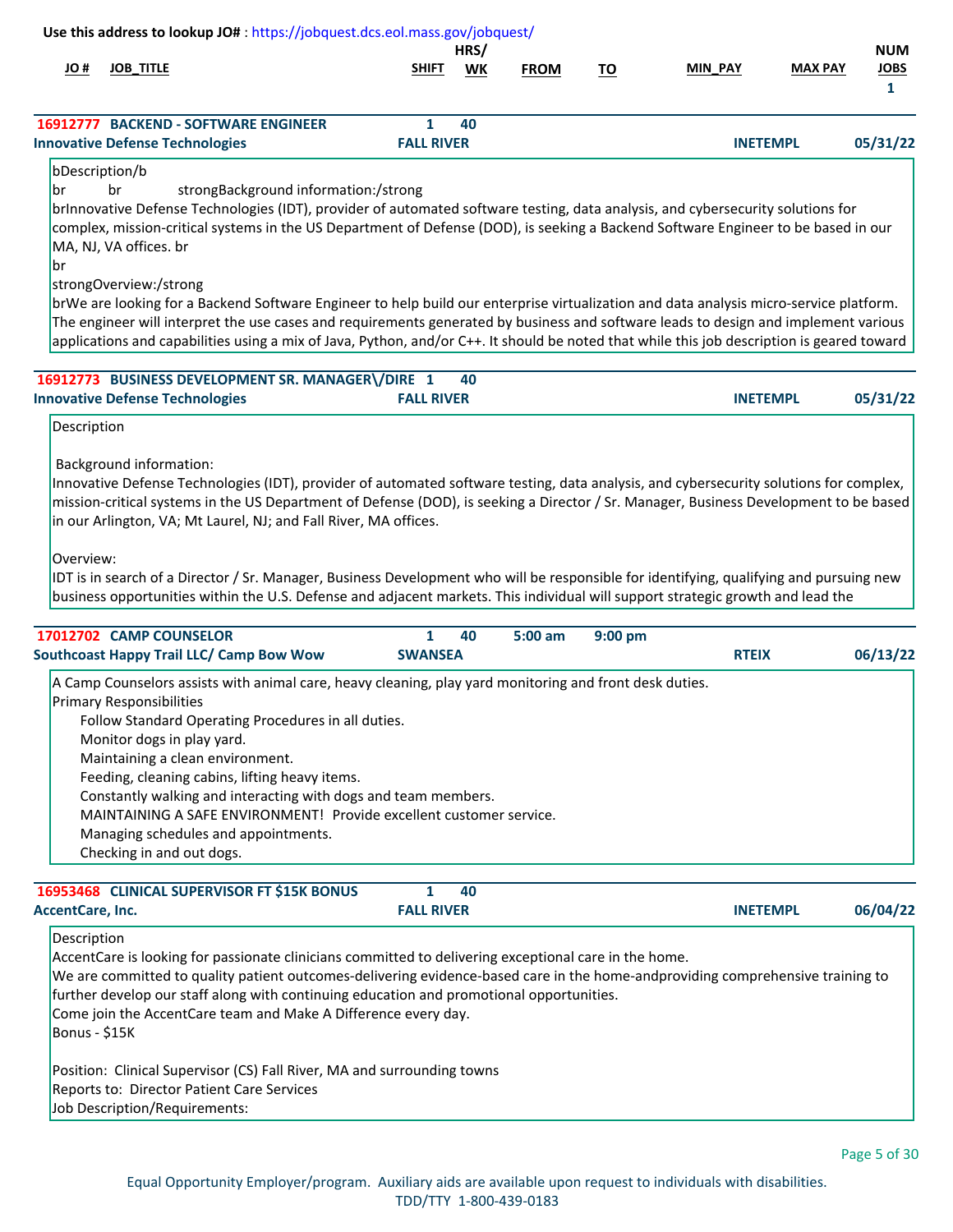| # OL                         |                                                                                                                                                                                                                                                                                                                                                                                                                                                                                                                                                                                                                                                                                                                                                                                                                                                                                                                                                                                                                                                          |                   | HRS/ |             |           |                 |                | <b>NUM</b>                  |
|------------------------------|----------------------------------------------------------------------------------------------------------------------------------------------------------------------------------------------------------------------------------------------------------------------------------------------------------------------------------------------------------------------------------------------------------------------------------------------------------------------------------------------------------------------------------------------------------------------------------------------------------------------------------------------------------------------------------------------------------------------------------------------------------------------------------------------------------------------------------------------------------------------------------------------------------------------------------------------------------------------------------------------------------------------------------------------------------|-------------------|------|-------------|-----------|-----------------|----------------|-----------------------------|
|                              | <b>JOB_TITLE</b>                                                                                                                                                                                                                                                                                                                                                                                                                                                                                                                                                                                                                                                                                                                                                                                                                                                                                                                                                                                                                                         | SHIFT             | WK   | <b>FROM</b> | <u>TO</u> | MIN_PAY         | <b>MAX PAY</b> | <b>JOBS</b><br>$\mathbf{1}$ |
|                              | 16905538 CLINICAL SUPERVISOR FT \$20K BONUS                                                                                                                                                                                                                                                                                                                                                                                                                                                                                                                                                                                                                                                                                                                                                                                                                                                                                                                                                                                                              | 1                 | 40   |             |           |                 |                |                             |
| AccentCare, Inc.             |                                                                                                                                                                                                                                                                                                                                                                                                                                                                                                                                                                                                                                                                                                                                                                                                                                                                                                                                                                                                                                                          | <b>FALL RIVER</b> |      |             |           | <b>INETEMPL</b> |                | 05/28/22                    |
| Description<br>Bonus - \$20K | AccentCare is looking for passionate clinicians committed to delivering exceptional care in the home.<br>We are committed to quality patient outcomes-delivering evidence-based care in the home-andproviding comprehensive training to<br>further develop our staff along with continuing education and promotional opportunities.<br>Come join the AccentCare team and Make A Difference every day.                                                                                                                                                                                                                                                                                                                                                                                                                                                                                                                                                                                                                                                    |                   |      |             |           |                 |                |                             |
|                              | Position: Clinical Supervisor (CS) Fall River, MA and surrounding towns<br>Reports to: Director Patient Care Services<br>Job Description/Requirements:                                                                                                                                                                                                                                                                                                                                                                                                                                                                                                                                                                                                                                                                                                                                                                                                                                                                                                   |                   |      |             |           |                 |                |                             |
|                              | 16922576 COMMERCIAL LINES CSR LICENSED                                                                                                                                                                                                                                                                                                                                                                                                                                                                                                                                                                                                                                                                                                                                                                                                                                                                                                                                                                                                                   | $\mathbf{1}$      | 40   |             |           |                 |                |                             |
| <b>BayCoast Bank</b>         |                                                                                                                                                                                                                                                                                                                                                                                                                                                                                                                                                                                                                                                                                                                                                                                                                                                                                                                                                                                                                                                          | <b>SWANSEA</b>    |      |             |           | <b>INETEMPL</b> |                | 06/01/22                    |
|                              | Partners Insurance Group LLC is a wholly owned subsidiary of BayCoast Bank. Partners Insurance Group and BayCoast Bank are<br>committed to heavily investing into the communities we serve while providing them with exceptional customer service. Partners<br>Insurance Group LLC has 8 locations spread across South Coast, MA and RI and we're rapidly growing and creating new opportunities<br>for growth. Partners Insurance Group is a MAIA 5 Star Agency with a strong focus on your professional development. Partners Insurance                                                                                                                                                                                                                                                                                                                                                                                                                                                                                                                |                   |      |             |           |                 |                |                             |
|                              | Group funds 100% of your continuing education not only for your insurance license but for college as well. In addition to our education<br>16922571 COMMERCIAL LINES MANAGER                                                                                                                                                                                                                                                                                                                                                                                                                                                                                                                                                                                                                                                                                                                                                                                                                                                                             | $\mathbf{1}$      | 40   |             |           |                 |                |                             |
| <b>BayCoast Bank</b>         |                                                                                                                                                                                                                                                                                                                                                                                                                                                                                                                                                                                                                                                                                                                                                                                                                                                                                                                                                                                                                                                          | <b>SWANSEA</b>    |      |             |           | <b>INETEMPL</b> |                | 06/01/22                    |
|                              | Position Title: Commercial Lines Manager<br>Department: Partners Insurance Group LLC<br>We have an exciting opportunity for an experienced and highly motivated Commercial Lines Manager to join our Partners Insurance<br>Team in Swansea, MA.<br>The Commercial Lines Manager leads and manages the functions and development of our Commercial Insurance Account Management<br>Team. This role oversees the day-to-day functions of the department, coaches and mentors team members, services some of the<br>agencies strategic/key clients, and participates in the agency's Leadership Team which drives our strategic goals and initiatives.<br>This position is responsible for managing commercial insurance activities to ensure that our Client service standards are consistently<br>met, and for the effective implementation of our servicing, renewal and new business processes and procedures.<br>This position reports directly to the Vice President of Commercial Lines of the company and will oversee all processes and operations |                   |      |             |           |                 |                |                             |
|                              | 16927695 COMMERCIAL LOAN OFFICER-SOMERSET                                                                                                                                                                                                                                                                                                                                                                                                                                                                                                                                                                                                                                                                                                                                                                                                                                                                                                                                                                                                                | $\mathbf{1}$      | 40   |             |           |                 |                |                             |
| Description                  | <b>Rockland Trust Company</b>                                                                                                                                                                                                                                                                                                                                                                                                                                                                                                                                                                                                                                                                                                                                                                                                                                                                                                                                                                                                                            | <b>SOMERSET</b>   |      |             |           | <b>INETEMPL</b> |                | 06/02/22                    |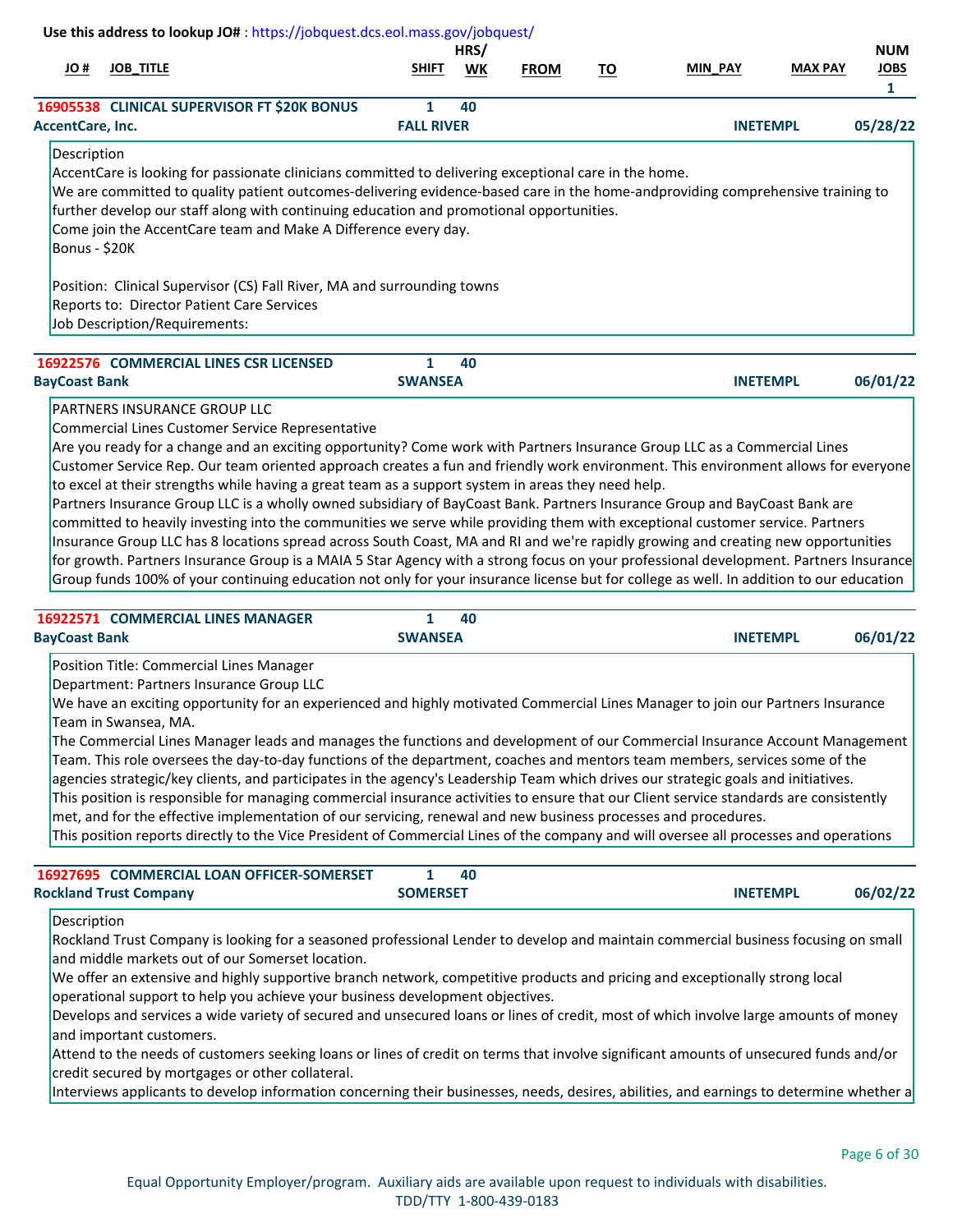|      |                               | Use this address to lookup JO#: https://jobquest.dcs.eol.mass.gov/jobquest/ |                 |      |             |    |                 |                |             |
|------|-------------------------------|-----------------------------------------------------------------------------|-----------------|------|-------------|----|-----------------|----------------|-------------|
|      |                               |                                                                             |                 | HRS/ |             |    |                 |                | <b>NUM</b>  |
| H OL | <b>JOB TITLE</b>              |                                                                             | <b>SHIFT</b>    | WK   | <b>FROM</b> | то | <b>MIN PAY</b>  | <b>MAX PAY</b> | <b>JOBS</b> |
|      |                               |                                                                             |                 |      |             |    |                 |                |             |
|      |                               | 16873470 COMMERCIAL PORTFOLIO MANAGER-SOMERSI 1                             |                 | 40   |             |    |                 |                |             |
|      | <b>Rockland Trust Company</b> |                                                                             | <b>SOMERSET</b> |      |             |    | <b>INETEMPL</b> |                | 05/23/22    |
|      |                               |                                                                             |                 |      |             |    |                 |                |             |

# Description

Rockland Trust is currently seeking a Commercial Portfolio Manager in our Somerset location.

Position Summary: The Portfolio Manager role is credit orientated reporting on a solid-line basis to the Commercial Credit Officer. Portfolio Managers are typically assigned to and support specifically designated Lending Officers and their respective loan portfolios. Performance reviews are prepared by the Commercial Credit Officer with input from the Regional Manager and Lending Officer to whom the PM is assigned. Portfolio Manager uses their credit skills to underwrite and manage a portfolio of loans for both C&I and Real Estate. The PM works with lenders who solicit, develop and service a wide variety of commercial loans and lines of credit.

Under the direction and review of the Commercial Credit Officer, the PM is responsible for evaluating and making independent credit decisions and recommendations including but not limited to evaluating obligor risk ratings on both new and existing relationships and

| 40                |
|-------------------|
| <b>FALL RIVER</b> |

| Description |
|-------------|
|-------------|

Background Information:

Innovative Defense Technologies (IDT), provider of automated software testing, data analysis, and cybersecurity solutions for complex, mission-critical systems in the US Department of Defense (DOD), is seeking a Computer Vision Software Engineer to be based in our Fall River office.

Overview:

The Computer Vision Software Engineer position offers an engineer the opportunity to utilize their knowledge and talents as part of a collaborative team developing AI solutions for a growing company. A few of the responsibilities include applying modern computer

| 16912707 COOK                                                                                                                           | 1<br>40           | $10:00$ am | 6:00 pm |                 |          |
|-----------------------------------------------------------------------------------------------------------------------------------------|-------------------|------------|---------|-----------------|----------|
| THE LAW OFFICE OF SAHER J MACARIUS                                                                                                      | <b>SWANSEA</b>    |            |         | <b>INETEMPL</b> | 05/31/22 |
| PREPARE, SEASON COOK FOOD                                                                                                               |                   |            |         |                 |          |
| 16954445 CREW                                                                                                                           | 40<br>1.          |            |         |                 |          |
| <b>AMC Theatres</b>                                                                                                                     | <b>DARTMOUTH</b>  |            |         | <b>INETEMPL</b> | 06/05/22 |
| Crew                                                                                                                                    |                   |            |         |                 |          |
| Dartmouth Mall 11                                                                                                                       |                   |            |         |                 |          |
| 140 N Dartmouth Mall, North Dartmouth, MA 02747                                                                                         |                   |            |         |                 |          |
| <b>Job Summary</b>                                                                                                                      |                   |            |         |                 |          |
| Deliver superior service while connecting with our guests and supporting efforts to achieve AMC's financial goals.                      |                   |            |         |                 |          |
| Job Description                                                                                                                         |                   |            |         |                 |          |
| <b>16976149 CUSTOMER SERVICE SPECIALIST</b>                                                                                             | 40<br>1.          |            |         |                 |          |
| <b>Sherwin-Williams Company</b>                                                                                                         | <b>FALL RIVER</b> |            |         | <b>INETEMPL</b> | 06/08/22 |
| Why Sherwin-Williams                                                                                                                    |                   |            |         |                 |          |
| Here, we believe there's not one path to success, we believe in careers that grow with you. Whoever you are or wherever you come        |                   |            |         |                 |          |
| from in the world, there's a place for you at Sherwin-Williams. We provide you with the opportunity to explore your curiosity and drive |                   |            |         |                 |          |
| us forward. We'll give you the space to share your strengths and we want you to show us what you can do. You can innovate, grow, and    |                   |            |         |                 |          |

discover in a place where you can thrive and Let Your Colors Show!

Where You'll be Working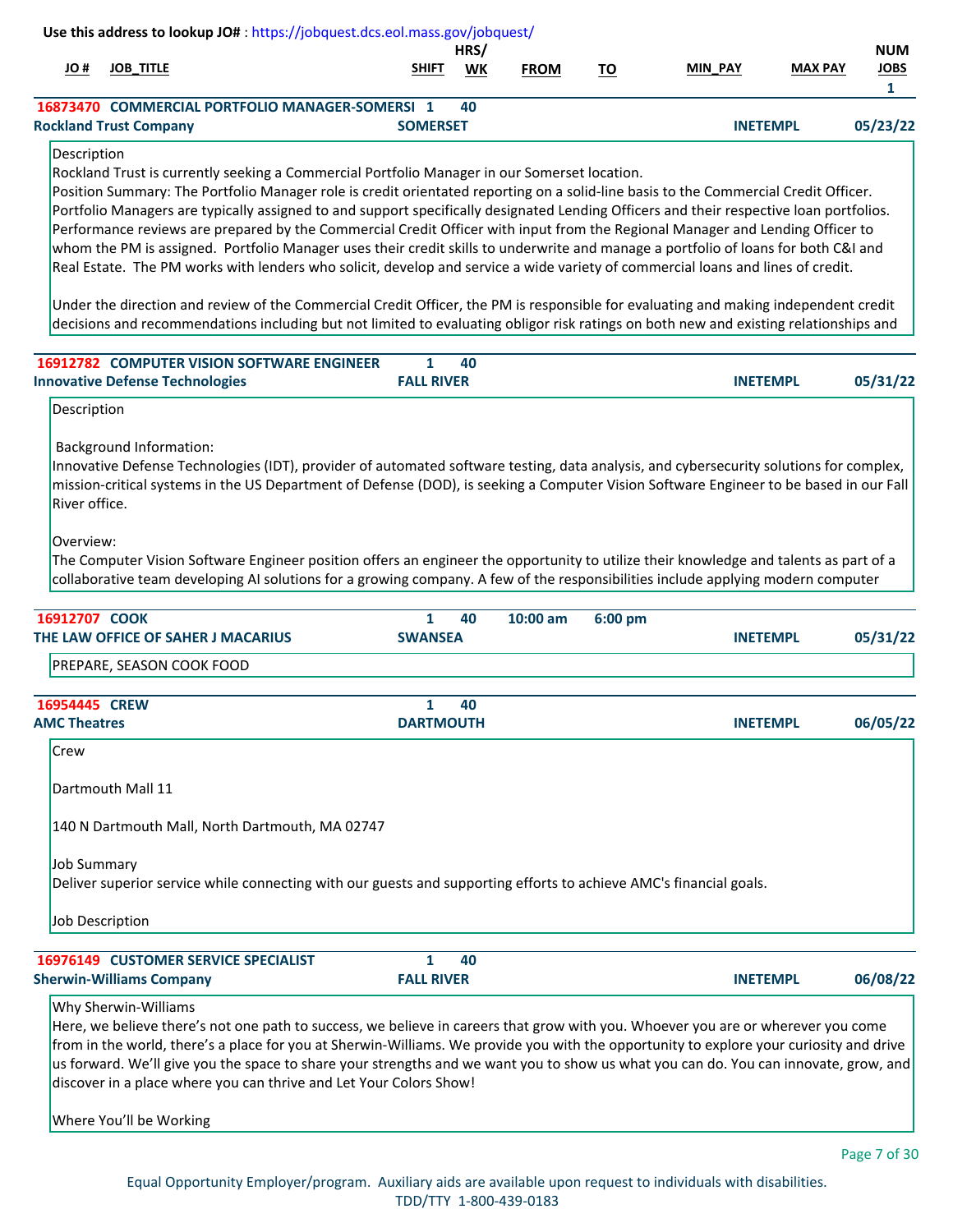| Use this address to lookup JO#: https://jobquest.dcs.eol.mass.gov/jobquest/                                                             |                |      |             |    |                 |                |             |
|-----------------------------------------------------------------------------------------------------------------------------------------|----------------|------|-------------|----|-----------------|----------------|-------------|
|                                                                                                                                         |                | HRS/ |             |    |                 |                | <b>NUM</b>  |
| <b>JOB TITLE</b><br># JO                                                                                                                | <b>SHIFT</b>   | WK   | <b>FROM</b> | TO | <b>MIN PAY</b>  | <b>MAX PAY</b> | <b>JOBS</b> |
|                                                                                                                                         |                |      |             |    |                 |                |             |
| The individual selected for this role will be expected to work at Store #5981, located at:<br>555 Pleasant Street, Fall River, MA 02721 |                |      |             |    |                 |                |             |
| <b>16992616 CUSTOMER SERVICE SUPERVISOR</b>                                                                                             |                | 40   |             |    |                 |                |             |
| <b>BayCoast Bank</b>                                                                                                                    | <b>SWANSEA</b> |      |             |    | <b>INETEMPL</b> |                | 06/10/22    |
|                                                                                                                                         |                |      |             |    |                 |                |             |

## FUNCTION:

Under the direction of the Branch Manager and Assistant Branch Manager, the Customer Service Supervisor is at the forefront of customer interactions as part of a branch-based team that provides high quality service that earns the long-term loyalty of our customers. Leverages communication skills and banking knowledge to engage with customers. Understands customer's needs which will provide financial solutions and advice to resolve issues and help customers achieve their financial goals. Responsible for the daily supervision of the branch teller staff, creating a high-quality service team that earns the long-term loyalty of the customers. Oversees and conducts the accurate processing of various customer transactions. The CSS coaches the teller team in all aspects of relationship development, service and operations; responding to customer inquiries by answering questions, resolving problems or referring customers to the appropriate personnel. The Supervisor is responsible for the daily control of the branch's main vault, distributing and receiving cash to/from the staff. Demonstrates a willingness to do more than is required or expected by embracing the Bank's mission

| <b>16962634 CYCLE COUNTER</b> |                   | 40 | $6:30$ am | $3:00 \text{ pm}$ |              |          |
|-------------------------------|-------------------|----|-----------|-------------------|--------------|----------|
| <b>Whirlpool Corporation</b>  | <b>FALL RIVER</b> |    |           |                   | <b>ABORG</b> | 06/06/22 |

Requisition ID: 52824

Whirlpool Corporation (NYSE: WHR) is committed to being the best global kitchen and laundry company, in constant pursuit of improving life at home. In an increasingly digital world, the company is driving purposeful innovation to meet the evolving needs of consumers through its iconic brand portfolio, including Whirlpool, KitchenAid, Maytag, Consul, Brastemp, Amana, Bauknecht, JennAir, Indesit and Yummly. In 2021, the company reported approximately \$22 billion in annual sales, 69,000 employees and 54 manufacturing and technology research centers.

Whirlpool Corporation is consistently recognized by FORTUNE as one of the World?s Most Admired Companies. Our values are the driving force behind everything we do. Integrity, Respect, Inclusion & Diversity, One Whirlpool, and Spirit of Winning propel our teams

| <b>16912664 DATA TEST ENGINEER</b>   | 40               |                             |
|--------------------------------------|------------------|-----------------------------|
| <b>Ocean Spray Cranberries, Inc.</b> | <b>LAKEVILLE</b> | 05/31/22<br><b>INETEMPL</b> |
|                                      |                  |                             |

Ocean Spray is looking for a talented Data Test Engineer with an obsession for quality - a builder with a strength in testing - to join our amazing Data Team. This role will work across initiatives, supporting various functional areas of the business, to ensure that the solutions we build are of the highest quality and reliability. This will include data quality validations This is a hybrid development/testing role which includes analyzing, building, and optimizing the balance between manual tests and automated tests to ensure data quality, accuracy, and availability.

Position location: We're all about flexibility! This will be a hybrid role based out of our corporate headquarters in Lakeville, MA or our Seaport Boston, MA location with Mondays & Fridays remote.

A Day in The Life:

| 16912783 DEPUTY ENGINEERING PROGRAM MANAGER 1 |                   | 40 |                 |          |
|-----------------------------------------------|-------------------|----|-----------------|----------|
| <b>Innovative Defense Technologies</b>        | <b>FALL RIVER</b> |    | <b>INETEMPL</b> | 05/31/22 |

## Description

Background Information:

Innovative Defense Technologies (IDT), provider of automated software testing, data analysis, DevSecOps, and cybersecurity solutions for complex, mission-critical systems in the US Department of Defense (DOD), is seeking a Deputy Engineering Program Manager (EPM).

Overview:

The Deputy EPM will support the EPM to lead the programmatics and management of a dynamic team in our Software Engineering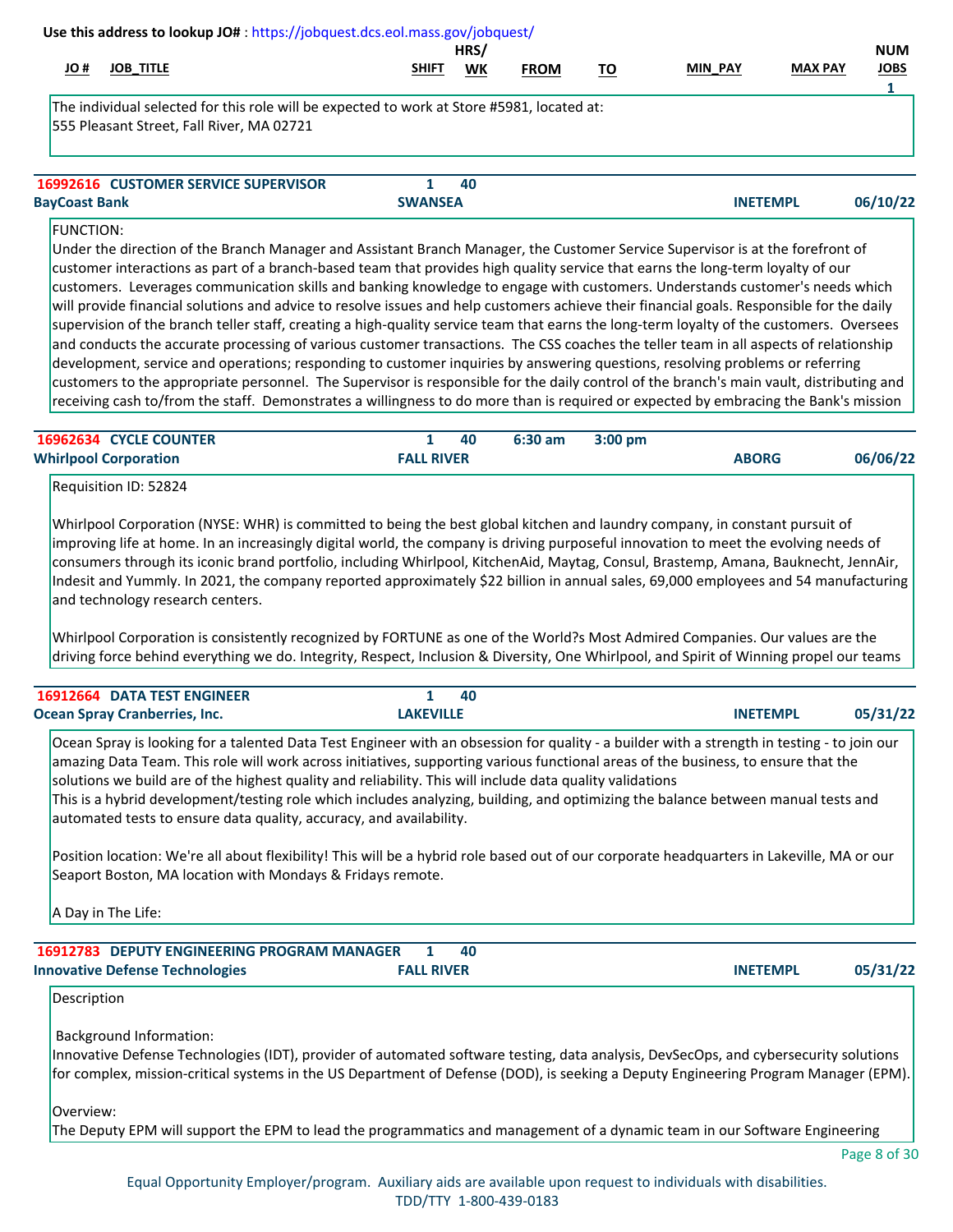|                                                         |                                                                                                                                                                                                                                                                                                     |                                   | HRS/ |             |           |              |                | <b>NUM</b>       |
|---------------------------------------------------------|-----------------------------------------------------------------------------------------------------------------------------------------------------------------------------------------------------------------------------------------------------------------------------------------------------|-----------------------------------|------|-------------|-----------|--------------|----------------|------------------|
| <b>JOB_TITLE</b><br>H OL                                |                                                                                                                                                                                                                                                                                                     | SHIFT                             | WK   | <b>FROM</b> | <u>TO</u> | MIN_PAY      | <b>MAX PAY</b> | <b>JOBS</b><br>1 |
|                                                         | Product and Technology Center. Project areas include all facets of the development and delivery of ATRT Enterprise Platform (AEP)<br>software solutions. The successful candidate will support the delivery of on-time and on-budget solutions which meet or exceed                                 |                                   |      |             |           |              |                |                  |
| 16992525 DIRECT CARE STAFF                              |                                                                                                                                                                                                                                                                                                     | 4                                 | 54   |             |           |              |                |                  |
| <b>Deaconess Home</b>                                   |                                                                                                                                                                                                                                                                                                     | <b>FALL RIVER</b>                 |      |             |           | <b>SALBA</b> |                | 06/10/22         |
|                                                         | DIRECT CARE STAFF POSITION Sleep-in                                                                                                                                                                                                                                                                 |                                   |      |             |           |              |                |                  |
|                                                         | shifts. This set schedule includes a weekly Wednesday staff meeting from 9:00 am to 3:00 pm to equal a 54-hour work week:<br>3 p.m. Wednesday to 3 p.m. Friday or<br>2:45 p.m. Friday to 3 p.m. Sunday or<br>2:45 p.m. Sunday to 3 p.m. Tuesday<br>Responsibilities include but are not limited to: |                                   |      |             |           |              |                |                  |
| <b>John Galt Staffing</b>                               | 16974782 ELECTRO-MECHANICAL ASSEMBLY                                                                                                                                                                                                                                                                | $\mathbf{1}$<br><b>FALL RIVER</b> | 40   |             |           | <b>SALBA</b> |                | 06/08/22         |
|                                                         | Electro-Mechanical Assembly Technician                                                                                                                                                                                                                                                              |                                   |      |             |           |              |                |                  |
| Job Description:<br>Experienced in mechanical assembly. | They are wiring chassis into fixtures.                                                                                                                                                                                                                                                              |                                   |      |             |           |              |                |                  |
|                                                         | Able to make cables of all sizes: cut, crimp, strip cables.<br>Ability to solder and solder under a microscope.                                                                                                                                                                                     |                                   |      |             |           |              |                |                  |
| US Citizenship required<br>Ideal:                       | A strong, dedicated worker who is versatile in their mechanical capabilities.                                                                                                                                                                                                                       |                                   |      |             |           |              |                |                  |

| 16947620 ENGINEERING INTERN, NATURAL GAS DISTRIBU 1 40 |                   |                 |          |
|--------------------------------------------------------|-------------------|-----------------|----------|
| <b>N.E. Gas Company Corp</b>                           | <b>FALL RIVER</b> | <b>INETEMPL</b> | 06/03/22 |

Our purpose is sustaining energy and water for life, and it is demonstrated in everything we do as a business, and as an employee team. At Liberty, we hire passionate people who care about doing the right thing for our customers. We are entrepreneurial, creative, and outcome-focused. Here, your natural talent and achievements will flourish in an inclusive environment of teamwork, trust and continuous learning. We are always pursuing excellence to exceed our ambitions goals, rewarding both the goal outcome and how we achieve it.

Purpose

This position will aid the engineering team in the development of main line replacement, and new business projects. The incumbent will be asked to help with developing project documentation such as project cost estimates, material lists, labor estimates, project mapping,

| <b>16923290 FOOD SERVICE SUPERVISOR</b> |                  | 40 |                 |          |
|-----------------------------------------|------------------|----|-----------------|----------|
| <b>Trinity Services Group</b>           | <b>DARTMOUTH</b> |    | <b>INETEMPL</b> | 06/01/22 |

Vision General

Are you looking for a career with premium benefits and the potential for growth? At Trinity Services Group, we have created something special, a better place to work and grow. Many employees start just expecting a paycheck but end up with a rewarding career. We provide exceptional training and a clear career path.

We also offer a \$250 bonus for completing our Rookie's Fast Track Program within the first 60 days! Acerca de Esta Posicion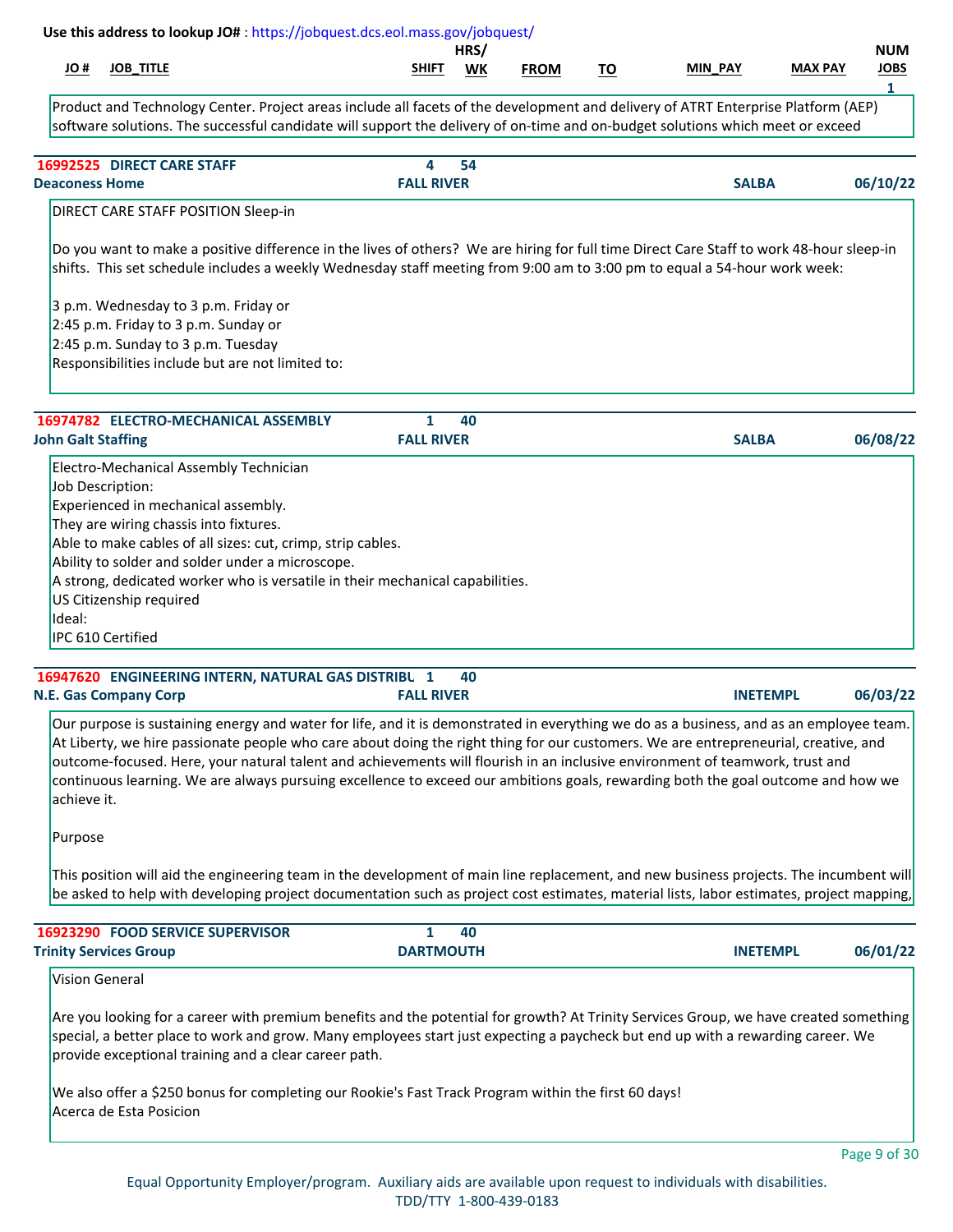|                           |                                                                               | Use this address to lookup JO#: https://jobquest.dcs.eol.mass.gov/jobquest/                                                                                                                                                                                                                                                                                                                                                                                                                                                                                                                                                                                                                                                                                                                                                                              |                                   |            |             |           |                 |                |                                |
|---------------------------|-------------------------------------------------------------------------------|----------------------------------------------------------------------------------------------------------------------------------------------------------------------------------------------------------------------------------------------------------------------------------------------------------------------------------------------------------------------------------------------------------------------------------------------------------------------------------------------------------------------------------------------------------------------------------------------------------------------------------------------------------------------------------------------------------------------------------------------------------------------------------------------------------------------------------------------------------|-----------------------------------|------------|-------------|-----------|-----------------|----------------|--------------------------------|
| # OL                      | <b>JOB_TITLE</b>                                                              |                                                                                                                                                                                                                                                                                                                                                                                                                                                                                                                                                                                                                                                                                                                                                                                                                                                          | SHIFT                             | HRS/<br>WK | <b>FROM</b> | <u>TO</u> | <b>MIN PAY</b>  | <b>MAX PAY</b> | <b>NUM</b><br><b>JOBS</b><br>1 |
|                           |                                                                               | The Food Service Supervisor is responsible for the supervision of inmate labor as well as team members assisting with the food service                                                                                                                                                                                                                                                                                                                                                                                                                                                                                                                                                                                                                                                                                                                   |                                   |            |             |           |                 |                |                                |
|                           | 16923293 FOOD SERVICE SUPERVISOR<br><b>Trinity Services Group</b>             |                                                                                                                                                                                                                                                                                                                                                                                                                                                                                                                                                                                                                                                                                                                                                                                                                                                          | 1<br><b>DARTMOUTH</b>             | 40         |             |           | <b>INETEMPL</b> |                | 06/01/22                       |
| Wage Rate                 |                                                                               |                                                                                                                                                                                                                                                                                                                                                                                                                                                                                                                                                                                                                                                                                                                                                                                                                                                          |                                   |            |             |           |                 |                |                                |
| \$21.00/hour<br>Overview  |                                                                               |                                                                                                                                                                                                                                                                                                                                                                                                                                                                                                                                                                                                                                                                                                                                                                                                                                                          |                                   |            |             |           |                 |                |                                |
|                           |                                                                               | Are you looking for a career with premium benefits and the potential for growth? At Trinity Services Group, we have created something<br>special, a better place to work and grow. Many employees start just expecting a paycheck but end up with a rewarding career. We<br>provide exceptional training and a clear career path.                                                                                                                                                                                                                                                                                                                                                                                                                                                                                                                        |                                   |            |             |           |                 |                |                                |
|                           |                                                                               | We also offer a \$250 bonus for completing our Rookie's Fast Track Program within the first 60 days!                                                                                                                                                                                                                                                                                                                                                                                                                                                                                                                                                                                                                                                                                                                                                     |                                   |            |             |           |                 |                |                                |
|                           | 16984377 FOOD SERVICE SUPERVISOR                                              |                                                                                                                                                                                                                                                                                                                                                                                                                                                                                                                                                                                                                                                                                                                                                                                                                                                          | $\mathbf{1}$                      | 40         |             |           |                 |                |                                |
| <b>TKC Holdings, Inc.</b> | <b>Vision General</b>                                                         |                                                                                                                                                                                                                                                                                                                                                                                                                                                                                                                                                                                                                                                                                                                                                                                                                                                          | <b>DARTMOUTH</b>                  |            |             |           | <b>INETEMPL</b> |                | 06/09/22                       |
|                           | Acerca de Esta Posicion                                                       | We also offer a \$250 bonus for completing our Rookie's Fast Track Program within the first 60 days!<br>The Food Service Supervisor is responsible for the supervision of inmate labor as well as team members assisting with the food service                                                                                                                                                                                                                                                                                                                                                                                                                                                                                                                                                                                                           |                                   |            |             |           |                 |                |                                |
|                           |                                                                               |                                                                                                                                                                                                                                                                                                                                                                                                                                                                                                                                                                                                                                                                                                                                                                                                                                                          |                                   |            |             |           |                 |                |                                |
|                           | 16962599 FORKLIFT OPERATOR<br><b>Whirlpool Corporation</b>                    |                                                                                                                                                                                                                                                                                                                                                                                                                                                                                                                                                                                                                                                                                                                                                                                                                                                          | 1<br><b>FALL RIVER</b>            | 40         | 6:30 am     | 3:00 pm   | <b>ABORG</b>    |                | 06/06/22                       |
|                           | Requisition ID: 51177                                                         |                                                                                                                                                                                                                                                                                                                                                                                                                                                                                                                                                                                                                                                                                                                                                                                                                                                          |                                   |            |             |           |                 |                |                                |
|                           | and technology research centers.                                              | Whirlpool Corporation (NYSE: WHR) is committed to being the best global kitchen and laundry company, in constant pursuit of<br>improving life at home. In an increasingly digital world, the company is driving purposeful innovation to meet the evolving needs of<br>consumers through its iconic brand portfolio, including Whirlpool, KitchenAid, Maytag, Consul, Brastemp, Amana, Bauknecht, JennAir,<br>Indesit and Yummly. In 2021, the company reported approximately \$22 billion in annual sales, 69,000 employees and 54 manufacturing                                                                                                                                                                                                                                                                                                        |                                   |            |             |           |                 |                |                                |
|                           |                                                                               | Whirlpool Corporation is consistently recognized by FORTUNE as one of the World?s Most Admired Companies. Our values are the<br>driving force behind everything we do. Integrity, Respect, Inclusion & Diversity, One Whirlpool, and Spirit of Winning propel our teams                                                                                                                                                                                                                                                                                                                                                                                                                                                                                                                                                                                  |                                   |            |             |           |                 |                |                                |
|                           | 16912795 FRONTEND SOFTWARE ENGINEER<br><b>Innovative Defense Technologies</b> |                                                                                                                                                                                                                                                                                                                                                                                                                                                                                                                                                                                                                                                                                                                                                                                                                                                          | $\mathbf{1}$<br><b>FALL RIVER</b> | 40         |             |           | <b>INETEMPL</b> |                | 05/31/22                       |
| lbr<br>strong             | bDescription/b<br>br<br>brOverview:/strong                                    | strongBackground Information:/strong<br>brInnovative Defense Technologies (IDT), provider of automated software testing, data analysis, and cybersecurity solutions for<br>complex, mission-critical systems for the US Department of Defense (DOD) and commercial customers, is seeking a Frontend Software<br>Engineer to be based in our Fall River, MA, Mt. Laurel, NJ, or Arlington, VA offices. They will work with senior leadership and a<br>fast-paced team of mission-focused engineers to solve some of our customers' toughest challenges. Initiative, creativity, reliability, and<br>efficient teamwork will be required to successfully deliver innovative solutions in this dynamic customer space.br<br>brWe are looking for a Frontend Software Engineer to improve our customers' user experience with our web-based enterprise-level |                                   |            |             |           |                 |                |                                |
|                           |                                                                               |                                                                                                                                                                                                                                                                                                                                                                                                                                                                                                                                                                                                                                                                                                                                                                                                                                                          |                                   |            |             |           |                 |                | Page 10 of 30                  |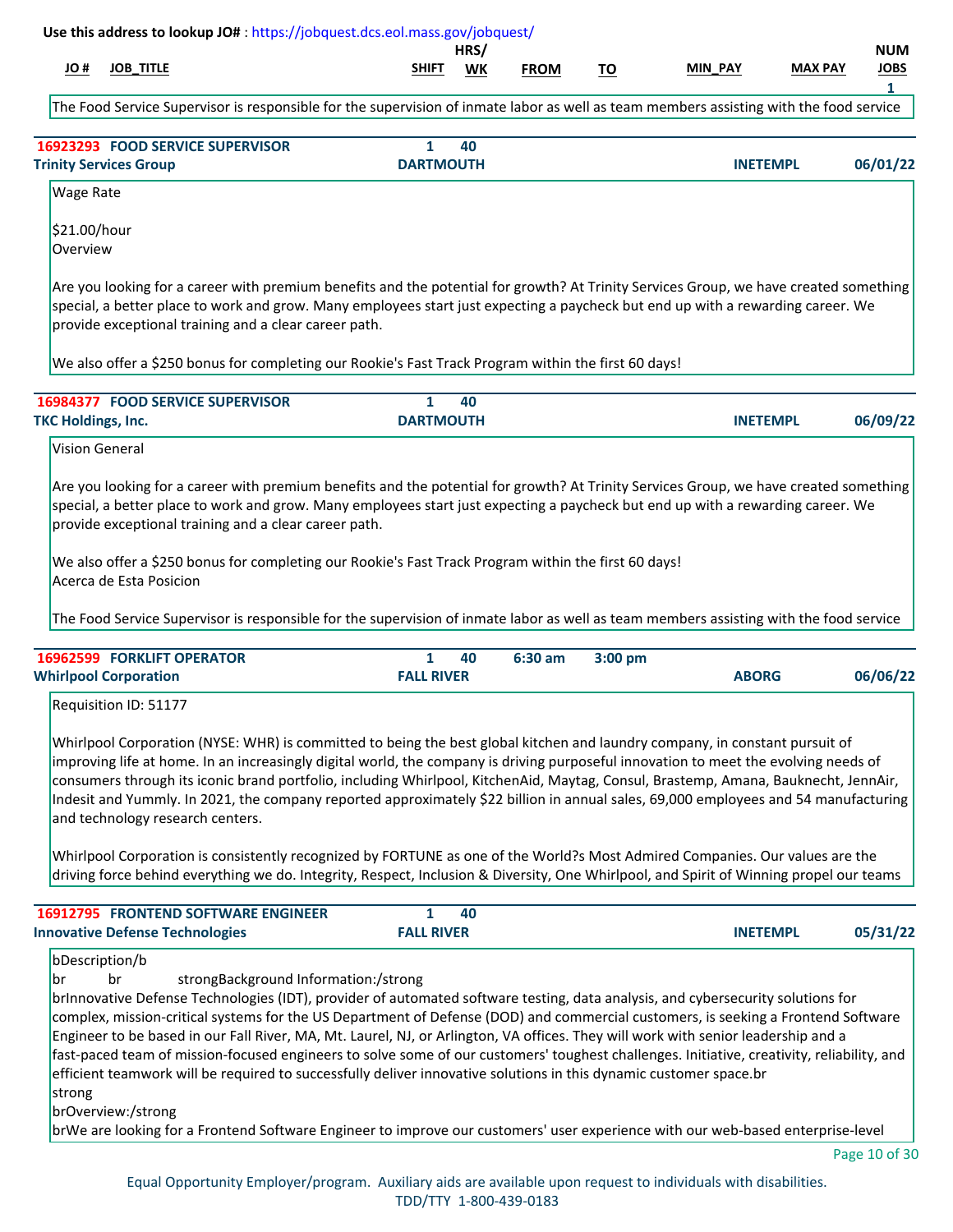|                             | Use this address to lookup JO#: https://jobquest.dcs.eol.mass.gov/jobquest/                                                                                                                                                                                                                                                                                                                                                                                              |                                   |            |             |           |                 |                |                                           |
|-----------------------------|--------------------------------------------------------------------------------------------------------------------------------------------------------------------------------------------------------------------------------------------------------------------------------------------------------------------------------------------------------------------------------------------------------------------------------------------------------------------------|-----------------------------------|------------|-------------|-----------|-----------------|----------------|-------------------------------------------|
| # OL                        | <b>JOB_TITLE</b>                                                                                                                                                                                                                                                                                                                                                                                                                                                         | <b>SHIFT</b>                      | HRS/<br>WK | <b>FROM</b> | <u>TO</u> | MIN_PAY         | <b>MAX PAY</b> | <b>NUM</b><br><b>JOBS</b><br>$\mathbf{1}$ |
|                             | <b>16912788 FRONTEND SOFTWARE ENGINEER</b><br><b>Innovative Defense Technologies</b>                                                                                                                                                                                                                                                                                                                                                                                     | $\mathbf{1}$<br><b>FALL RIVER</b> | 40         |             |           | <b>INETEMPL</b> |                | 05/31/22                                  |
| Description                 |                                                                                                                                                                                                                                                                                                                                                                                                                                                                          |                                   |            |             |           |                 |                |                                           |
|                             | <b>Background information:</b><br>Innovative Defense Technologies (IDT), provider of automated software testing, data analysis, and cybersecurity solutions for complex,<br>mission-critical systems in the US Department of Defense (DOD), is seeking a Software Engineer to be based in any office.                                                                                                                                                                    |                                   |            |             |           |                 |                |                                           |
| Overview:                   | We are looking for junior- to mid-level Frontend Software Engineers to be critical members of the AEP Test Execution team to drive the<br>design and implementation of the software components that enable the execution of both automated and manual tests within the<br>ATRT Enterprise Platform (AEP). The engineer will collaborate with other User Experience and Interface (UI/UX) designers and                                                                   |                                   |            |             |           |                 |                |                                           |
| <b>RALCO Electric, Inc.</b> | <b>16927605 GENERATOR TECHNICIAN</b>                                                                                                                                                                                                                                                                                                                                                                                                                                     | $\mathbf{1}$<br><b>WESTPORT</b>   | 40         |             |           | <b>INETEMPL</b> |                | 06/02/22                                  |
|                             | SPARK YOUR CAREER as a Generator Technician by joining RALCO Electric Inc. in Westport MA. RALCO Electric, Inc. is a full-service<br>electrical company that has been in business for 35 years and has built a solid reputation as a leader in the electrical industry in<br>Massachusetts and Rhode Island.                                                                                                                                                             |                                   |            |             |           |                 |                |                                           |
|                             | Working at RALCO guarantees exposure to a variety of electrical projects in new construction, service, residential, industrial and<br>commercial environments. RALCO offers industry leading wages (pay scales with experience) and a full benefits package. At RALCO you<br>will be valued as a person and a professional! We are small enough to care but big enough to provide the growth opportunities you<br>need in a rewarding career! Join the RALCO team today! |                                   |            |             |           |                 |                |                                           |
| AccentCare, Inc.            | 16985242 HOME HEALTH AIDE \$5K BONUS                                                                                                                                                                                                                                                                                                                                                                                                                                     | $\mathbf{1}$<br><b>FALL RIVER</b> | 40         |             |           | <b>INETEMPL</b> |                | 06/09/22                                  |
| Description                 | AccentCare, Inc. is a national post-acute healthcare provider with 45 years of industry experience. We thrive on providing<br>patient-centric care and a warm and personalized experience within our local communities.                                                                                                                                                                                                                                                  |                                   |            |             |           |                 |                |                                           |
| \$5K Bonus                  | Your Success is our Success. We strive to provide new employees with a structured on-boarding process to help you become assimilated<br>quickly, and cutting-edge tools to make your daily work easier and more efficient. We offer extensive training and a wide-array of<br>opportunities for continued education and promotional opportunities.                                                                                                                       |                                   |            |             |           |                 |                |                                           |
|                             | Position: Home Health Aide (HHA) Fall River, MA FT                                                                                                                                                                                                                                                                                                                                                                                                                       |                                   |            |             |           |                 |                |                                           |
|                             | 16984278 HOSPICE AIDE / CNA - FULL TIME<br><b>Amedisys Holding, LLC</b>                                                                                                                                                                                                                                                                                                                                                                                                  | $\mathbf{1}$<br><b>FALL RIVER</b> | 40         |             |           | <b>INETEMPL</b> |                | 06/09/22                                  |
| <b>Hospice Aide</b>         | Beacon Hospice, Amedisys                                                                                                                                                                                                                                                                                                                                                                                                                                                 |                                   |            |             |           |                 |                |                                           |
|                             | Caregiving is our Calling                                                                                                                                                                                                                                                                                                                                                                                                                                                |                                   |            |             |           |                 |                |                                           |
| every day.                  | At Amedisys whether we're caring for patients directly or supporting those who do, each of us is a caregiver at heart. Every team<br>member contributes to our mission of providing exceptional, clinically distinct care in the home to thousands of patients and families                                                                                                                                                                                              |                                   |            |             |           |                 |                |                                           |
|                             | In hospice, you'll be a true advocate for patients at the end of life while maintaining autonomy and independence to support their                                                                                                                                                                                                                                                                                                                                       |                                   |            |             |           |                 |                |                                           |
|                             |                                                                                                                                                                                                                                                                                                                                                                                                                                                                          |                                   |            |             |           |                 |                | Page 11 of 30                             |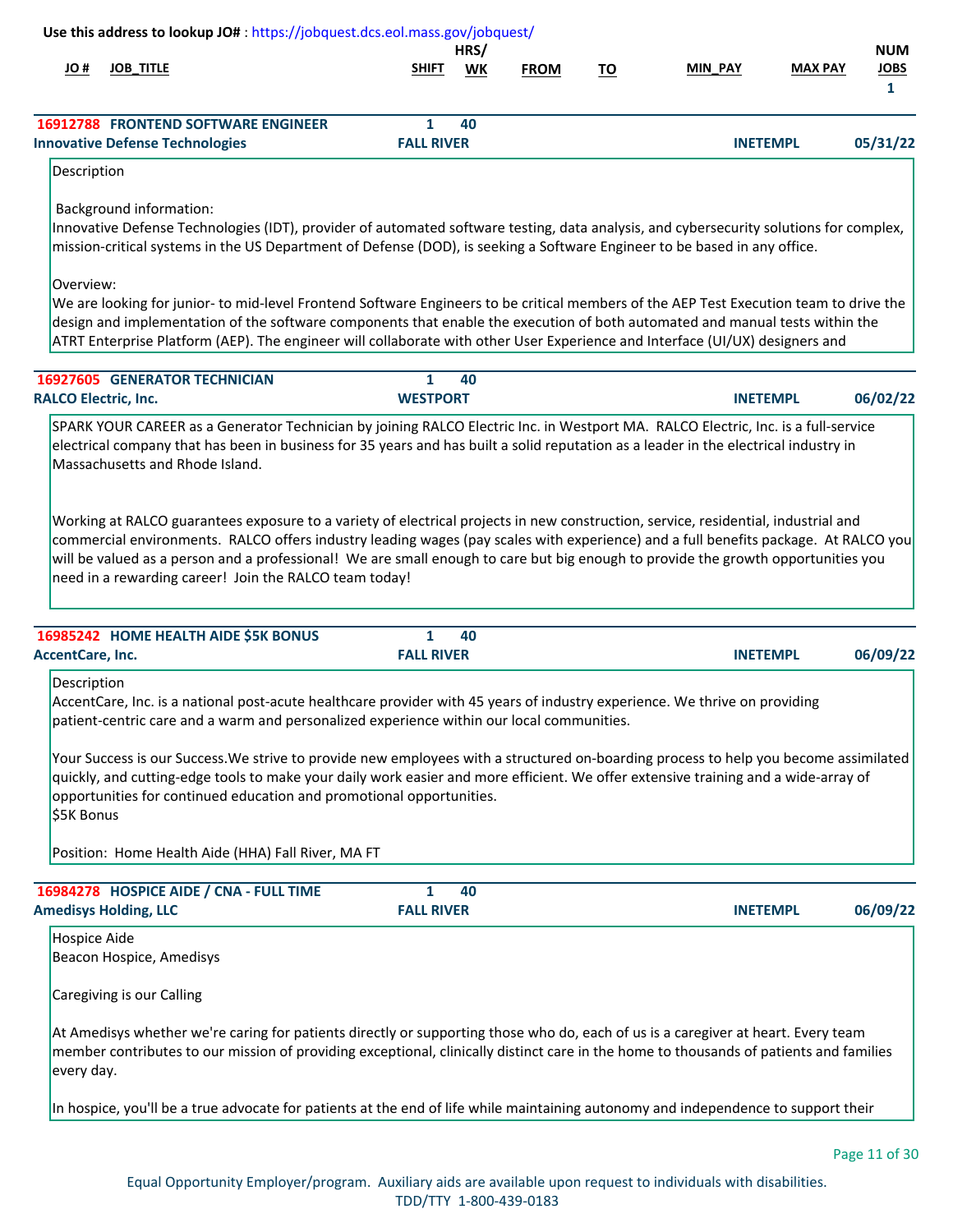| Use this address to lookup JO#: https://jobquest.dcs.eol.mass.gov/jobquest/                                                                                                                                                                                                                                                                                                                                                                                                                                                                                                                                                                                                                                                           |                   | HRS/      |             |           |                 |                | <b>NUM</b>                  |
|---------------------------------------------------------------------------------------------------------------------------------------------------------------------------------------------------------------------------------------------------------------------------------------------------------------------------------------------------------------------------------------------------------------------------------------------------------------------------------------------------------------------------------------------------------------------------------------------------------------------------------------------------------------------------------------------------------------------------------------|-------------------|-----------|-------------|-----------|-----------------|----------------|-----------------------------|
| # JO<br><b>JOB_TITLE</b>                                                                                                                                                                                                                                                                                                                                                                                                                                                                                                                                                                                                                                                                                                              | <b>SHIFT</b>      | <b>WK</b> | <b>FROM</b> | <u>TO</u> | <b>MIN PAY</b>  | <b>MAX PAY</b> | <b>JOBS</b><br>$\mathbf{1}$ |
| 16913301 HOSPICE REGISTERED NURSE- PART TIME WEEK 1                                                                                                                                                                                                                                                                                                                                                                                                                                                                                                                                                                                                                                                                                   |                   | 20        |             |           |                 |                |                             |
| <b>Amedisys Holding, LLC</b>                                                                                                                                                                                                                                                                                                                                                                                                                                                                                                                                                                                                                                                                                                          | <b>FALL RIVER</b> |           |             |           | <b>INETEMPL</b> |                | 05/31/22                    |
| Caregiving is Our Calling<br>At Amedisys whether we're caring for patients directly or supporting those who do, each of us is a caregiver at heart. Every team<br>member contributes to our mission of providing exceptional, clinically distinct care in the home to thousands of patients and families<br>every day.<br>In hospice, you'll be a true advocate for patients at the end of life while maintaining autonomy and independence to support their<br>needs.<br>If you're looking for a home with a Nationwide Company where you can put your skills and experience to work, make a difference every<br>day and pursue your goals for the future, join our team.<br>What You Will Do<br>Schedule: Weekend 8A-6P Sat and Sun |                   |           |             |           |                 |                |                             |
| 16913300 HOSPICE REGISTERED NURSE PRN                                                                                                                                                                                                                                                                                                                                                                                                                                                                                                                                                                                                                                                                                                 | 1                 | 40        |             |           |                 |                |                             |
| <b>Amedisys Holding, LLC</b>                                                                                                                                                                                                                                                                                                                                                                                                                                                                                                                                                                                                                                                                                                          | <b>FALL RIVER</b> |           |             |           | <b>INETEMPL</b> |                | 05/31/22                    |
| Caregiving is Our Calling<br>At Amedisys whether we're caring for patients directly or supporting those who do, each of us is a caregiver at heart. Every team<br>member contributes to our mission of providing exceptional, clinically distinct care in the home to thousands of patients and families<br>every day.<br>In hospice, you'll be a true advocate for patients at the end of life while maintaining autonomy and independence to support their<br>needs.<br>If you're looking for a home with a Nationwide Company where you can put your skills and experience to work, make a difference every<br>day and pursue your goals for the future, join our team.<br>What You Will Do                                        |                   |           |             |           |                 |                |                             |
|                                                                                                                                                                                                                                                                                                                                                                                                                                                                                                                                                                                                                                                                                                                                       |                   |           |             |           |                 |                |                             |

| <b>HR</b> Assistant |  |
|---------------------|--|
| Department:         |  |
| Corporate - G&A     |  |
| Location:           |  |
| Dartmouth, MA       |  |
|                     |  |
|                     |  |
|                     |  |
|                     |  |

| <b>16892904 IN STORE MERCHANDISE SCANNER</b><br><b>Field Audit Service Team, LLC</b> | 20<br>1<br><b>FALL RIVER</b> | <b>INETEMPL</b> | 05/26/22 |
|--------------------------------------------------------------------------------------|------------------------------|-----------------|----------|
| Location<br><b>Fall River MA</b>                                                     |                              |                 |          |
| <b>Position Id</b><br>IN-4470671910                                                  |                              |                 |          |
| Job Type<br>Part-Time Regular                                                        |                              |                 |          |
| Avg. Hours per Week                                                                  |                              |                 |          |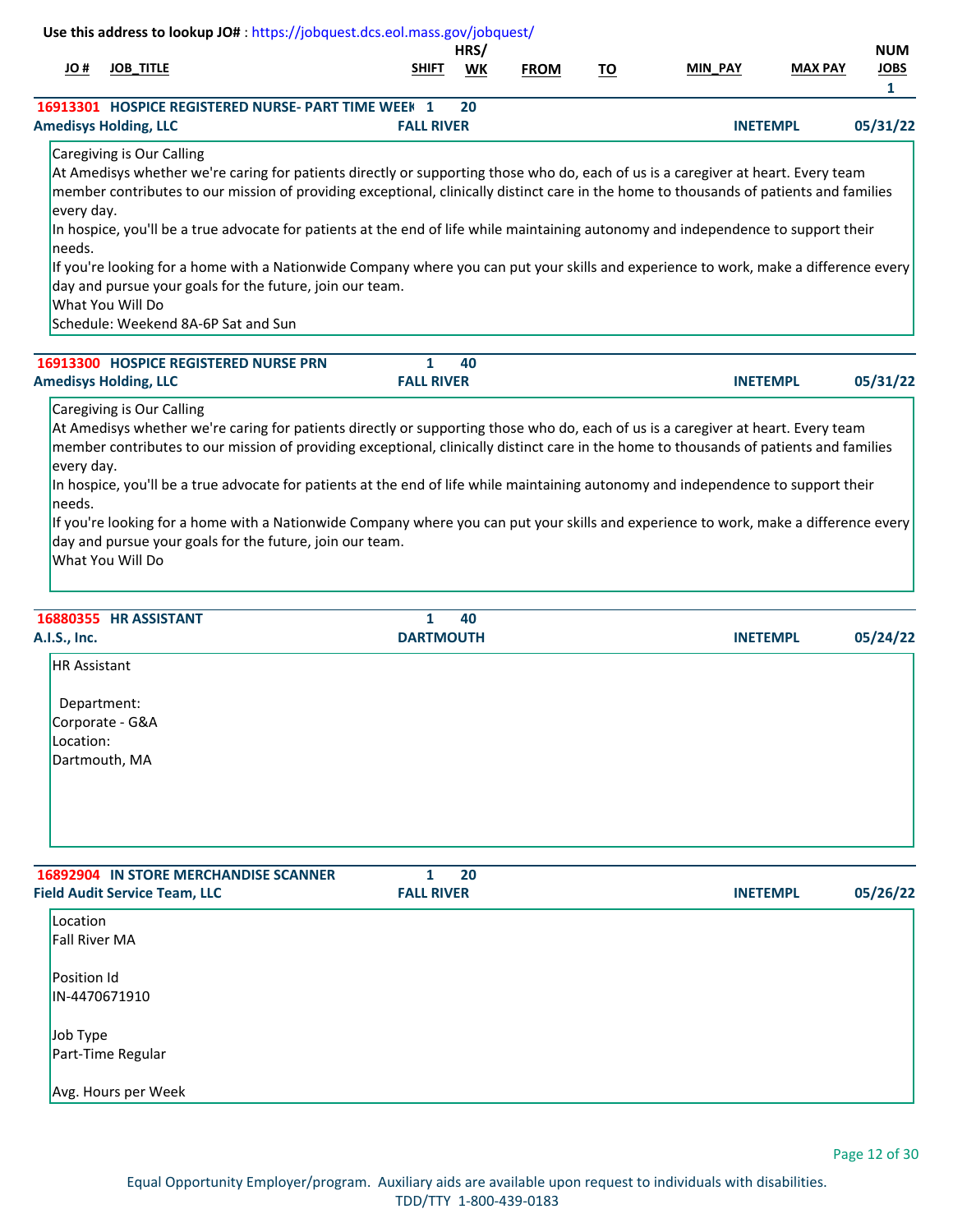| # OL                 | <b>JOB TITLE</b>                   | <b>SHIFT</b>   | HRS/<br>WK | <b>FROM</b> | то | <b>MIN PAY</b>  | <b>MAX PAY</b> | <b>NUM</b><br>JOBS |
|----------------------|------------------------------------|----------------|------------|-------------|----|-----------------|----------------|--------------------|
|                      | <b>16922584 INSURANCE PRODUCER</b> |                | 40         |             |    |                 |                |                    |
| <b>BayCoast Bank</b> |                                    | <b>SWANSEA</b> |            |             |    | <b>INETEMPL</b> |                | 06/01/22           |

Are you ready for a change and an exciting opportunity? Come work with Partners Insurance Group LLC as an Insurance Producer. Our team oriented approach creates a fun and friendly work environment. This environment allows for everyone to excel at their strengths while having a great team as a support system in areas they need help.

Partners Insurance Group LLC is a wholly owned subsidiary of BayCoast Bank. Partners Insurance Group and BayCoast Bank are committed to heavily investing into the communities we serve while providing them with exceptional customer service. Partners Insurance Group LLC has 8 locations spread across South Coast, MA and RI and we're rapidly growing and creating new opportunities for growth. Partners Insurance Group is a MAIA 5 Star Agency with a strong focus on your professional development. Partners Insurance Group funds 100% of your continuing education not only for your insurance license but for college as well. In addition to our education benefits we have a very lucrative benefits plan that is almost unrivaled in the industry.

| <b>16912808 ISSM (INFORMATION SYSTEM SECURITY MANA 1</b> |                   | - 40 |                 |          |
|----------------------------------------------------------|-------------------|------|-----------------|----------|
| <b>Innovative Defense Technologies</b>                   | <b>FALL RIVER</b> |      | <b>INETEMPL</b> | 05/31/22 |

Description

Background Information:

Innovative Defense Technologies (IDT), provider of automated software testing, data analysis, and cybersecurity solutions for complex, mission-critical systems in the US Department of Defense (DOD), is seeking an Information System Security Manager (ISSM) to support its Fall River, MA office.

Overview:

The ISSM will implement, manage, and support the Information System (IS) needs of the IDT office and its VMware Enterprise-equipped classified lab. An active DOD security clearance is required.

| <b>16912836 JR. SOFTWARE ENGINEER</b>  |                   | 40 |                 |          |
|----------------------------------------|-------------------|----|-----------------|----------|
| <b>Innovative Defense Technologies</b> | <b>FALL RIVER</b> |    | <b>INETEMPL</b> | 05/31/22 |

Description

Background information:

Innovative Defense Technologies (IDT), provider of automated software testing, data analysis, and cybersecurity solutions for complex, mission-critical systems in the US Department of Defense (DOD), is seeking a software engineer to be based in any office.

Overview:

We are looking for junior to mid-level Software Engineers to be critical members of the AEP Test Bay as a Service team to drive the design and implementation of the software components that provide collaborative access to and connectivity of virtualized systems within the ATRT Enterprise Platform (AEP).

| <b>16962616 LASER OPERATOR</b> |                   | 40 | $3:00$ pm | $11:30$ am |              |          |
|--------------------------------|-------------------|----|-----------|------------|--------------|----------|
| <b>Whirlpool Corporation</b>   | <b>FALL RIVER</b> |    |           |            | <b>ABORG</b> | 06/06/22 |
|                                |                   |    |           |            |              |          |

Requisition ID: 52659

Whirlpool Corporation (NYSE: WHR) is committed to being the best global kitchen and laundry company, in constant pursuit of improving life at home. In an increasingly digital world, the company is driving purposeful innovation to meet the evolving needs of consumers through its iconic brand portfolio, including Whirlpool, KitchenAid, Maytag, Consul, Brastemp, Amana, Bauknecht, JennAir, Indesit and Yummly. In 2021, the company reported approximately \$22 billion in annual sales, 69,000 employees and 54 manufacturing and technology research centers.

Whirlpool Corporation is consistently recognized by FORTUNE as one of the World?s Most Admired Companies. Our values are the driving force behind everything we do. Integrity, Respect, Inclusion & Diversity, One Whirlpool, and Spirit of Winning propel our teams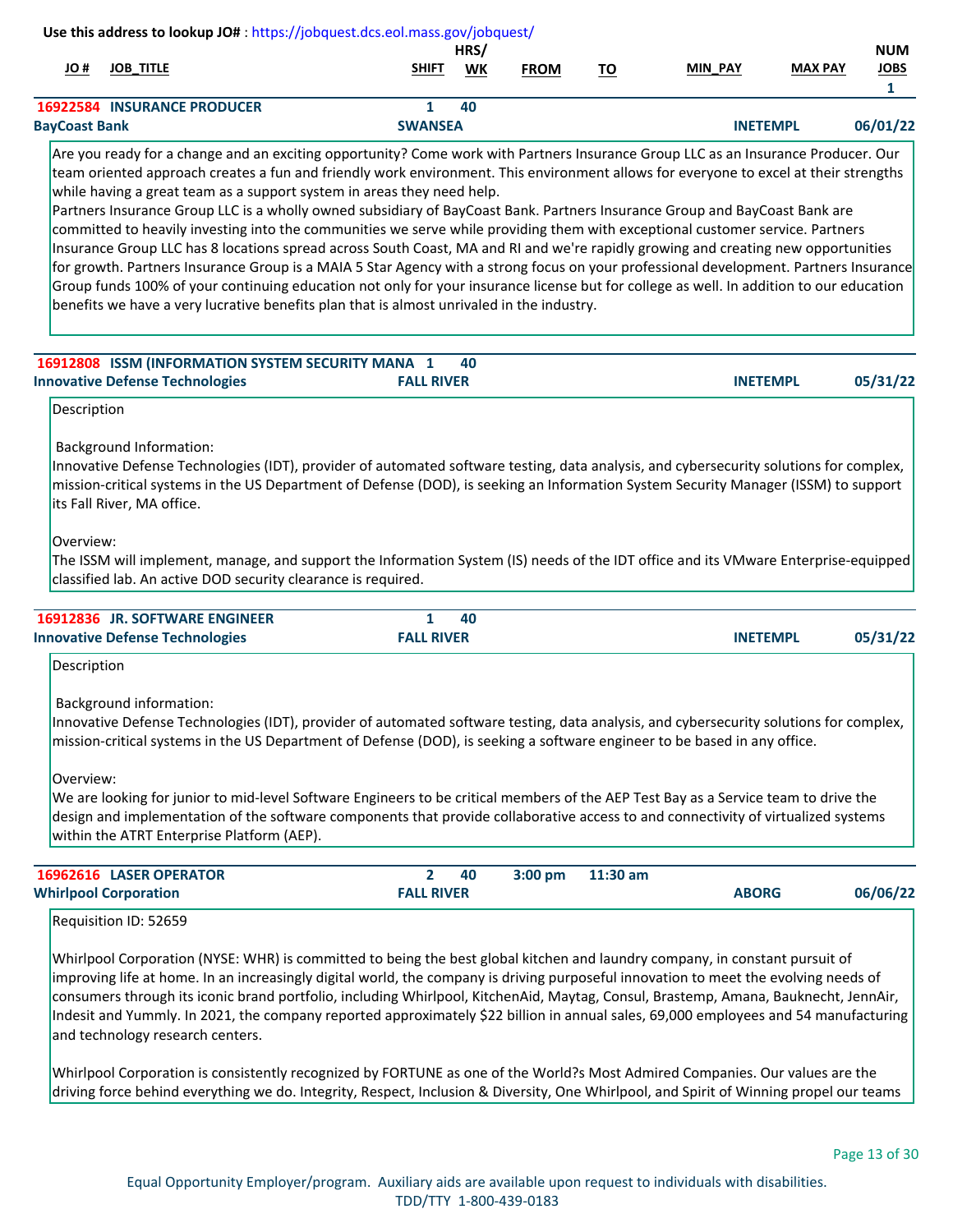| H OL                        | Use this address to lookup JO#: https://jobquest.dcs.eol.mass.gov/jobquest/<br><b>JOB_TITLE</b>                                                                                                                                                                                                                                                                                                                                                                                                                                                                                                                                                                               | <b>SHIFT</b>                      | HRS/<br><b>WK</b> | <b>FROM</b> | <u>TO</u> | MIN PAY         | <b>MAX PAY</b> | <b>NUM</b><br><b>JOBS</b><br>$\mathbf{1}$ |
|-----------------------------|-------------------------------------------------------------------------------------------------------------------------------------------------------------------------------------------------------------------------------------------------------------------------------------------------------------------------------------------------------------------------------------------------------------------------------------------------------------------------------------------------------------------------------------------------------------------------------------------------------------------------------------------------------------------------------|-----------------------------------|-------------------|-------------|-----------|-----------------|----------------|-------------------------------------------|
|                             | 16922908 LEAD INTERNATIONAL OPERATIONS ANALYST<br><b>Ocean Spray Cranberries, Inc.</b>                                                                                                                                                                                                                                                                                                                                                                                                                                                                                                                                                                                        | $\mathbf{1}$<br><b>LAKEVILLE</b>  | 40                |             |           | <b>INETEMPL</b> |                | 06/01/22                                  |
|                             | Ocean Spray is looking for a Lead International Operations Analyst!                                                                                                                                                                                                                                                                                                                                                                                                                                                                                                                                                                                                           |                                   |                   |             |           |                 |                |                                           |
|                             | Position location: We're all about flexibility! This will be a hybrid role based out of our corporate headquarters in Lakeville, MA with<br>Mondays & Fridays remote.                                                                                                                                                                                                                                                                                                                                                                                                                                                                                                         |                                   |                   |             |           |                 |                |                                           |
|                             | A Day in The Life of a Lead International Operations Analyst:<br>'Resolve customer order exceptions in the areas of systems, pricing, credit, supply chain and transportation, balancing cost and service.<br>Proactively implement improvements across customer base to minimize exceptions in systems, pricing credit, supply chain and<br>transportation, while driving cost savings to the organization<br>Analyze data from multiple sources and proactively identify areas of opportunities for improved service levels or improved cost to                                                                                                                             |                                   |                   |             |           |                 |                |                                           |
| <b>RALCO Electric, Inc.</b> | 16879743 LICENSED ELECTRICIAN - CONSTRUCTION DIVI                                                                                                                                                                                                                                                                                                                                                                                                                                                                                                                                                                                                                             | 1<br><b>WESTPORT</b>              | 40                |             |           | <b>INETEMPL</b> |                | 05/24/22                                  |
|                             | SPARK YOUR CAREER as a Licensed Electrician in our construction division by joining RALCO Electric Inc. in Westport MA. RALCO<br>Electric, Inc. is a full-service electrical company that has been in business for 35 years and has built a solid reputation as a leader in the<br>electrical industry in Massachusetts and Rhode Island.                                                                                                                                                                                                                                                                                                                                     |                                   |                   |             |           |                 |                |                                           |
|                             | Working at RALCO guarantees exposure to a variety of electrical projects in new construction, service, residential, industrial and<br>commercial environments. RALCO offers industry leading wages starting at \$40.00/hr, (pay scales with experience) and a full benefits<br>package. At RALCO you will be valued as a person and a professional! We are small enough to care but big enough to provide the<br>growth opportunities you need in a rewarding career! Join the RALCO team today!                                                                                                                                                                              |                                   |                   |             |           |                 |                |                                           |
| <b>Deaconess Home</b>       | 16992529 LICENSED PRACTICAL NURSE (FULL - TIME)                                                                                                                                                                                                                                                                                                                                                                                                                                                                                                                                                                                                                               | $\mathbf{1}$<br><b>FALL RIVER</b> | 40                |             |           | <b>SALBA</b>    |                | 06/10/22                                  |
| families.<br>Job Profile:   | The Fall River Deaconess Home is currently seeking a Registered Nurse to join our residential Healthcare<br>Team. This position is 22 hours per week. Recent Graduates are welcome!<br>Deaconess Home is a private, non-profit, community-based agency serving young women and their<br>Deaconess employees approximately one hundred staff, offering a positive work environment where staff<br>from all disciplines work together to provide high quality care.<br>The Nurse reports directly to the Nurse Manager and is a member of the overall agency team providing<br>direct services to youth and their families.<br>Responsibilities include but are not limited to: |                                   |                   |             |           |                 |                |                                           |

| 16923582 LOAN OFFICER |                | 40 |                 |          |
|-----------------------|----------------|----|-----------------|----------|
| <b>BayCoast Bank</b>  | <b>SWANSEA</b> |    | <b>INETEMPL</b> | 06/01/22 |

FUNCTION:

Originates real estate mortgages by sourcing prospective customers and proactively solicits new residential mortgage business.

Continually identifies, develops and maintains a quality network of referral sources to generate mortgage sales to meet quarterly loan quality and production goals. Visits local Realtors, builders, accountants and utilizes available lead referral sources to identify prospects to obtain their individual sales results.

RESPONSIBILITIES:

Conducts sales efforts to self generate residential real estate mortgage activity.

Identifies prospects and originates real estate mortgages loans via the internet, phone or mail or in person at the customer's convenience.

3) Visits local Realtor's, attorneys, accountants and other centers of influence in addition to using lead referral sources to facilitate the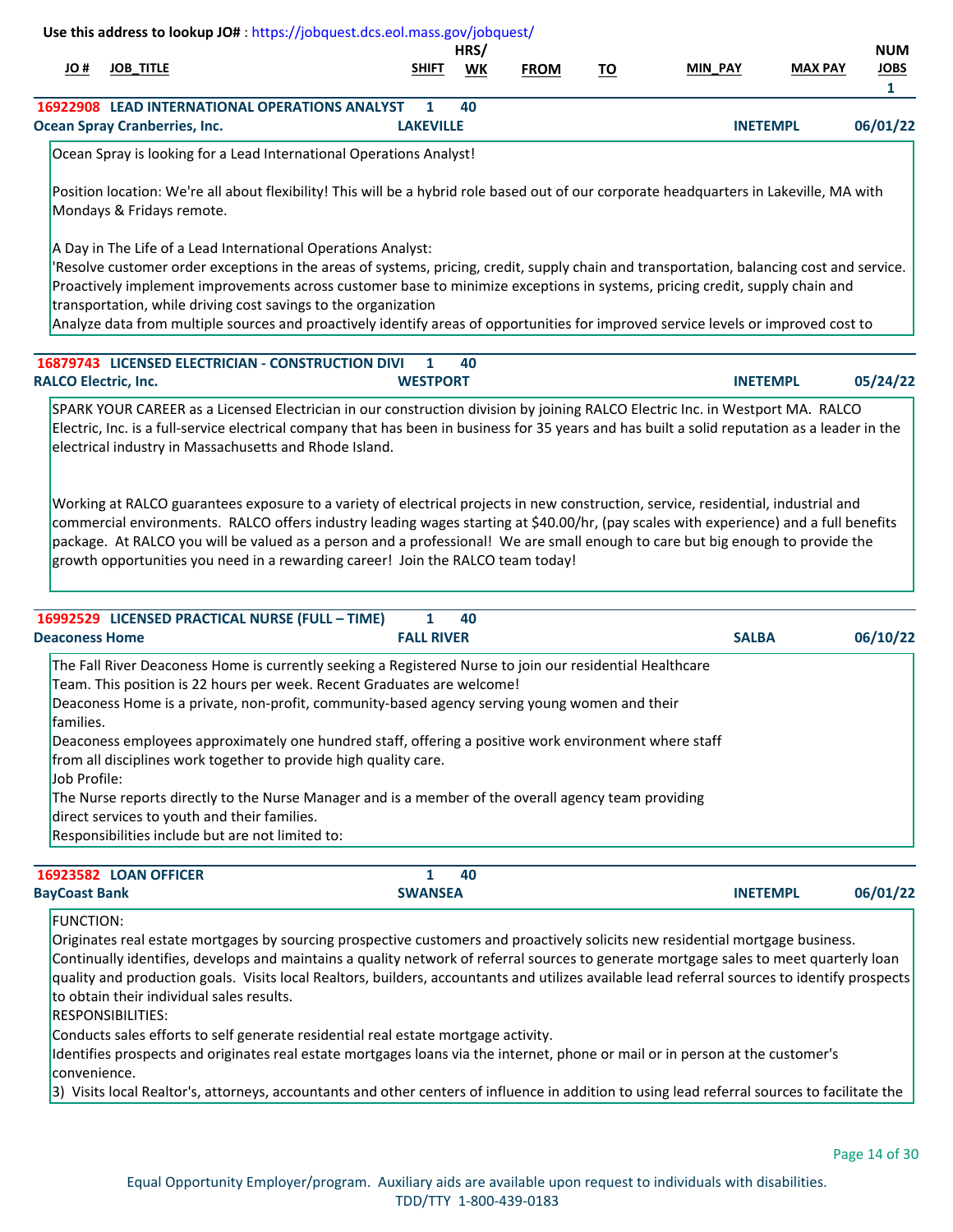| # OL                       | <b>JOB_TITLE</b>                                                                                                                                                                                                                                                                                                                                                                                                                                                                                                                                                                                                                                                                                                                                                                               | SHIFT<br><b>WK</b> | <b>FROM</b> | TO      | <b>MIN PAY</b>  | <b>MAX PAY</b> | <b>NUM</b><br><b>JOBS</b> |
|----------------------------|------------------------------------------------------------------------------------------------------------------------------------------------------------------------------------------------------------------------------------------------------------------------------------------------------------------------------------------------------------------------------------------------------------------------------------------------------------------------------------------------------------------------------------------------------------------------------------------------------------------------------------------------------------------------------------------------------------------------------------------------------------------------------------------------|--------------------|-------------|---------|-----------------|----------------|---------------------------|
|                            | 16884921 MACHINE & EQUIPMENT OPERATORS - 4 WEEK 1                                                                                                                                                                                                                                                                                                                                                                                                                                                                                                                                                                                                                                                                                                                                              | 40                 |             |         |                 |                | 1                         |
| <b>Tech-Etch Inc.</b>      |                                                                                                                                                                                                                                                                                                                                                                                                                                                                                                                                                                                                                                                                                                                                                                                                | <b>FALL RIVER</b>  |             |         | <b>INETEMPL</b> |                | 05/25/22                  |
|                            | Mechanically Inclined Machine & Equipment Operators Needed<br>Manufacturing experience preferred!<br>Are you career-minded, positive & motivated to make an impact at work? Tell us about your accomplishments & what you're capable<br>of - we want to hear from you.<br>Do you have good hand/eye coordination? And are you detail-oriented?<br>We make metal parts for Aerospace, Medical Devices & the Military<br>We're a world-wide distributor in a Niche-Market!<br>Employee Owners: Each & every one of our employees contribute to our success & you're contribution matters here at Tech-Etch.<br>We're employee owned! That means we share our success with our employees. Everyone at Tech-Etch shares ideas, helps create<br>process-improvements, and helps build our business. |                    |             |         |                 |                |                           |
|                            | 16992156 MACHINE OPERATOR - REHOBOTH, MA-418019 1                                                                                                                                                                                                                                                                                                                                                                                                                                                                                                                                                                                                                                                                                                                                              | 40                 |             |         |                 |                |                           |
| <b>Oldcastle APG, Inc.</b> |                                                                                                                                                                                                                                                                                                                                                                                                                                                                                                                                                                                                                                                                                                                                                                                                | <b>REHOBOTH</b>    |             |         | <b>INETEMPL</b> |                | 06/10/22                  |
| Job ID: 418019             | Oldcastle APG, a CRH company, is a leading global supplier of building and landscaping products. Its product portfolio includes<br>hardscapes and masonry, packaged cement mixes, lawn and garden materials, and composite decking sold through a variety of<br>channels for residential and commercial use. Oldcastle APG is the leading producer of hardscapes in North America and Europe and the<br>innovator behind many of the industry's well-known brands: Belgard hardscapes, Echelon masonry, Sakrete bagged dry mixes, and                                                                                                                                                                                                                                                          |                    |             |         |                 |                |                           |
| Summary                    | MoistureShield composite decking. With over 260 operating locations and approximately 8,500 employees, Oldcastle APG operates<br>across 7 countries in the U.S., Canada, and Europe.                                                                                                                                                                                                                                                                                                                                                                                                                                                                                                                                                                                                           |                    |             |         |                 |                |                           |
|                            | <b>16928247 MAINTENANCE TECHNICIAN</b>                                                                                                                                                                                                                                                                                                                                                                                                                                                                                                                                                                                                                                                                                                                                                         | $\mathbf{1}$<br>40 |             |         |                 |                |                           |
| Details:                   |                                                                                                                                                                                                                                                                                                                                                                                                                                                                                                                                                                                                                                                                                                                                                                                                | <b>ASSONET</b>     |             |         | <b>INETEMPL</b> |                | 06/02/22                  |
| <b>Belcan LLC</b>          | A Maintenance Technician job is available with a service client in Assonet, MA. Acts as a senior material handling technician on all<br>equipment that is installed at a specific site location. Provides assistance and mentors lower-level employees.<br>This role will be working from Shift: 6pm - 6am 3on/4off and 4on/3off<br>Responsibilities:<br>1. Repair and maintenance of MHE including belt tracking, component adjustment/replacement, component lubrication, etc.<br>2. Completes preventative maintenance routines, documentation, and procedures.                                                                                                                                                                                                                             |                    |             |         |                 |                |                           |
|                            | 16962630 MATERIAL HANDLER                                                                                                                                                                                                                                                                                                                                                                                                                                                                                                                                                                                                                                                                                                                                                                      | 1<br>40            | 6:30 am     | 3:00 pm |                 |                | 06/06/22                  |

improving life at home. In an increasingly digital world, the company is driving purposeful innovation to meet the evolving needs of consumers through its iconic brand portfolio, including Whirlpool, KitchenAid, Maytag, Consul, Brastemp, Amana, Bauknecht, JennAir, Indesit and Yummly. In 2021, the company reported approximately \$22 billion in annual sales, 69,000 employees and 54 manufacturing and technology research centers.

Whirlpool Corporation is consistently recognized by FORTUNE as one of the World?s Most Admired Companies. Our values are the driving force behind everything we do. Integrity, Respect, Inclusion & Diversity, One Whirlpool, and Spirit of Winning propel our teams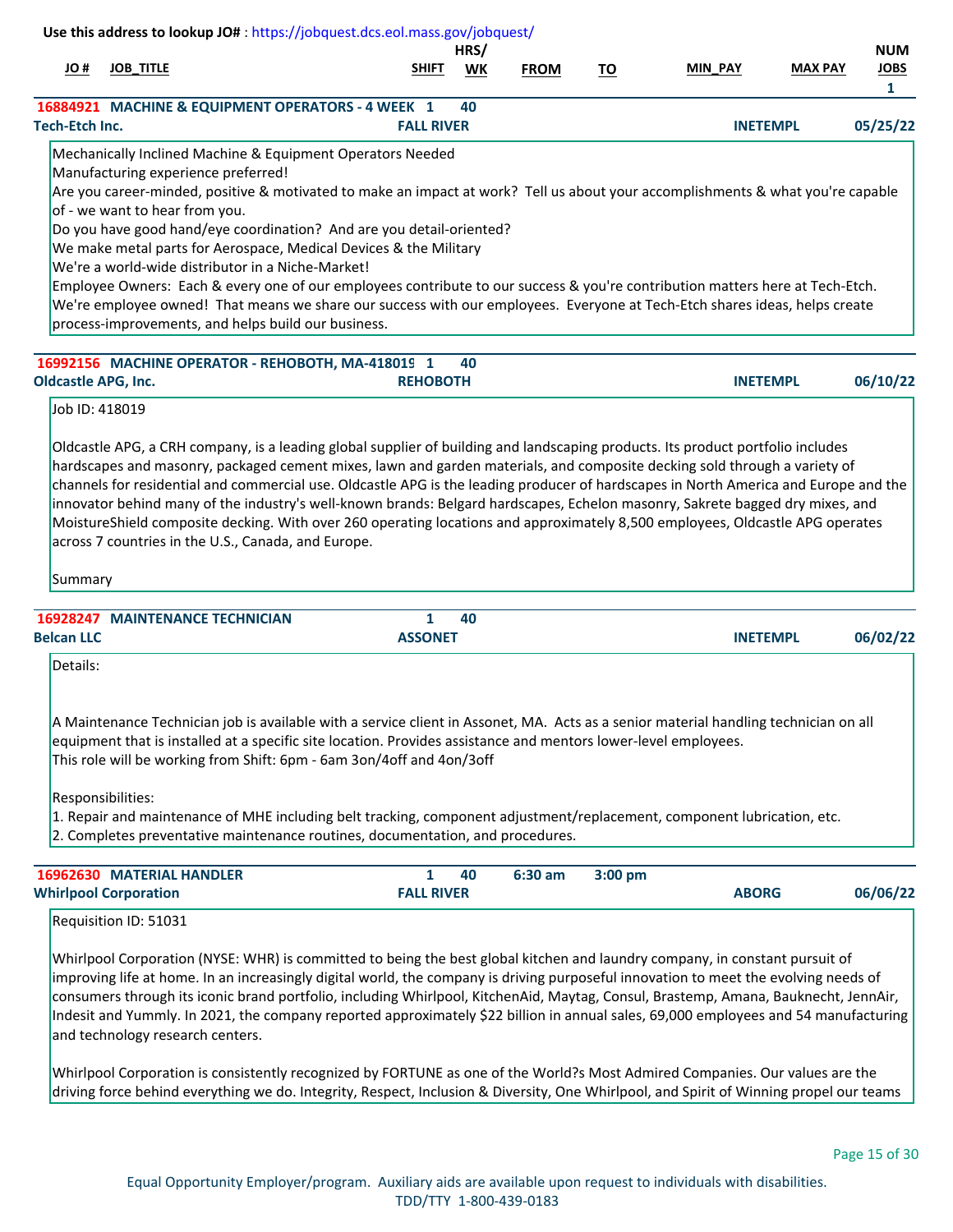|                                                                                                                                        |                   | HRS/      |             |    |                 |                | <b>NUM</b>       |
|----------------------------------------------------------------------------------------------------------------------------------------|-------------------|-----------|-------------|----|-----------------|----------------|------------------|
| <b>JOB TITLE</b><br># JO                                                                                                               | <b>SHIFT</b>      | <b>WK</b> | <b>FROM</b> | TO | <b>MIN PAY</b>  | <b>MAX PAY</b> | <b>JOBS</b><br>1 |
| 16969318 MATERIAL HANDLER-2022 - 679                                                                                                   | 1                 | 40        |             |    |                 |                |                  |
| <b>Ashland, LLC</b>                                                                                                                    | <b>ASSONET</b>    |           |             |    | <b>INETEMPL</b> |                | 06/07/22         |
| ISP Freetown Fine Chemicals Inc.                                                                                                       |                   |           |             |    |                 |                |                  |
| Are you the kind of person that is always thinking, sketching, seeking, and adjusting? Who needs to understand how things work and     |                   |           |             |    |                 |                |                  |
| then figure out how they can work better? Are you a passionate, tenacious, solver who loves to work with others who share your drive?  |                   |           |             |    |                 |                |                  |
| Are you positive, constructive, and ingenious?                                                                                         |                   |           |             |    |                 |                |                  |
| Are you always solving?                                                                                                                |                   |           |             |    |                 |                |                  |
| Then wed like to meet you and bet youd like to meet us.                                                                                |                   |           |             |    |                 |                |                  |
| Ashland has an exciting opportunity for a Material Handler I to join our Ashland business at our Freetown, MA location. This is a very |                   |           |             |    |                 |                |                  |
|                                                                                                                                        |                   |           |             |    |                 |                |                  |
| visible, significant role within the Company and the warehouse function. This position will report to the Materials Manager.           |                   |           |             |    |                 |                |                  |
| <b>Benefits &amp; Perks:</b>                                                                                                           |                   |           |             |    |                 |                |                  |
| Team recognition rewards, sponsored lunches and monetary incentives based on performance                                               |                   |           |             |    |                 |                |                  |
|                                                                                                                                        |                   |           |             |    |                 |                |                  |
| 16992540 MEDICAL ASSISTANT                                                                                                             | 1                 | 40        |             |    |                 |                |                  |
| <b>HealthFirst Family Care Center</b>                                                                                                  | <b>FALL RIVER</b> |           |             |    | <b>RTEIX</b>    |                | 06/10/22         |
| <b>Medical Assistant Summary</b>                                                                                                       |                   |           |             |    |                 |                |                  |
| Under the general direction of the Medical Assistant Supervisor and Practice Manager the Medical                                       |                   |           |             |    |                 |                |                  |
| Assistant will perform a wide variety of patient care activities including: Patient assessment, treatment,                             |                   |           |             |    |                 |                |                  |
| and general care for the patients? visit. Direct patient care responsibilities include: vital signs processing;                        |                   |           |             |    |                 |                |                  |
| assist primary care provider in all aspects of patient care including examinations, and procedures;                                    |                   |           |             |    |                 |                |                  |
| vaccinations; informs provider of any abnormal findings while processing the patient; prescription refills;                            |                   |           |             |    |                 |                |                  |
| ensuring labs, test results and hospital records are accessible to the provider; ensure patient encounter                              |                   |           |             |    |                 |                |                  |
| and procedures performed are documented accurately in the EMR, routine office duties; any other duties                                 |                   |           |             |    |                 |                |                  |
| and responsibilities within the scope of a MA.<br><b>Required Qualifications</b>                                                       |                   |           |             |    |                 |                |                  |

| <b>16880750 NAVIONICS PRODUCT SUPPORT SPECIALIST SUI 1</b> | 40                                                                                                                                                                                                                                                                     |                             |
|------------------------------------------------------------|------------------------------------------------------------------------------------------------------------------------------------------------------------------------------------------------------------------------------------------------------------------------|-----------------------------|
| <b>Navionics</b>                                           | <b>DARTMOUTH</b>                                                                                                                                                                                                                                                       | 05/24/22<br><b>INETEMPL</b> |
|                                                            | We are looking for aProduct Support Specialist-Summer/Seasonal for our office in the greater Dartmouth area.                                                                                                                                                           |                             |
| <b>Responsibilities</b>                                    |                                                                                                                                                                                                                                                                        |                             |
|                                                            | Are you looking for a great summer job with benefits and awesome perks? Are you a people-person who loves technology (especially                                                                                                                                       |                             |
| to hear from you!                                          | Garmin products!) If so, Garmin is hiring for full-time summer 2022 positions on our Marine teamwithin Product Support and we'd love                                                                                                                                   |                             |
| Schedule options for this position include:                |                                                                                                                                                                                                                                                                        |                             |
| Monday-Friday 8am-5pm                                      |                                                                                                                                                                                                                                                                        |                             |
| Who We Are:                                                |                                                                                                                                                                                                                                                                        |                             |
|                                                            | We believe that sharing our customers passion for our products and their active lifestyles makes us the best equipped to resolve issues                                                                                                                                |                             |
|                                                            |                                                                                                                                                                                                                                                                        |                             |
| <b>16880756 NAVIONICS PRODUCT SUPPORT SPECIALIST-649 1</b> | 40                                                                                                                                                                                                                                                                     |                             |
| <b>Navionics</b>                                           | <b>DARTMOUTH</b>                                                                                                                                                                                                                                                       | 05/24/22<br><b>INETEMPL</b> |
|                                                            | We are seeking a full-time Navionics Product Support Specialist.                                                                                                                                                                                                       |                             |
| Responsibilities                                           |                                                                                                                                                                                                                                                                        |                             |
| skills?                                                    | Do you enjoy using and learning about the latest technology? Are you a natural problem solver and have excellent customer service                                                                                                                                      |                             |
| Who We Are:                                                | Garmin is hiring a full-time Marine Product Support Specialist and we would love to invite you to join our fun and fast-paced team!                                                                                                                                    |                             |
| will do.                                                   | We believe that sharing our customers passion for our products and their active lifestyles makes us the best equipped to resolve issues<br>and enhance user experience. We accomplish this through teamwork, outstanding performance, and accomplishing what we say we |                             |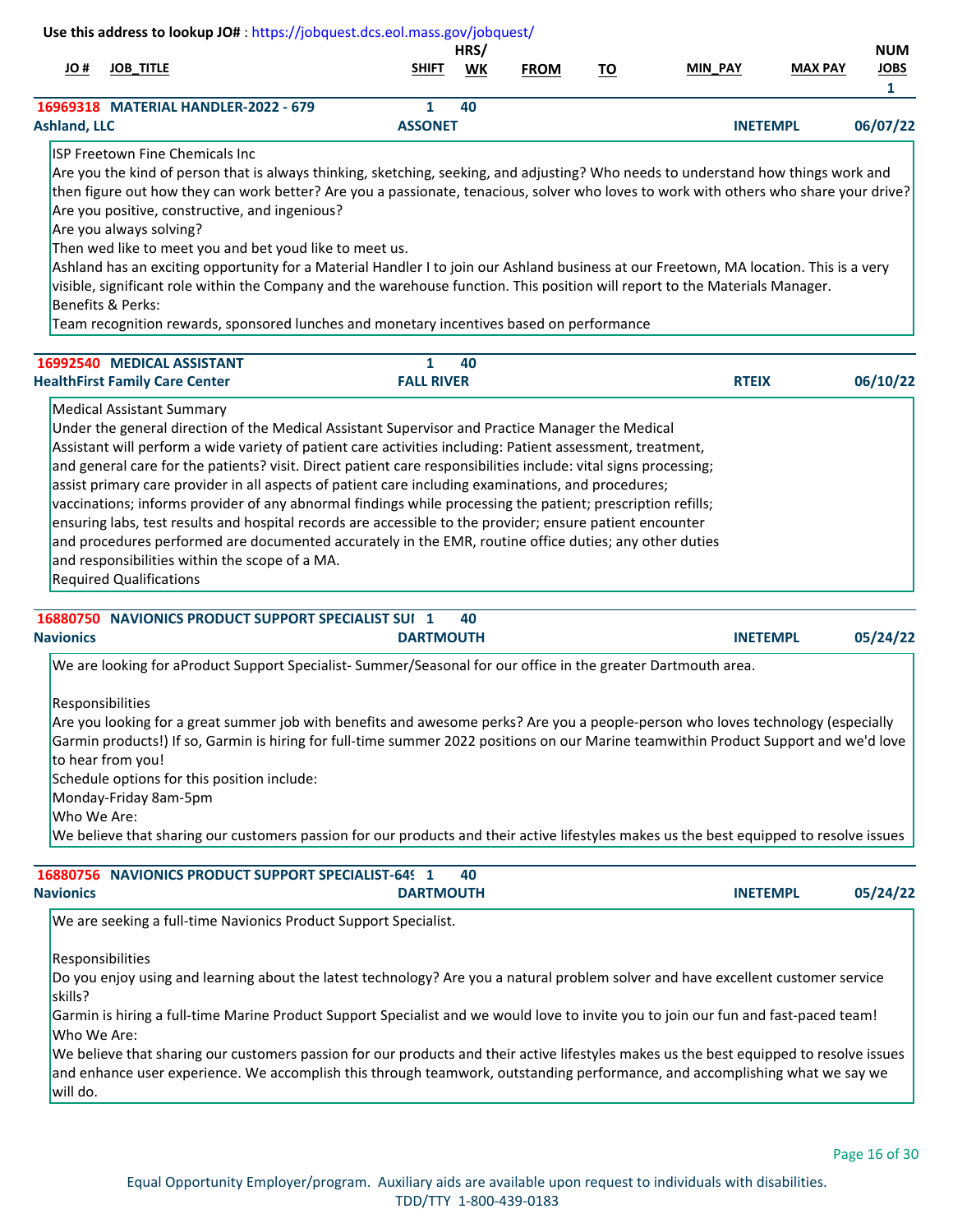|                    |                                     |                   | HRS/      |             |           |                |                | <b>NUM</b>  |
|--------------------|-------------------------------------|-------------------|-----------|-------------|-----------|----------------|----------------|-------------|
| H OL               | <b>JOB TITLE</b>                    | <b>SHIFT</b>      | <b>WK</b> | <b>FROM</b> | <u>TO</u> | <b>MIN PAY</b> | <b>MAX PAY</b> | <b>JOBS</b> |
|                    |                                     |                   |           |             |           | 21.25          |                |             |
|                    | <b>16873987 NIGHT SHIFT MANAGER</b> |                   | 40        |             |           |                |                |             |
| <b>Key Program</b> |                                     | <b>FALL RIVER</b> |           |             |           | <b>KFRAN</b>   |                | 05/23/22    |

Key is currently seeking a Night Shift Manager for Key's adolescent group homes located in Fall River and Wareham to provide on-site management assistance during the overnight hours in the areas of program administration, client and family services, and staff training. Qualifications:

Bachelor's degree in a human service related field, strongly preferred,

High School Diploma and 1- 2 years of direct care experience required.

All candidates must be 21 years of age or older; have a valid driver's license with a legally registered, inspected, and insured car to provide client transports daily

Excellent verbal and written communication skills

Strength-based and goal-oriented approach with staff, clients, and fellow managers/supervisors

| <b>16962592 PAINT ROOM OPERATOR</b> |                   | 40 | $6:30$ am | $3:00$ pm |              |          |
|-------------------------------------|-------------------|----|-----------|-----------|--------------|----------|
| <b>Whirlpool Corporation</b>        | <b>FALL RIVER</b> |    |           |           | <b>ABORG</b> | 06/06/22 |

# Requisition ID: 49631

Whirlpool Corporation (NYSE: WHR) is committed to being the best global kitchen and laundry company, in constant pursuit of improving life at home. In an increasingly digital world, the company is driving purposeful innovation to meet the evolving needs of consumers through its iconic brand portfolio, including Whirlpool, KitchenAid, Maytag, Consul, Brastemp, Amana, Bauknecht, JennAir, Indesit and Yummly. In 2020, the company reported approximately \$19 billion in annual sales, 78,000 employees and 57 manufacturing and technology research centers.

Whirlpool Corporation is consistently recognized by FORTUNE as one of the World?s Most Admired Companies. Our values are the driving force behind everything we do. Integrity, Respect, Inclusion & Diversity, One Whirlpool, and Spirit of Winning propel our teams

| 16983384 PAINTER INTERIOR/EXTERIOR                                                                                                                                                |                  | 40 | 7:00 am | $3:00$ pm |                 |          |
|-----------------------------------------------------------------------------------------------------------------------------------------------------------------------------------|------------------|----|---------|-----------|-----------------|----------|
| <b>Supreme Paint</b>                                                                                                                                                              | <b>ASSONET</b>   |    |         |           | <b>SALBA</b>    | 06/09/22 |
| Painter: Interior / Exterior2 years min exsperience<br>age:min 21<br>Hours approx: 7:00AM to 3:00PM<br>Min Exsperience: 2 Years<br>Payrate: \$18:00 hour depending on exsperience |                  |    |         |           |                 |          |
| <b>16927621 PART TIME RETAIL ASSOCIATE</b><br><b>Red Wing Brands of America</b>                                                                                                   | <b>DARTMOUTH</b> | 20 |         |           | <b>INETEMPL</b> | 06/02/22 |
| Company Description<br>NEW HOURLY RANGEL: \$15,90to \$20,67hour plus commissions, based on qualifications                                                                         |                  |    |         |           |                 |          |

NEW HOURLY RANGE!: \$15.90to \$20.67hour plus commissions, based on qualifications. Every day, our Retail Associates deliver on our long-standing tradition of providing premium products and remarkable service. As our

growing American company continues to expand, we're looking for hard-working team members to carry on our values of respect, integrity, community, and excellence while honoring our heritage and nurturing our brands. In return, we offer a supportive team, quality training, and life-friendly retail hours. Sell products you'll be proud to stand behind.

We have a great retail culture! Our stores are well organized, clean, and welcoming. Our store hours are better than many retailers and our compensation plus sales incentives are standouts in the market. Red Wing Shoes is the place to start for a great retail career. We offer opportunities for advancement through career development to help you achieve your career goals. Build your legacy at Red Wing Shoe Company.Job Description

|                 | 16892957 PART-TIME ASSISTANT MANAGER - FAMOUS F(1<br>-20                                                                            |                 |          |
|-----------------|-------------------------------------------------------------------------------------------------------------------------------------|-----------------|----------|
| Caleres, Inc.   | <b>SEEKONK</b>                                                                                                                      | <b>INETEMPL</b> | 05/26/22 |
| <b>Overview</b> |                                                                                                                                     |                 |          |
|                 | At Famous Footwear, we believe everyone deserves to feel a little famous. To us, famous isn't about standing out in the crowd. It's |                 |          |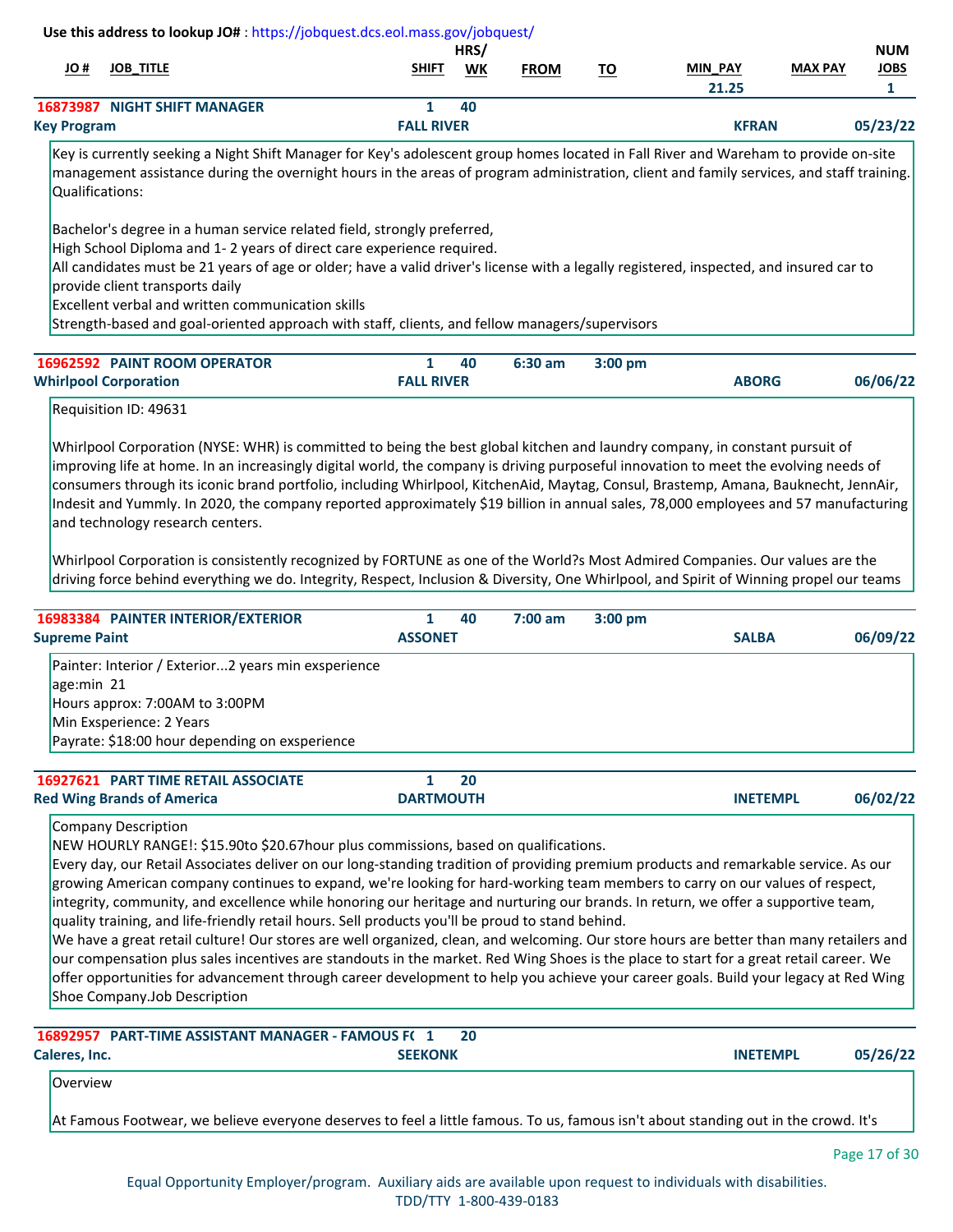|                     |                                                         | Use this address to lookup JO#: https://jobquest.dcs.eol.mass.gov/jobquest/                                                                                                                                                                                                                                                                                                                                                                                                                                                                                                                                                                                                                                                            |                                 |            |             |           |                    |                |                                |
|---------------------|---------------------------------------------------------|----------------------------------------------------------------------------------------------------------------------------------------------------------------------------------------------------------------------------------------------------------------------------------------------------------------------------------------------------------------------------------------------------------------------------------------------------------------------------------------------------------------------------------------------------------------------------------------------------------------------------------------------------------------------------------------------------------------------------------------|---------------------------------|------------|-------------|-----------|--------------------|----------------|--------------------------------|
| H OL                | <b>JOB_TITLE</b>                                        |                                                                                                                                                                                                                                                                                                                                                                                                                                                                                                                                                                                                                                                                                                                                        | SHIFT                           | HRS/<br>WK | <b>FROM</b> | <u>TO</u> | MIN PAY            | <b>MAX PAY</b> | <b>NUM</b><br><b>JOBS</b><br>1 |
|                     | feel goodfeet first.<br>Responsibilities                | about feeling good where you stand right now. Famous Footwear is your place for athletic and casual shoes for the whole family from<br>hundreds of name brands. Famous Footwear is part of Caleres Inc., a diverse portfolio of global footwear brands. Caleres' legacy<br>includes more than 140-years of craftsmanship, a passion for fit and a business savvy, with a mission to continue to inspire people to                                                                                                                                                                                                                                                                                                                      |                                 |            |             |           |                    |                |                                |
|                     |                                                         | As a Part-Time Assistant Sales Manager, you are:                                                                                                                                                                                                                                                                                                                                                                                                                                                                                                                                                                                                                                                                                       |                                 |            |             |           |                    |                |                                |
|                     | <b>Anderson Merchandisers LP</b>                        | 16975449 PART-TIME RETAIL MERCHANDISER - SWANSEA 1                                                                                                                                                                                                                                                                                                                                                                                                                                                                                                                                                                                                                                                                                     | <b>SWANSEA</b>                  | 20         |             |           | <b>INETEMPL</b>    |                | 06/08/22                       |
|                     |                                                         | WE ARE LOOKING FOR GREAT PEOPLE TO JOIN OUR TEAM- just like you!                                                                                                                                                                                                                                                                                                                                                                                                                                                                                                                                                                                                                                                                       |                                 |            |             |           |                    |                |                                |
|                     |                                                         | Our associates have a lot in common. They have great interpersonal skills, enjoy working independently, are self-motivated, and have a<br>relentless drive. Did we mention that while they are working hard, they also like to have fun?<br>We offer flexible hours, competitive pay, and great benefits for both full and part-time associates.<br>If this sounds like a good fit for you, come join our team!The Sales Merchandiser position is responsible for the execution of Anderson<br>Merchandisers standards to drive sales and meet retailer and client expectations This position is under the supervision of the Market<br>Sales Manager but daily communication and follow-up with the Territory Sales Lead is expected. |                                 |            |             |           |                    |                |                                |
|                     | What would you do in this role?                         |                                                                                                                                                                                                                                                                                                                                                                                                                                                                                                                                                                                                                                                                                                                                        |                                 |            |             |           |                    |                |                                |
| <b>Rosa Quintas</b> | 16983915 PATIENT CARE ASSISTANT                         |                                                                                                                                                                                                                                                                                                                                                                                                                                                                                                                                                                                                                                                                                                                                        | $\mathbf{2}$<br><b>WESTPORT</b> | 30         | 3:00 pm     | 8:00 pm   | <b>FSOUS</b>       |                | 06/09/22                       |
|                     |                                                         | Patient Care Assistant. No experience necessary. Looking for someone to work in my home. Must be dependable, caring, and must have<br>reliable transportation. Need assistant to start out working between 24 to 30 hours a week some weeks could include more hours. For<br>consideration call Rosa at;: 774-319-5212 if no one answers please leave a message.                                                                                                                                                                                                                                                                                                                                                                       |                                 |            |             |           |                    |                |                                |
| 16969414 PCA        | <b>Tempus Unlimited</b>                                 |                                                                                                                                                                                                                                                                                                                                                                                                                                                                                                                                                                                                                                                                                                                                        | $\mathbf{1}$<br><b>WESTPORT</b> | 30         | $8:00$ am   | 3:00 pm   | SMART <sub>2</sub> |                | 06/07/22                       |
| PCA needed          |                                                         |                                                                                                                                                                                                                                                                                                                                                                                                                                                                                                                                                                                                                                                                                                                                        |                                 |            |             |           |                    |                |                                |
|                     | 3:00pm to 8:00pm<br>6 days per week<br>Willing to train |                                                                                                                                                                                                                                                                                                                                                                                                                                                                                                                                                                                                                                                                                                                                        |                                 |            |             |           |                    |                |                                |
|                     |                                                         | 16892949 PEOPLE ANALYTICS & ASSESSMENTS INTERN                                                                                                                                                                                                                                                                                                                                                                                                                                                                                                                                                                                                                                                                                         | $\mathbf{1}$                    | 20         |             |           |                    |                |                                |
|                     | <b>Ocean Spray Cranberries, Inc.</b>                    | Ocean Spray is looking for a People Analytics & Assessments Intern to join us for Summer 2022! We take pride in offering internship<br>opportunities are valuable learning experiences that make a significant impact on our cooperative. This role will provide exposure to<br>teams and leadership across the cooperative, ranging from corporate to manufacturing and also have the ability to work in modern<br>technologies, including, PowerBI and Workday. If you're curious, have a passion for data and analytics, and how they can shape people<br>strategies, look no further for a great opportunity to put those passions to great use!                                                                                   | <b>LAKEVILLE</b>                |            |             |           | <b>INETEMPL</b>    |                | 05/26/22                       |
|                     | Assessment Project:                                     | Position location: This is a remote opportunity with a 10-12 week duration. Flexibility for part-time and/or a longer internship duration.<br>What You'll Support & Learn this Summer:                                                                                                                                                                                                                                                                                                                                                                                                                                                                                                                                                 |                                 |            |             |           |                    |                |                                |
|                     | <b>Amedisys Holding, LLC</b>                            | 16975330 PERSONAL CARE LINE HOME HEALTH AIDE                                                                                                                                                                                                                                                                                                                                                                                                                                                                                                                                                                                                                                                                                           | 1<br><b>FALL RIVER</b>          | 20         |             |           | <b>INETEMPL</b>    |                | 06/08/22                       |
|                     | Caregiving is our Calling                               |                                                                                                                                                                                                                                                                                                                                                                                                                                                                                                                                                                                                                                                                                                                                        |                                 |            |             |           |                    |                |                                |
|                     |                                                         |                                                                                                                                                                                                                                                                                                                                                                                                                                                                                                                                                                                                                                                                                                                                        |                                 |            |             |           |                    |                | Page 18 of 30                  |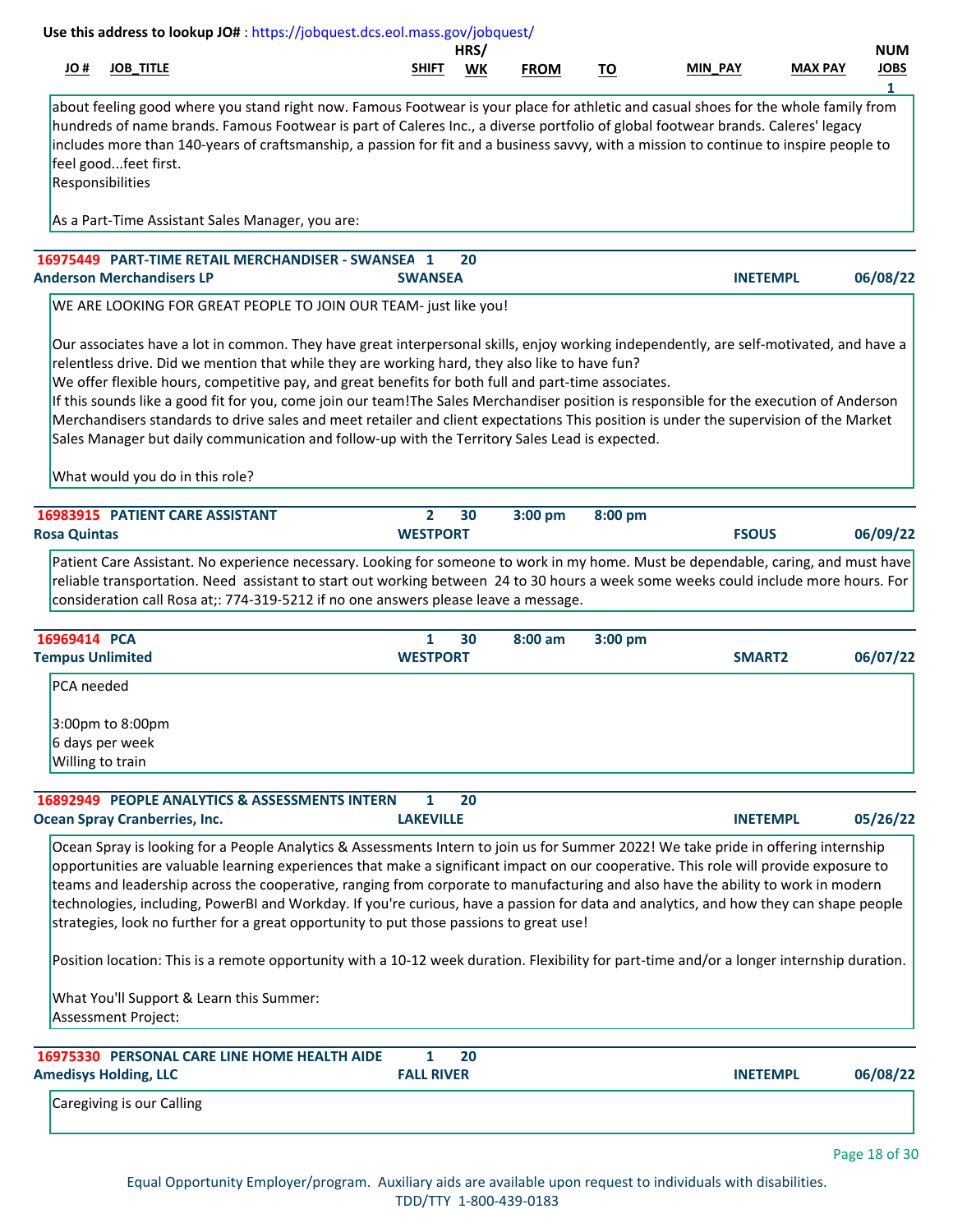|      |             |                                                 | HRS,      |             |                                             |                   |         | NUM         |
|------|-------------|-------------------------------------------------|-----------|-------------|---------------------------------------------|-------------------|---------|-------------|
| JU # | JOB<br>,,,, | <b>SHIFT</b><br>the contract of the contract of | <b>WK</b> | <b>FROM</b> | <u>тс</u><br>טו<br>$\overline{\phantom{a}}$ | <b>PAY</b><br>MIN | MAY DAV | <b>JOBS</b> |
|      |             |                                                 |           |             |                                             |                   |         |             |

Associated Home Care, an Amedisys company, is the leading provider of personal home care in the state of Massachusetts in addition to its service areas around Jacksonville, Florida and Knoxville, Tennessee. From companionship to around-the-clock in-home care, our customized services are designed to bring peace of mind to individuals needing extra care for their families. Customizing care to each client's need is an important part of the service plan and can always be adjusted as needs change.

Our specially trained nurses and caregivers are available from one to 24 hours a day, seven days a week. After an initial assessment over the phone or in person, our nurse will personally visit with the client and family members to discuss the most beneficial and cost-effective services.

| <b>16855331 PERSONAL CARE LINE HOMEMAKER</b> |                   |                 |          |
|----------------------------------------------|-------------------|-----------------|----------|
| <b>Amedisys Holding, LLC</b>                 | <b>FALL RIVER</b> | <b>INETEMPL</b> | 05/22/22 |
|                                              |                   |                 |          |

Caregiving is our Calling

Associated Home Care, an Amedisys company, is the leading provider of personal home care in the state of Massachusetts in addition to its service areas around Jacksonville, Florida and Knoxville, Tennessee. From companionship to around-the-clock in-home care, our customized services are designed to bring peace of mind to individuals needing extra care for their families. Customizing care to each client's need is an important part of the service plan and can always be adjusted as needs change.

Our specially trained nurses and caregivers are available from one to 24 hours a day, seven days a week. After an initial assessment over the phone or in person, our nurse will personally visit with the client and family members to discuss the most beneficial and cost-effective services.

| <b>16899658 PERSONAL CARE LINE HOMEMAKER</b> | 20                |                 |  |
|----------------------------------------------|-------------------|-----------------|--|
| <b>Amedisys Holding, LLC</b>                 | <b>FALL RIVER</b> | <b>INETEMPL</b> |  |
|                                              |                   |                 |  |

Caregiving is our Calling

Associated Home Care, an Amedisys company, is the leading provider of personal home care in the state of Massachusetts in addition to its service areas around Jacksonville, Florida and Knoxville, Tennessee. From companionship to around-the-clock in-home care, our customized services are designed to bring peace of mind to individuals needing extra care for their families. Customizing care to each client's need is an important part of the service plan and can always be adjusted as needs change.

Our specially trained nurses and caregivers are available from one to 24 hours a day, seven days a week. After an initial assessment over the phone or in person, our nurse will personally visit with the client and family members to discuss the most beneficial and cost-effective services.

| <b>16901519 PERSONAL CARE LINE HOMEMAKER</b> | 20                |                 |          |
|----------------------------------------------|-------------------|-----------------|----------|
| <b>Amedisys Holding, LLC</b>                 | <b>FALL RIVER</b> | <b>INETEMPL</b> | 05/27/22 |

Caregiving is our Calling

Associated Home Care, an Amedisys company, is the leading provider of personal home care in the state of Massachusetts in addition to its service areas around Jacksonville, Florida and Knoxville, Tennessee. From companionship to around-the-clock in-home care, our customized services are designed to bring peace of mind to individuals needing extra care for their families. Customizing care to each client's need is an important part of the service plan and can always be adjusted as needs change.

Our specially trained nurses and caregivers are available from one to 24 hours a day, seven days a week. After an initial assessment over the phone or in person, our nurse will personally visit with the client and family members to discuss the most beneficial and cost-effective services.

| <b>16913292 PERSONAL CARE LINE HOMEMAKER</b><br><b>Amedisys Holding, LLC</b>                                                       | 20<br><b>FALL RIVER</b> | <b>INETEMPL</b> | 05/31/22 |  |  |  |
|------------------------------------------------------------------------------------------------------------------------------------|-------------------------|-----------------|----------|--|--|--|
| Caregiving is our Calling                                                                                                          |                         |                 |          |  |  |  |
| Associated Home Care, an Amedisys company, is the leading provider of personal home care in the state of Massachusetts in addition |                         |                 |          |  |  |  |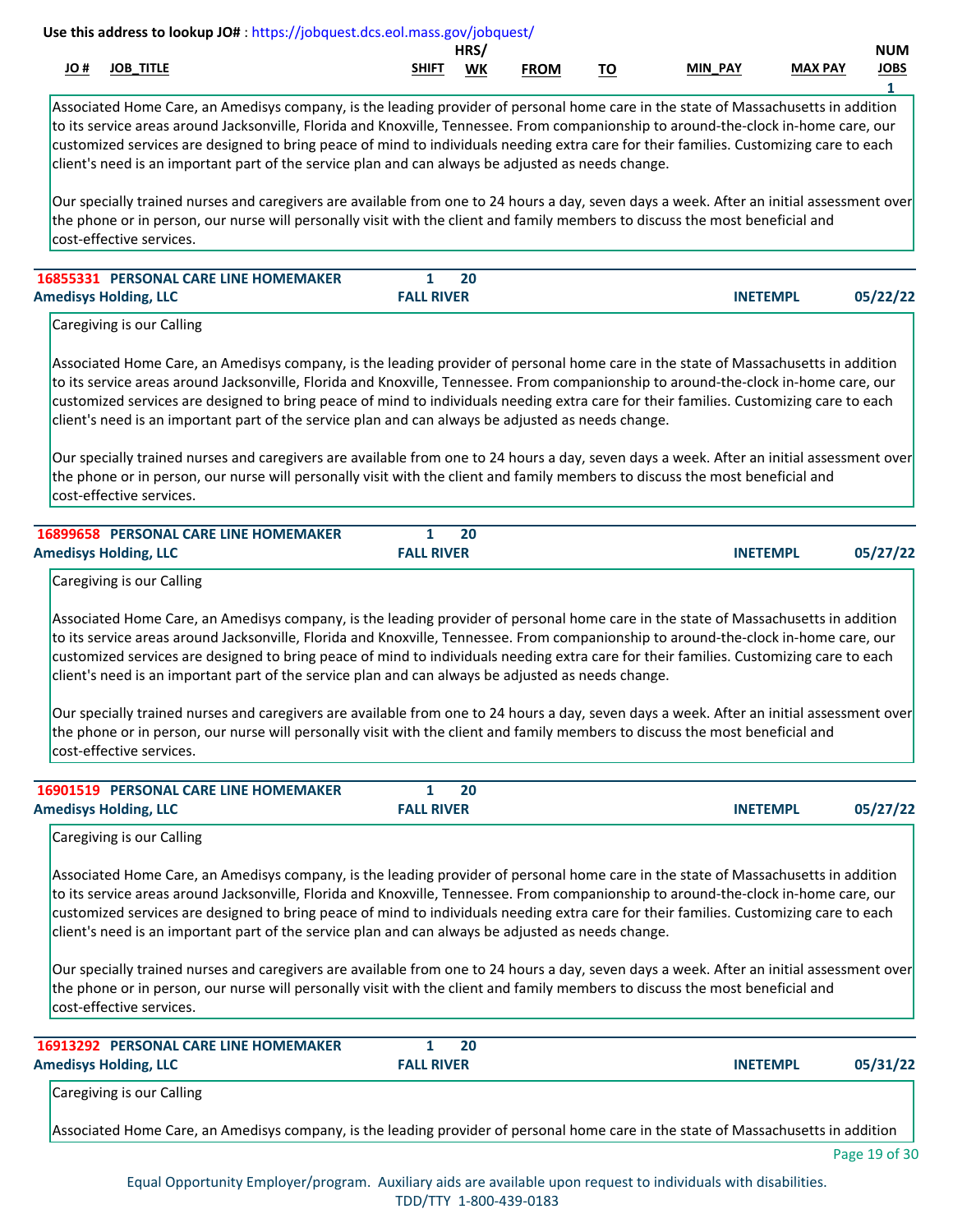|      |             |                                                 | HRS,      |             |                                             |                   |         | NUM         |
|------|-------------|-------------------------------------------------|-----------|-------------|---------------------------------------------|-------------------|---------|-------------|
| JU # | JOB<br>,,,, | <b>SHIFT</b><br>the contract of the contract of | <b>WK</b> | <b>FROM</b> | <u>тс</u><br>טו<br>$\overline{\phantom{a}}$ | <b>PAY</b><br>MIN | MAY DAV | <b>JOBS</b> |
|      |             |                                                 |           |             |                                             |                   |         |             |

to its service areas around Jacksonville, Florida and Knoxville, Tennessee. From companionship to around-the-clock in-home care, our customized services are designed to bring peace of mind to individuals needing extra care for their families. Customizing care to each client's need is an important part of the service plan and can always be adjusted as needs change.

Our specially trained nurses and caregivers are available from one to 24 hours a day, seven days a week. After an initial assessment over the phone or in person, our nurse will personally visit with the client and family members to discuss the most beneficial and cost-effective services.

| <b>16906040 PERSONAL CARE LINE HOMEMAKER</b> | 20                |                             |
|----------------------------------------------|-------------------|-----------------------------|
| <b>Amedisys Holding, LLC</b>                 | <b>FALL RIVER</b> | 05/28/22<br><b>INETEMPL</b> |

Caregiving is our Calling

Associated Home Care, an Amedisys company, is the leading provider of personal home care in the state of Massachusetts in addition to its service areas around Jacksonville, Florida and Knoxville, Tennessee. From companionship to around-the-clock in-home care, our customized services are designed to bring peace of mind to individuals needing extra care for their families. Customizing care to each client's need is an important part of the service plan and can always be adjusted as needs change.

Our specially trained nurses and caregivers are available from one to 24 hours a day, seven days a week. After an initial assessment over the phone or in person, our nurse will personally visit with the client and family members to discuss the most beneficial and cost-effective services.

| <b>16991934 PERSONAL CARE LINE HOMEMAKER</b> | 20                |                             |  |
|----------------------------------------------|-------------------|-----------------------------|--|
| <b>Amedisys Holding, LLC</b>                 | <b>FALL RIVER</b> | 06/10/22<br><b>INETEMPL</b> |  |

Caregiving is our Calling

Associated Home Care, an Amedisys company, is the leading provider of personal home care in the state of Massachusetts in addition to its service areas around Jacksonville, Florida and Knoxville, Tennessee. From companionship to around-the-clock in-home care, our customized services are designed to bring peace of mind to individuals needing extra care for their families. Customizing care to each client's need is an important part of the service plan and can always be adjusted as needs change.

Our specially trained nurses and caregivers are available from one to 24 hours a day, seven days a week. After an initial assessment over the phone or in person, our nurse will personally visit with the client and family members to discuss the most beneficial and cost-effective services.

| <b>16953442 PERSONAL CARE LINE HOMEMAKER</b> | 20                |                 |          |
|----------------------------------------------|-------------------|-----------------|----------|
| <b>Amedisys Holding, LLC</b>                 | <b>FALL RIVER</b> | <b>INETEMPL</b> | 06/04/22 |
| Caregiving is our Calling                    |                   |                 |          |

Associated Home Care, an Amedisys company, is the leading provider of personal home care in the state of Massachusetts in addition to its service areas around Jacksonville, Florida and Knoxville, Tennessee. From companionship to around-the-clock in-home care, our customized services are designed to bring peace of mind to individuals needing extra care for their families. Customizing care to each client's need is an important part of the service plan and can always be adjusted as needs change.

Our specially trained nurses and caregivers are available from one to 24 hours a day, seven days a week. After an initial assessment over the phone or in person, our nurse will personally visit with the client and family members to discuss the most beneficial and cost-effective services.

| <b>16953434 PERSONAL CARE LINE HOMEMAKER</b><br><b>Amedisys Holding, LLC</b>                                                                                                                                                                                               | <b>FALL RIVER</b> | 20 | <b>INETEMPL</b> | 06/04/22 |
|----------------------------------------------------------------------------------------------------------------------------------------------------------------------------------------------------------------------------------------------------------------------------|-------------------|----|-----------------|----------|
| Caregiving is our Calling                                                                                                                                                                                                                                                  |                   |    |                 |          |
| Associated Home Care, an Amedisys company, is the leading provider of personal home care in the state of Massachusetts in addition<br>to its service areas around Jacksonville, Florida and Knoxville, Tennessee. From companionship to around-the-clock in-home care, our |                   |    |                 |          |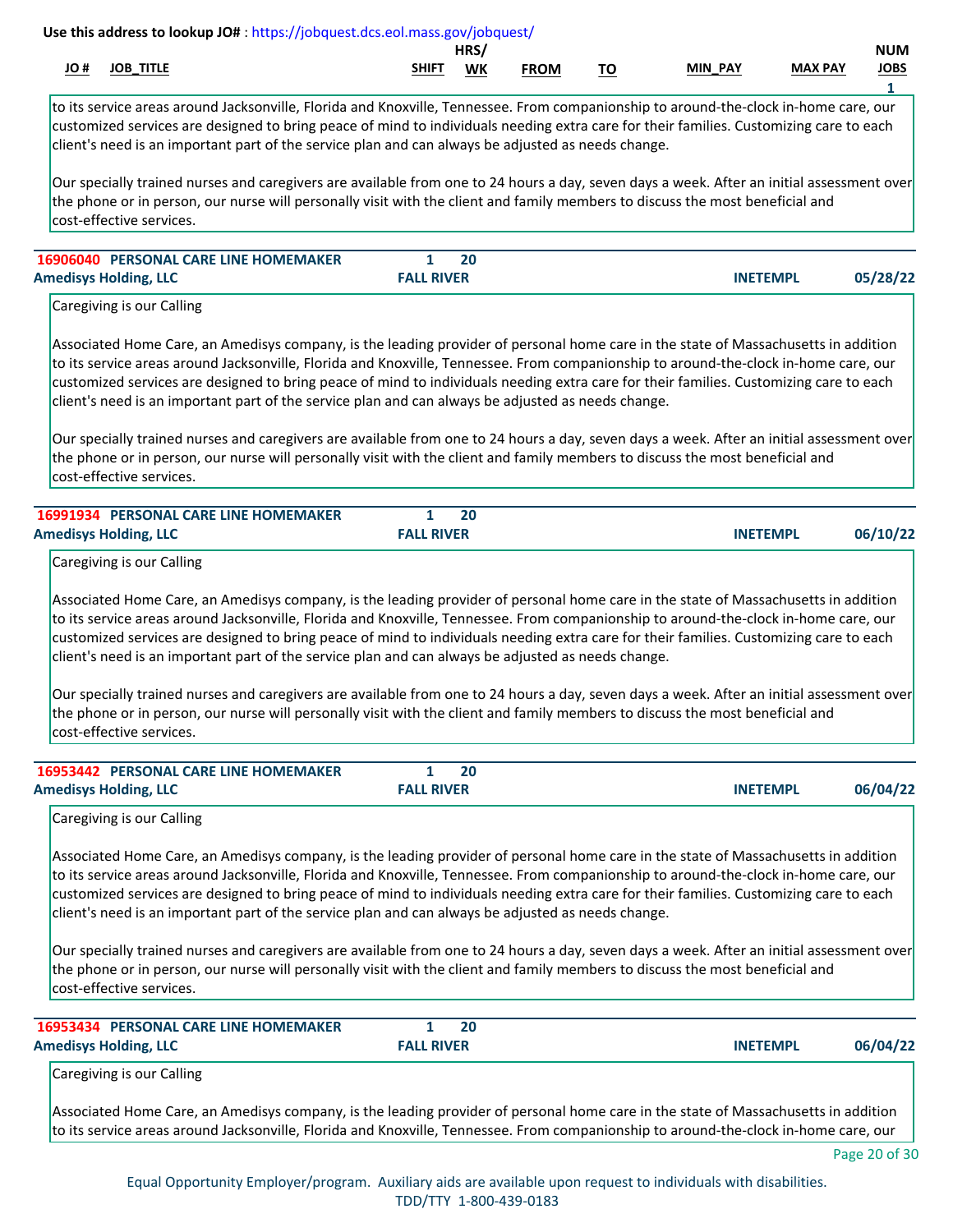|      |              |                         | <b>HRS</b> |             |                   |            |                | NUM         |
|------|--------------|-------------------------|------------|-------------|-------------------|------------|----------------|-------------|
| JU # | TITLE<br>JOB | <b>SHIFT</b><br>_______ | <b>WK</b>  | <b>FROM</b> | ÷-<br>''<br>_____ | PAY<br>MIN | <b>MAX PAY</b> | <b>JOBS</b> |
|      |              |                         |            |             |                   |            |                |             |

customized services are designed to bring peace of mind to individuals needing extra care for their families. Customizing care to each client's need is an important part of the service plan and can always be adjusted as needs change.

Our specially trained nurses and caregivers are available from one to 24 hours a day, seven days a week. After an initial assessment over the phone or in person, our nurse will personally visit with the client and family members to discuss the most beneficial and cost-effective services.

| <b>16975323 PERSONAL CARE LINE HOMEMAKER</b> | 20                |                             |
|----------------------------------------------|-------------------|-----------------------------|
| <b>Amedisys Holding, LLC</b>                 | <b>FALL RIVER</b> | 06/08/22<br><b>INETEMPI</b> |

Caregiving is our Calling

Associated Home Care, an Amedisys company, is the leading provider of personal home care in the state of Massachusetts in addition to its service areas around Jacksonville, Florida and Knoxville, Tennessee. From companionship to around-the-clock in-home care, our customized services are designed to bring peace of mind to individuals needing extra care for their families. Customizing care to each client's need is an important part of the service plan and can always be adjusted as needs change.

Our specially trained nurses and caregivers are available from one to 24 hours a day, seven days a week. After an initial assessment over the phone or in person, our nurse will personally visit with the client and family members to discuss the most beneficial and cost-effective services.

| <b>16975327 PERSONAL CARE LINE HOMEMAKER</b> |                   |                             |
|----------------------------------------------|-------------------|-----------------------------|
| <b>Amedisys Holding, LLC</b>                 | <b>FALL RIVER</b> | 06/08/22<br><b>INETEMPL</b> |

Caregiving is our Calling

Associated Home Care, an Amedisys company, is the leading provider of personal home care in the state of Massachusetts in addition to its service areas around Jacksonville, Florida and Knoxville, Tennessee. From companionship to around-the-clock in-home care, our customized services are designed to bring peace of mind to individuals needing extra care for their families. Customizing care to each client's need is an important part of the service plan and can always be adjusted as needs change.

Our specially trained nurses and caregivers are available from one to 24 hours a day, seven days a week. After an initial assessment over the phone or in person, our nurse will personally visit with the client and family members to discuss the most beneficial and cost-effective services.

| <b>16985169 PERSONAL CARE LINE HOMEMAKER</b> |                   | 20 |                 |          |
|----------------------------------------------|-------------------|----|-----------------|----------|
| <b>Amedisys Holding, LLC</b>                 | <b>FALL RIVER</b> |    | <b>INETEMPL</b> | 06/09/22 |

Caregiving is our Calling

Associated Home Care, an Amedisys company, is the leading provider of personal home care in the state of Massachusetts in addition to its service areas around Jacksonville, Florida and Knoxville, Tennessee. From companionship to around-the-clock in-home care, our customized services are designed to bring peace of mind to individuals needing extra care for their families. Customizing care to each client's need is an important part of the service plan and can always be adjusted as needs change.

Our specially trained nurses and caregivers are available from one to 24 hours a day, seven days a week. After an initial assessment over the phone or in person, our nurse will personally visit with the client and family members to discuss the most beneficial and cost-effective services.

| <b>16922579 PERSONAL LINES ACCOUNT MANAGER</b>                                                                                    |                | 40 |  |                 |          |  |
|-----------------------------------------------------------------------------------------------------------------------------------|----------------|----|--|-----------------|----------|--|
| <b>BayCoast Bank</b>                                                                                                              | <b>SWANSEA</b> |    |  | <b>INETEMPL</b> | 06/01/22 |  |
| Are you ready for a change and an exciting opportunity? Come work with Partners Insurance Group LLC as a Personal Lines Account   |                |    |  |                 |          |  |
| Manager. Our team oriented approach creates a fun and friendly work environment. This environment allows for everyone to excel at |                |    |  |                 |          |  |
| their strengths while having a great team as a support system in areas they need help.                                            |                |    |  |                 |          |  |
| Partners Insurance Group LLC is a wholly owned subsidiary of BayCoast Bank. Partners Insurance Group and BayCoast Bank are        |                |    |  |                 |          |  |
| committed to heavily investing into the communities we serve while providing them with exceptional customer service. Partners     |                |    |  |                 |          |  |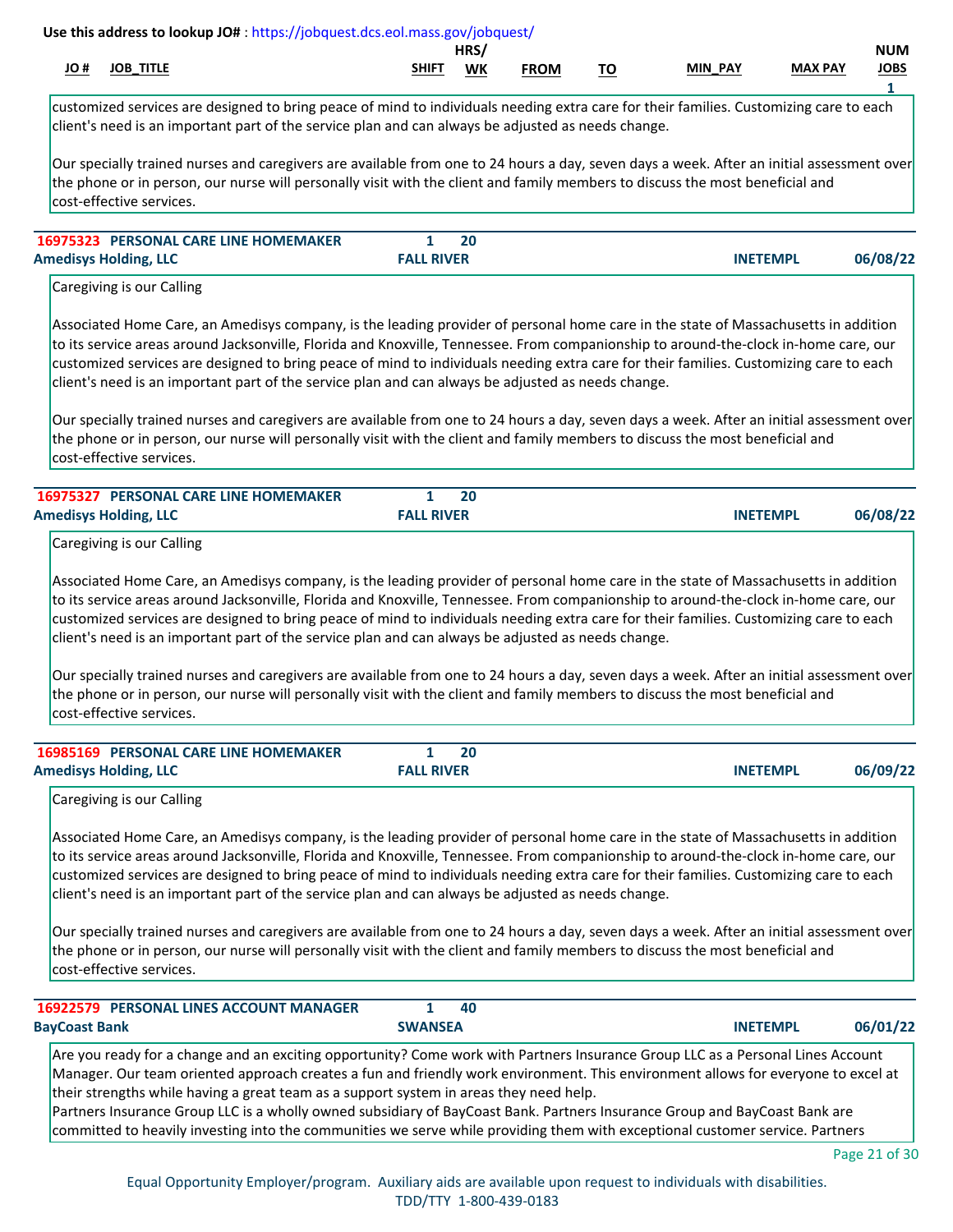|           |              |                         | <b>HRS</b> |             |                                       |            |                | <b>NUM</b>    |
|-----------|--------------|-------------------------|------------|-------------|---------------------------------------|------------|----------------|---------------|
| .<br>JU # | TITLE<br>IOB | <b>SHIFT</b><br>_______ | <b>WK</b>  | <b>FROM</b> | --<br>. J<br>$\overline{\phantom{a}}$ | PAY<br>MIN | <b>MAX PAY</b> | JOBS<br>_____ |
|           |              |                         |            |             |                                       |            |                |               |

Insurance Group LLC has 8 locations spread across South Coast, MA and RI and we're rapidly growing and creating new opportunities for growth. Partners Insurance Group is a MAIA 5 Star Agency with a strong focus on your professional development. Partners Insurance Group funds 100% of your continuing education not only for your insurance license but for college as well. In addition to our education benefits we have a very lucrative benefits plan that is almost unrivaled in the industry.

| <b>16922581 PERSONAL LINES CSR LICENSED</b> | 40             |                 |          |
|---------------------------------------------|----------------|-----------------|----------|
| <b>BayCoast Bank</b>                        | <b>SWANSEA</b> | <b>INETEMPL</b> | 06/01/22 |

Are you ready for a change and an exciting opportunity? Come work with Partners Insurance Group LLC as a Personal Lines Customer Service Rep. Our team oriented approach creates a fun and friendly work environment. This environment allows for everyone to excel at their strengths while having a great team as a support system in areas they need help.

Partners Insurance Group LLC is a wholly owned subsidiary of BayCoast Bank. Partners Insurance Group and BayCoast Bank are committed to heavily investing into the communities we serve while providing them with exceptional customer service. Partners Insurance Group LLC has 8 locations spread across South Coast, MA and RI and we're rapidly growing and creating new opportunities for growth. Partners Insurance Group is a MAIA 5 Star Agency with a strong focus on your professional development. Partners Insurance Group funds 100% of your continuing education not only for your insurance license but for college as well. In addition to our education benefits we have a very lucrative benefits plan that is almost unrivaled in the industry.

We're looking to bring on a new Personal Lines Customer Service Rep. onto our rapidly growing team. After receiving a warm welcome

| 16969822 PHLEBOTOMIST (PART-TIME) | $\mathbf{r}$      |                             |
|-----------------------------------|-------------------|-----------------------------|
| <b>Quest Diagnostics Inc.</b>     | <b>FALL RIVER</b> | 06/08/22<br><b>INETEMPL</b> |

Go the extra mile. Patients and Physicians rely on our diagnostic testing, information and services to help them make better healthcare decisions. These are often serious decisions with far reaching consequences, and require sensitivity, tact and a clear dedication to service. It's about providing clarity and hope.

In Patient Services you will work for the world leader in the industry, with a career where you can expand your skills and knowledge. You'll have a role where you can act with professionalism, you can inspire colleagues, and you can care about the work we do and the people we serve.

At Quest, Patient Service roles are tremendously important - it is a patient-focused role where it is essential to remember that there is a life and person behind every test tube. Your skills are critical, as is your ability to work with the patients. The role is varied and offers a developing career in Phlebotomy due to the scale and reach of Quest. You can grow and improve your skills in a fast-moving, supportive team environment. Most importantly, you can help us make a real difference.

| <b>16962627 PLANT MAINTENANCE TECHNICIAN</b> |                   | 40 | $6:30$ am | $3:00$ pm |              |          |
|----------------------------------------------|-------------------|----|-----------|-----------|--------------|----------|
| <b>Whirlpool Corporation</b>                 | <b>FALL RIVER</b> |    |           |           | <b>ABORG</b> | 06/06/22 |

Whirlpool Corporation (NYSE: WHR) is the world¿s leading kitchen and laundry appliance company, with approximately \$19 billion in annual sales, 78,000 employees and 57 manufacturing and technology research centers in 2020. The company markets Whirlpool, KitchenAid, Maytag, Consul, Brastemp, Amana, Bauknecht, JennAir, Indesit and other major brand names in nearly every country throughout the world.

Whirlpool Corporation is consistently recognized by FORTUNE as one of the World¿s Most Admired Companies. Our values are the driving force behind everything we do. Integrity, Respect, Inclusion & Diversity, One Whirlpool, and Spirit of Winning propel our teams to excellence. Get to know us and see what it's like to be part of a company that is in constant pursuit of improving life at home.

Maintenance Technician

| <b>16962513 PRESS BRAKE OPERATOR</b> |                   | -40 | 6:30 am | 3:00 pm |              |          |
|--------------------------------------|-------------------|-----|---------|---------|--------------|----------|
| <b>Whirlpool Corporation</b>         | <b>FALL RIVER</b> |     |         |         | <b>ABORG</b> | 06/06/22 |

```
Requisition ID: 51109
```
Whirlpool Corporation (NYSE: WHR) is committed to being the best global kitchen and laundry company, in constant pursuit of improving life at home. In an increasingly digital world, the company is driving purposeful innovation to meet the evolving needs of consumers through its iconic brand portfolio, including Whirlpool, KitchenAid, Maytag, Consul, Brastemp, Amana, Bauknecht, JennAir, Indesit and Yummly. In 2021, the company reported approximately \$22 billion in annual sales, 69,000 employees and 54 manufacturing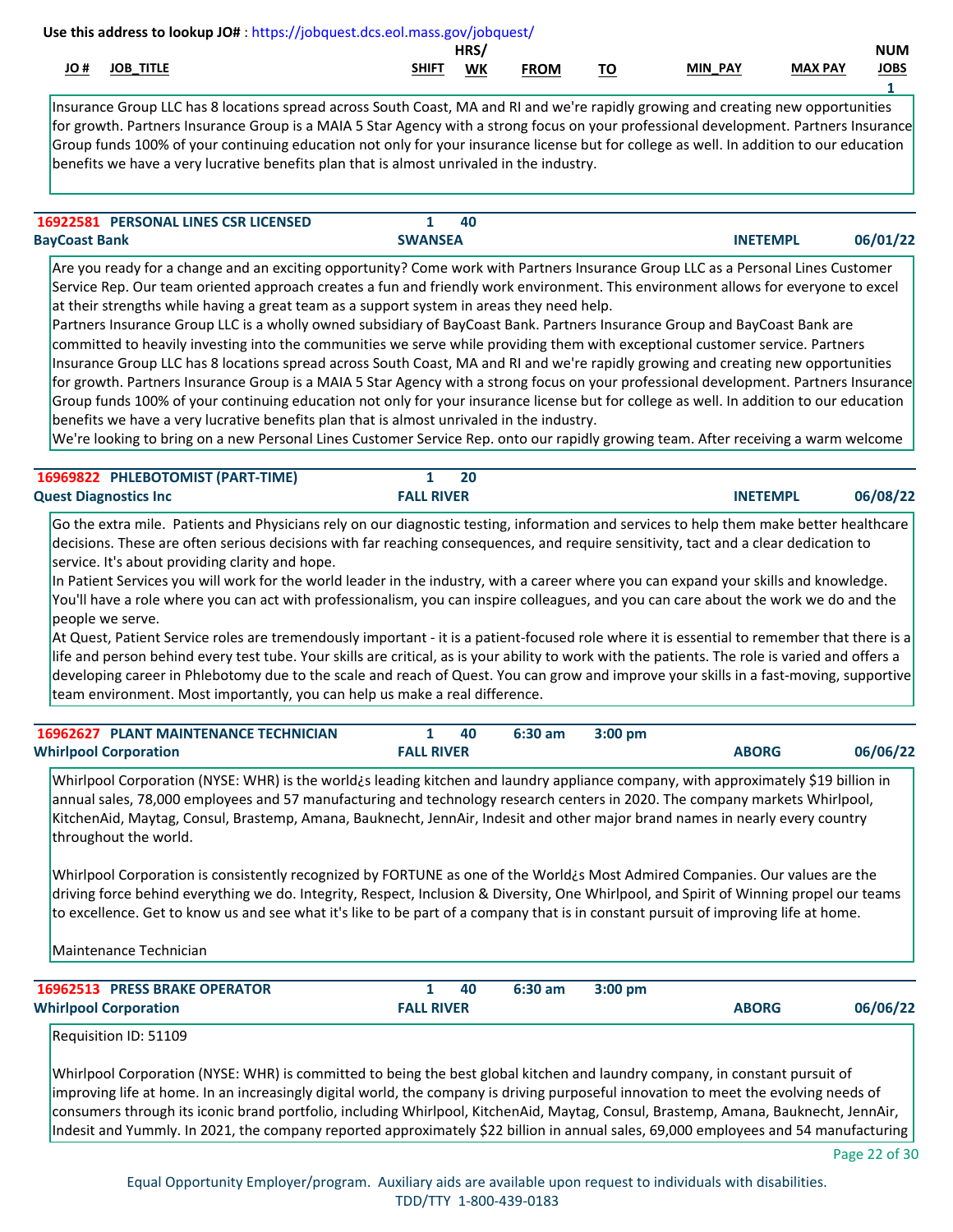|                                                                    |                                                                                                                                                                                                                                                                                                                                                                                                                                      | Use this address to lookup JO#: https://jobquest.dcs.eol.mass.gov/jobquest/                                                                                                                                                                                                                                                                                                                                                                                                                                                                                                                                                                                                                                                                                                                                                                                                                                                                                                                      |                                        |             |           |                 |                |                                           |
|--------------------------------------------------------------------|--------------------------------------------------------------------------------------------------------------------------------------------------------------------------------------------------------------------------------------------------------------------------------------------------------------------------------------------------------------------------------------------------------------------------------------|--------------------------------------------------------------------------------------------------------------------------------------------------------------------------------------------------------------------------------------------------------------------------------------------------------------------------------------------------------------------------------------------------------------------------------------------------------------------------------------------------------------------------------------------------------------------------------------------------------------------------------------------------------------------------------------------------------------------------------------------------------------------------------------------------------------------------------------------------------------------------------------------------------------------------------------------------------------------------------------------------|----------------------------------------|-------------|-----------|-----------------|----------------|-------------------------------------------|
| # OL                                                               | <b>JOB_TITLE</b>                                                                                                                                                                                                                                                                                                                                                                                                                     |                                                                                                                                                                                                                                                                                                                                                                                                                                                                                                                                                                                                                                                                                                                                                                                                                                                                                                                                                                                                  | HRS/<br><b>SHIFT</b><br>WK             | <b>FROM</b> | <u>TO</u> | MIN_PAY         | <b>MAX PAY</b> | <b>NUM</b><br><b>JOBS</b><br>$\mathbf{1}$ |
|                                                                    | and technology research centers.                                                                                                                                                                                                                                                                                                                                                                                                     |                                                                                                                                                                                                                                                                                                                                                                                                                                                                                                                                                                                                                                                                                                                                                                                                                                                                                                                                                                                                  |                                        |             |           |                 |                |                                           |
|                                                                    |                                                                                                                                                                                                                                                                                                                                                                                                                                      | Whirlpool Corporation is consistently recognized by FORTUNE as one of the World?s Most Admired Companies. Our values are the<br>driving force behind everything we do. Integrity, Respect, Inclusion & Diversity, One Whirlpool, and Spirit of Winning propel our teams                                                                                                                                                                                                                                                                                                                                                                                                                                                                                                                                                                                                                                                                                                                          |                                        |             |           |                 |                |                                           |
|                                                                    | 16984529 QUALITY INSPECTOR                                                                                                                                                                                                                                                                                                                                                                                                           |                                                                                                                                                                                                                                                                                                                                                                                                                                                                                                                                                                                                                                                                                                                                                                                                                                                                                                                                                                                                  | $\mathbf{1}$<br>40                     |             |           |                 |                |                                           |
|                                                                    | <b>John Galt Operations</b>                                                                                                                                                                                                                                                                                                                                                                                                          |                                                                                                                                                                                                                                                                                                                                                                                                                                                                                                                                                                                                                                                                                                                                                                                                                                                                                                                                                                                                  | <b>FALL RIVER</b>                      |             |           | <b>SALBA</b>    |                | 06/09/22                                  |
| ?<br>P.<br>13<br>3<br>3<br>3<br>3<br>1?<br><b>Total Renal Care</b> | Quality Inspector in Fall River, MA<br>The QC Inspector should have the following experience:<br>Mechanical QC<br><b>Electrical QC</b><br>Board QC. (Part & Location and final soldering)<br>Track & Maintain vendor performance<br>Track production trends (i.e. failures in qc)<br>Maintain Calibration of all equipment<br>Final inspection prior to shipping. Build quality<br>16901448 REGISTERED NURSE<br>What you can expect: | Review and update QC Procedures and documentation<br>237-B State Rd, Dartmouth, Massachusetts, 02747-2612, United States of America<br>DaVita is seeking a Registered Nurse who is looking to give life in an outpatient dialysis center. You can make an exceptional difference<br>in the lives of our patients and their families dealing with end-stage renal failure or chronic kidney disease.<br>If you haven't considered Nephrology before, read on as we think that you should. Dialysis Experience is NOT required.<br>Long term patient relationships. Build meaningful relationship with patients and their family in an intimate outpatient setting.<br>A team that feels and functions like a family. Staff RNs are a central part of a small interdisciplinary team of clinicians. Work alongside<br>and support technicians, other nurses, dietitians, social workers, physicians and the center manager.<br>Fun is one of our core values. Happier nurses = healthier patients. | $\mathbf{1}$<br>40<br><b>DARTMOUTH</b> |             |           | <b>INETEMPL</b> |                | 05/27/22                                  |
|                                                                    | 16901437 REGISTERED NURSE                                                                                                                                                                                                                                                                                                                                                                                                            |                                                                                                                                                                                                                                                                                                                                                                                                                                                                                                                                                                                                                                                                                                                                                                                                                                                                                                                                                                                                  | 1<br>40                                |             |           |                 |                |                                           |
| <b>Total Renal Care</b>                                            |                                                                                                                                                                                                                                                                                                                                                                                                                                      |                                                                                                                                                                                                                                                                                                                                                                                                                                                                                                                                                                                                                                                                                                                                                                                                                                                                                                                                                                                                  | <b>DARTMOUTH</b>                       |             |           | <b>INETEMPL</b> |                | 05/27/22                                  |
|                                                                    | What you can expect:                                                                                                                                                                                                                                                                                                                                                                                                                 | 237-B State Rd, Dartmouth, Massachusetts, 02747-2612, United States of America<br>DaVita is seeking a Registered Nurse who is looking to give life in an outpatient dialysis center. You can make an exceptional difference<br>in the lives of our patients and their families dealing with end-stage renal failure or chronic kidney disease.<br>If you haven't considered Nephrology before, read on as we think that you should. Dialysis Experience is NOT required.<br>Long term patient relationships. Build meaningful relationship with patients and their family in an intimate outpatient setting.<br>A team that feels and functions like a family. Staff RNs are a central part of a small interdisciplinary team of clinicians. Work alongside<br>and support technicians, other nurses, dietitians, social workers, physicians and the center manager.<br>Fun is one of our core values. Happier nurses = healthier patients.                                                      |                                        |             |           |                 |                |                                           |
|                                                                    | 16901441 REGISTERED NURSE                                                                                                                                                                                                                                                                                                                                                                                                            |                                                                                                                                                                                                                                                                                                                                                                                                                                                                                                                                                                                                                                                                                                                                                                                                                                                                                                                                                                                                  | 1<br>40                                |             |           |                 |                |                                           |
| <b>Total Renal Care</b>                                            |                                                                                                                                                                                                                                                                                                                                                                                                                                      | 237-B State Rd, Dartmouth, Massachusetts, 02747-2612, United States of America                                                                                                                                                                                                                                                                                                                                                                                                                                                                                                                                                                                                                                                                                                                                                                                                                                                                                                                   | <b>DARTMOUTH</b>                       |             |           | <b>INETEMPL</b> |                | 05/27/22                                  |
|                                                                    | What you can expect:                                                                                                                                                                                                                                                                                                                                                                                                                 | DaVita is seeking a Registered Nurse who is looking to give life in an outpatient dialysis center. You can make an exceptional difference<br>in the lives of our patients and their families dealing with end-stage renal failure or chronic kidney disease.<br>If you haven't considered Nephrology before, read on as we think that you should. Dialysis Experience is NOT required.<br>Long term patient relationships. Build meaningful relationship with patients and their family in an intimate outpatient setting.                                                                                                                                                                                                                                                                                                                                                                                                                                                                       |                                        |             |           |                 |                |                                           |
|                                                                    |                                                                                                                                                                                                                                                                                                                                                                                                                                      |                                                                                                                                                                                                                                                                                                                                                                                                                                                                                                                                                                                                                                                                                                                                                                                                                                                                                                                                                                                                  |                                        |             |           |                 |                | Page 23 of 30                             |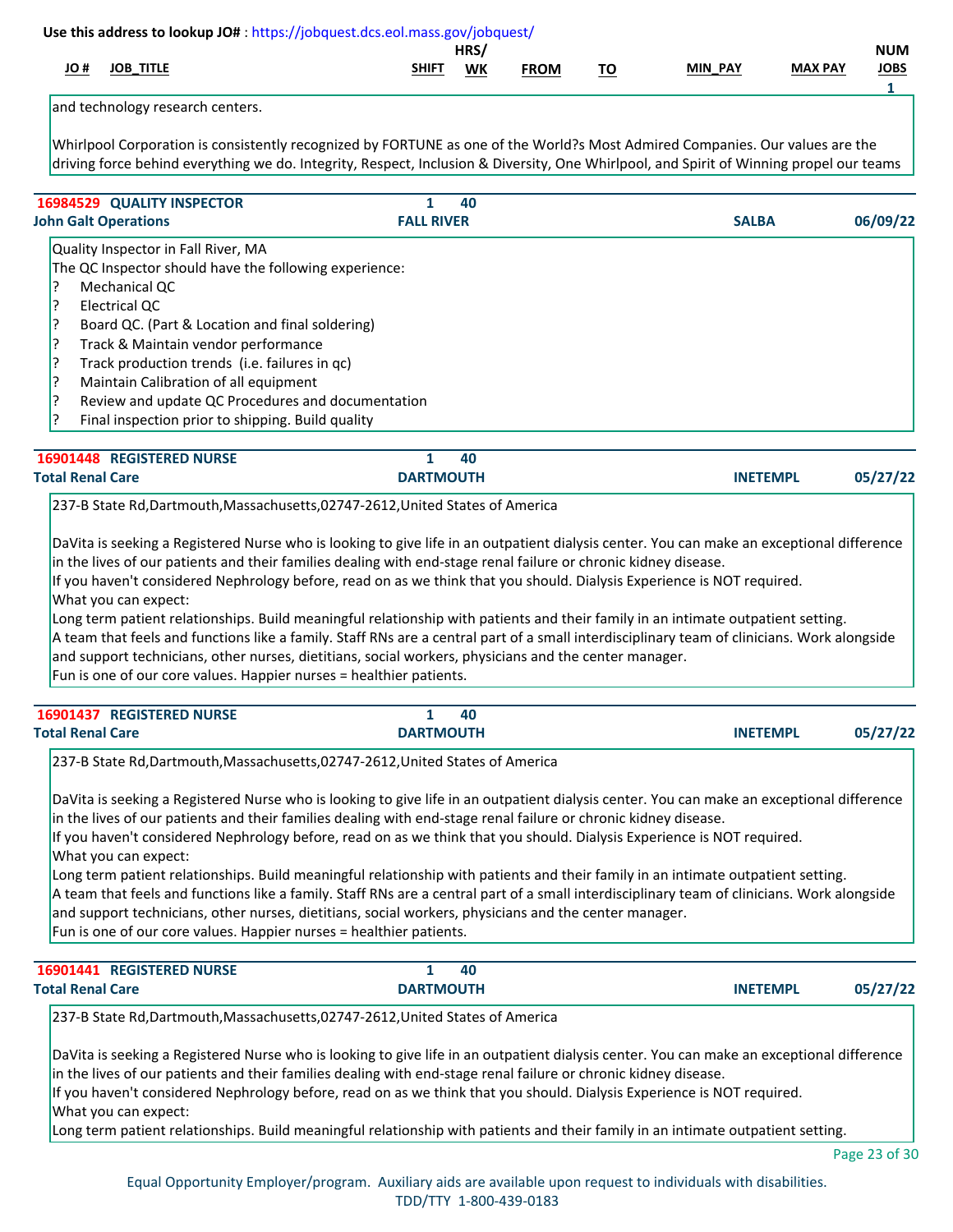| # OL                    | <b>JOB_TITLE</b>                                                                                                                                                                                                                                                                                                                                                                                                                                                                                                                                                                                                                                                                                                                                                                                                                                    | SHIFT             | HRS/      |             |           | <b>MIN PAY</b>  | <b>MAX PAY</b> | <b>NUM</b><br><b>JOBS</b> |
|-------------------------|-----------------------------------------------------------------------------------------------------------------------------------------------------------------------------------------------------------------------------------------------------------------------------------------------------------------------------------------------------------------------------------------------------------------------------------------------------------------------------------------------------------------------------------------------------------------------------------------------------------------------------------------------------------------------------------------------------------------------------------------------------------------------------------------------------------------------------------------------------|-------------------|-----------|-------------|-----------|-----------------|----------------|---------------------------|
|                         |                                                                                                                                                                                                                                                                                                                                                                                                                                                                                                                                                                                                                                                                                                                                                                                                                                                     |                   | <b>WK</b> | <b>FROM</b> | <u>TO</u> |                 |                | 1                         |
|                         | A team that feels and functions like a family. Staff RNs are a central part of a small interdisciplinary team of clinicians. Work alongside<br>and support technicians, other nurses, dietitians, social workers, physicians and the center manager.<br>Fun is one of our core values. Happier nurses = healthier patients.                                                                                                                                                                                                                                                                                                                                                                                                                                                                                                                         |                   |           |             |           |                 |                |                           |
|                         | 16947823 RESIDENT MAINTENANCE TECHNICIAN 3 (S&S)- 1                                                                                                                                                                                                                                                                                                                                                                                                                                                                                                                                                                                                                                                                                                                                                                                                 |                   | 40        |             |           |                 |                |                           |
| <b>Dematic Corp.</b>    |                                                                                                                                                                                                                                                                                                                                                                                                                                                                                                                                                                                                                                                                                                                                                                                                                                                     | <b>ASSONET</b>    |           |             |           | <b>INETEMPL</b> |                | 06/04/22                  |
| 6pm - 6am.              | The Resident Maintenance Technician Level III is responsible for the day-to-day troubleshooting and preventative/predictive<br>maintenance. Acts as a material handling technician on all equipment that is installed at the Assonet, MA site location. Shift will be 2nd                                                                                                                                                                                                                                                                                                                                                                                                                                                                                                                                                                           |                   |           |             |           |                 |                |                           |
|                         | What we offer:                                                                                                                                                                                                                                                                                                                                                                                                                                                                                                                                                                                                                                                                                                                                                                                                                                      |                   |           |             |           |                 |                |                           |
|                         | What we offer:                                                                                                                                                                                                                                                                                                                                                                                                                                                                                                                                                                                                                                                                                                                                                                                                                                      |                   |           |             |           |                 |                |                           |
|                         | <b>Career Development</b><br><b>Competitive Compensation and Benefits</b>                                                                                                                                                                                                                                                                                                                                                                                                                                                                                                                                                                                                                                                                                                                                                                           |                   |           |             |           |                 |                |                           |
|                         | Pay Transparency                                                                                                                                                                                                                                                                                                                                                                                                                                                                                                                                                                                                                                                                                                                                                                                                                                    |                   |           |             |           |                 |                |                           |
|                         |                                                                                                                                                                                                                                                                                                                                                                                                                                                                                                                                                                                                                                                                                                                                                                                                                                                     |                   |           |             |           |                 |                |                           |
|                         | <b>16984485 RETAIL SALES REPRESENTATIVE</b>                                                                                                                                                                                                                                                                                                                                                                                                                                                                                                                                                                                                                                                                                                                                                                                                         | 1                 | 40        |             |           |                 |                |                           |
| <b>Verizon</b>          |                                                                                                                                                                                                                                                                                                                                                                                                                                                                                                                                                                                                                                                                                                                                                                                                                                                     | <b>DARTMOUTH</b>  |           |             |           | <b>INETEMPL</b> |                | 06/09/22                  |
|                         | too. Dream it. Build it. Do it here.<br>What you'll be doing                                                                                                                                                                                                                                                                                                                                                                                                                                                                                                                                                                                                                                                                                                                                                                                        |                   |           |             |           |                 |                |                           |
|                         | As a Verizon Retail Specialist, you'll have the power to control your own career in one of our retail stores. You'll apply your unique<br>talents, passion for technology, and customer service skills to create the ultimate in-store experience. In this role you will be:<br>Providing customers with products and solutions which helps to simplify and organize their lives.<br>Creating personal connections to make tech look simple.                                                                                                                                                                                                                                                                                                                                                                                                        |                   |           |             |           |                 |                |                           |
|                         | 16962664 RETAIL SALESPERSON                                                                                                                                                                                                                                                                                                                                                                                                                                                                                                                                                                                                                                                                                                                                                                                                                         | 1                 | 40        |             |           |                 |                |                           |
| <b>Firestone</b>        |                                                                                                                                                                                                                                                                                                                                                                                                                                                                                                                                                                                                                                                                                                                                                                                                                                                     | <b>FALL RIVER</b> |           |             |           | <b>CAMAD</b>    |                |                           |
| services.               | An energetic position to provide customer needs in person and on the phone. Use your communication skills to explain warranty<br>options, establish time commitments between technicians and customers, checkout procedures and promotion of products and<br><b>COMPANY OVERVIEW</b><br>Bridgestone Retail Operations, LLC employs over 22,000 teammates in North America and operates more than 2,200 company-owned<br>stores. The store locations include Firestone Complete Auto Care, Tires Plus, Hibdon Tire, and Wheel Works. With 2,200 locations across<br>America and over \$3 billion in tire and auto service sales, Bridgestone Retail Operations is the right place to build a career.<br><b>RESPONSIBILITIES</b><br>Building customer satisfaction & loyalty<br>The merchandising, advertising and promotion of products and services |                   |           |             |           |                 |                |                           |
|                         | 16905556 RN CASE MANAGER \$15K BONUS                                                                                                                                                                                                                                                                                                                                                                                                                                                                                                                                                                                                                                                                                                                                                                                                                | 1                 | 40        |             |           |                 |                |                           |
| <b>AccentCare, Inc.</b> |                                                                                                                                                                                                                                                                                                                                                                                                                                                                                                                                                                                                                                                                                                                                                                                                                                                     | <b>FALL RIVER</b> |           |             |           | <b>INETEMPL</b> |                | 06/06/22<br>05/28/22      |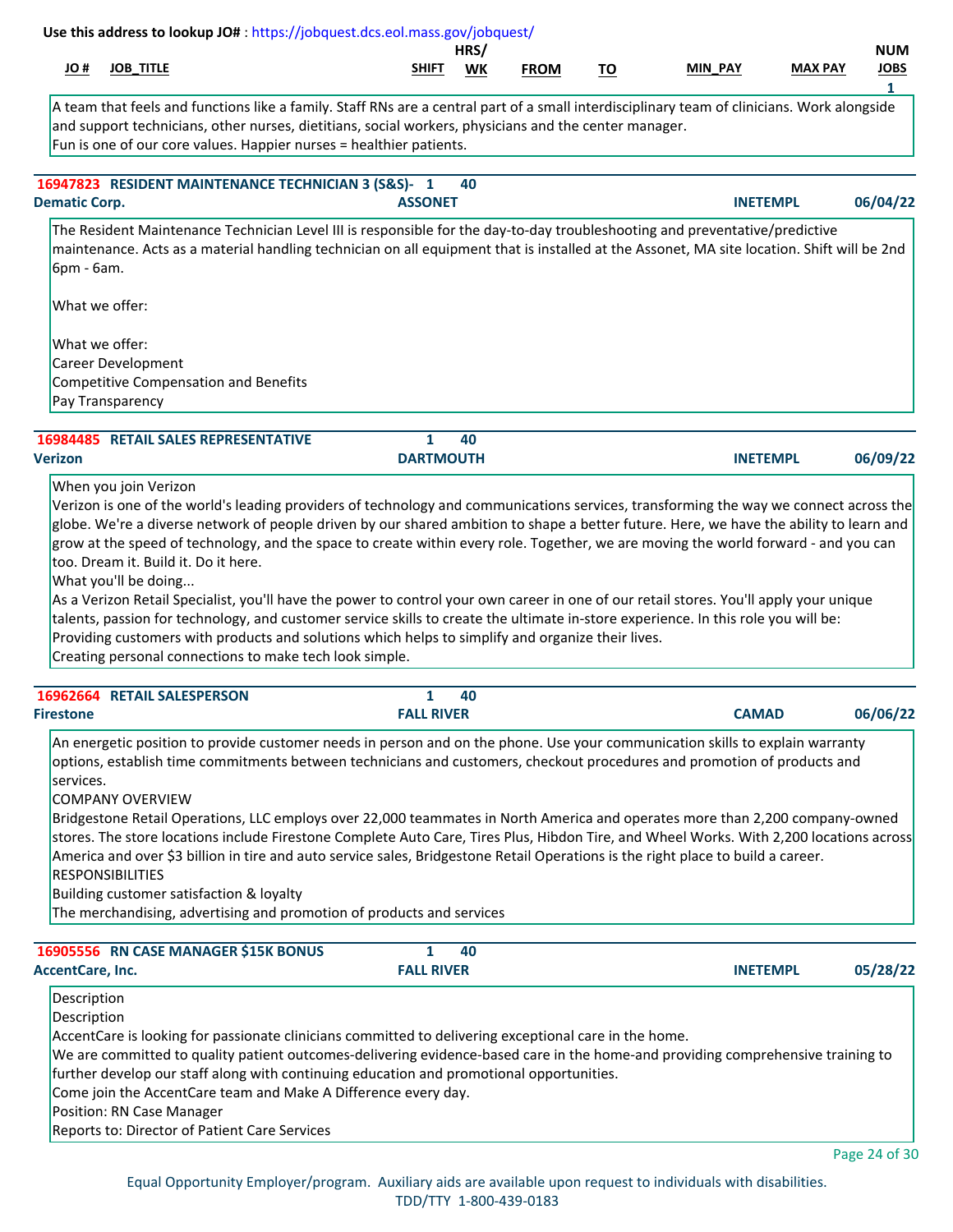| 10#                        | <b>JOB_TITLE</b>                                                                                                                                                                                                                                                                                                                                                                                                                                                                                                                                                                                                                                                                                                                                                                                                                                                                                                       |                                                                                                                            | SHIFT                             | HRS/<br>WK | <b>FROM</b> | <u>TO</u> | <b>MIN PAY</b>  | <b>MAX PAY</b> | <b>NUM</b><br><b>JOBS</b> |
|----------------------------|------------------------------------------------------------------------------------------------------------------------------------------------------------------------------------------------------------------------------------------------------------------------------------------------------------------------------------------------------------------------------------------------------------------------------------------------------------------------------------------------------------------------------------------------------------------------------------------------------------------------------------------------------------------------------------------------------------------------------------------------------------------------------------------------------------------------------------------------------------------------------------------------------------------------|----------------------------------------------------------------------------------------------------------------------------|-----------------------------------|------------|-------------|-----------|-----------------|----------------|---------------------------|
|                            | Job Description/Requirements:<br>As an RN Case Manager, you will have the ability to work at the top of your licensure while working one-on-one with your clients to                                                                                                                                                                                                                                                                                                                                                                                                                                                                                                                                                                                                                                                                                                                                                   |                                                                                                                            |                                   |            |             |           |                 |                | $\mathbf{1}$              |
|                            | 16899638 SEASONAL TELLER TRAINEE SOMERSET FLOAT A 1<br><b>Rockland Trust Company</b>                                                                                                                                                                                                                                                                                                                                                                                                                                                                                                                                                                                                                                                                                                                                                                                                                                   |                                                                                                                            | <b>SOMERSET</b>                   | 40         |             |           | <b>INETEMPL</b> |                | 05/27/22                  |
| Description<br>sales goals | Rockland Trust is currently seeking aSeasonal Teller.<br>As a Teller you will make important contributions to our success by personally representing the bank to our customers. You will provide<br>information about banking services and identify opportunities for the sale of bank products and services. You will research and answer<br>questions about customers' accounts and solve banking problems. The job also requires you to process transactions such as cashing<br>checks, accepting deposits and selling Travelers Checks. This position has a focus on:<br>Sales and Service:<br>Recognize/Identify cross sell and up sell opportunities and contribute to successful achievement of all customer service standards and<br>Actively develop new customers and strengthen existing relationships                                                                                                      |                                                                                                                            |                                   |            |             |           |                 |                |                           |
|                            | 16927876 SENIOR SYSTEMS ENGINEER<br><b>Southcoast Hospitals Group, Inc.</b>                                                                                                                                                                                                                                                                                                                                                                                                                                                                                                                                                                                                                                                                                                                                                                                                                                            |                                                                                                                            | $\mathbf{1}$<br><b>FALL RIVER</b> | 40         |             |           | <b>INETEMPL</b> |                | 06/02/22                  |
|                            | monitoring software, etc. Plan, install, implement and document security patching of all server applications as well as operating systems<br>across the Petitioner. Administer and specialize in Microsoft SCCM capabilities to ensure large enterprise network patch management,<br>distribution and compliance. Use logs, and other debugging tools to analyze problems and develop solutions to meet customer needs.<br>Help establish standards for patch management deployment strategies. Design and install Microsoft System Configuration Manager<br>2008-2016. Create SCCM management reports as required to support daily operations and staff tasks on the state of the information<br>technology enterprise. Other duties as assigned.<br>Must possess at least a bachelor's degree or its equivalent in Computer Science or a related field and at least seven years of prior<br>16923696 SENIOR. ANALYST |                                                                                                                            | $\mathbf{1}$                      | 40         |             |           |                 |                |                           |
| <b>Verizon</b>             |                                                                                                                                                                                                                                                                                                                                                                                                                                                                                                                                                                                                                                                                                                                                                                                                                                                                                                                        |                                                                                                                            | <b>FALL RIVER</b>                 |            |             |           | <b>INETEMPL</b> |                | 06/01/22                  |
|                            | When you join Verizon<br>Verizon is one of the world's leading providers of technology and communications services, transforming the way we connect across the<br>globe. We're a diverse network of people driven by our shared ambition to shape a better future. Here, we have the ability to learn and<br>grow at the speed of technology, and the space to create within every role. Together, we are moving the world forward - and you can<br>too. Dream it. Build it. Do it here.<br>What you'll be doing<br>In this position you will join a team supporting Employee Communications, Social Responsibility (Volunteerism Events) and general                                                                                                                                                                                                                                                                  | Employee Engagement activities andevents for a team of 7K employees. You are able to work well without supervision and can |                                   |            |             |           |                 |                |                           |
|                            | approach new problems with creative solutions. Communicating complex information in a simplified manner to leaders of various levels<br>comes easily to you. You enjoy digging into details to make observations and recommendations. You're able to tailor your presentation                                                                                                                                                                                                                                                                                                                                                                                                                                                                                                                                                                                                                                          |                                                                                                                            |                                   |            |             |           |                 |                |                           |
|                            | <b>16873969 SERVICE COORDINATOR</b>                                                                                                                                                                                                                                                                                                                                                                                                                                                                                                                                                                                                                                                                                                                                                                                                                                                                                    |                                                                                                                            | 1<br><b>FALL RIVER</b>            | 40         |             |           | <b>KFRAN</b>    |                |                           |
| <b>Key Program</b>         | Qualifications: The Family Networks Service Coordinator requires a Bachelor?s (BA/BS) Degree in related human service/clinical field<br>and one (1) year of case management or direct care experience. Bilingual/bicultural applicants are strongly encouraged to apply. All<br>positions require applicants who are at least 21 years of age or older and have a car and valid driver?s license for work use.<br>Responsibilities: As the Family Networks Service Coordinator, you are responsible for the coordination and case management of<br>services between families and providers to ensure the appropriate level of placement, to include :                                                                                                                                                                                                                                                                  |                                                                                                                            |                                   |            |             |           |                 |                | 05/23/22                  |

Page 25 of 30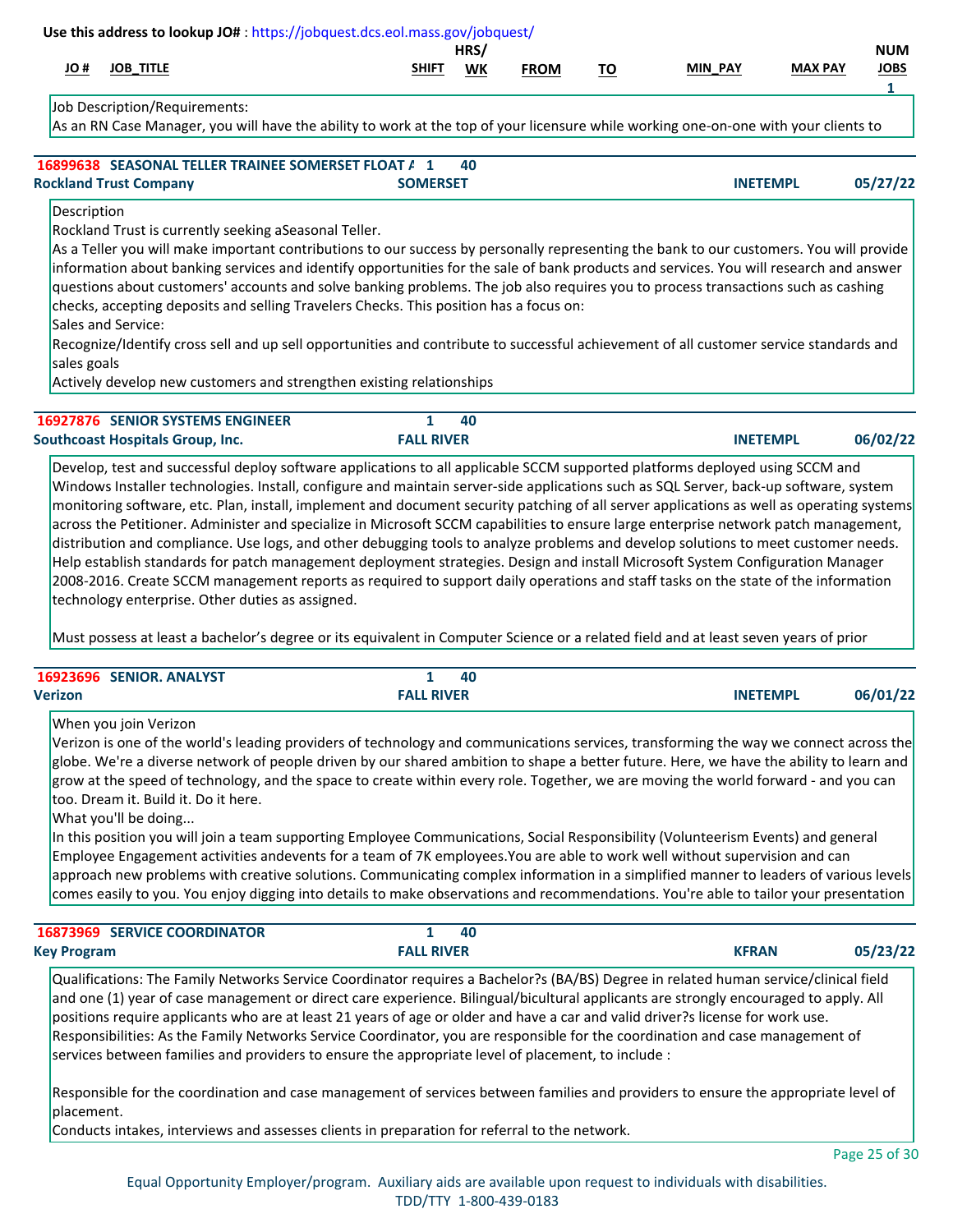| # OL        | <b>JOB_TITLE</b>                                                                                                                                                                                                                                                                                                                                                                                                                                                                                                                                                                                                                                                      | SHIFT                             | HRS/<br>WK | <b>FROM</b> | <u>TO</u> | MIN_PAY         | <b>MAX PAY</b> | <b>NUM</b><br><b>JOBS</b> |
|-------------|-----------------------------------------------------------------------------------------------------------------------------------------------------------------------------------------------------------------------------------------------------------------------------------------------------------------------------------------------------------------------------------------------------------------------------------------------------------------------------------------------------------------------------------------------------------------------------------------------------------------------------------------------------------------------|-----------------------------------|------------|-------------|-----------|-----------------|----------------|---------------------------|
|             | Coordinates and facilitates treatment plan review meetings, initial diagnostic conferences and discharge planning meetings.                                                                                                                                                                                                                                                                                                                                                                                                                                                                                                                                           |                                   |            |             |           | 48,200.00       |                | 1                         |
|             |                                                                                                                                                                                                                                                                                                                                                                                                                                                                                                                                                                                                                                                                       |                                   |            |             |           |                 |                |                           |
|             | 16976241 SITE DIRECTOR-220002XB<br><b>KinderCare Education LLC</b>                                                                                                                                                                                                                                                                                                                                                                                                                                                                                                                                                                                                    | $\mathbf{1}$<br><b>SEEKONK</b>    | 40         |             |           | <b>INETEMPL</b> |                | 06/08/22                  |
| Description |                                                                                                                                                                                                                                                                                                                                                                                                                                                                                                                                                                                                                                                                       |                                   |            |             |           |                 |                |                           |
|             | KinderCare Education is the nation's leader in early childhood education. We nourish curiosity through purposeful experiences to create<br>a future full of lifelong learners. From our National Support Center to the classrooms where learning comes to life, we're united by a<br>passion for creating a world of learning, joy, and adventure for more than 161,000 children ages six weeks through 12 years every day.                                                                                                                                                                                                                                           |                                   |            |             |           |                 |                |                           |
|             | If you're passionate about inspiring children and teachers alike to learn and grow, the Site Director role could be for you! Site Directors<br>are passionate about educational excellence and empowering confident teachers. As a Site Director, you will use our nationally<br>recognized curriculum as a framework to create unique and engaging classroom experiences. Site Directors are committedto making<br>their site successful and know that meaningful relationships with children, families, and their team are essential to success. Successful                                                                                                         |                                   |            |             |           |                 |                |                           |
|             | 16928104 SOCIAL WORKER                                                                                                                                                                                                                                                                                                                                                                                                                                                                                                                                                                                                                                                | $\mathbf{1}$                      | 40         |             |           |                 |                |                           |
| Description | <b>American Renal Associates</b>                                                                                                                                                                                                                                                                                                                                                                                                                                                                                                                                                                                                                                      | <b>DARTMOUTH</b>                  |            |             |           | <b>INETEMPL</b> |                | 06/02/22                  |
|             | Our annual raises are significantly above the industry standard.<br>We recognize your most recent dialysis experience in calculating your paid time off accrual allowing your transition to ARA to be easy<br>16912799 SOFTWARE ENGINEER                                                                                                                                                                                                                                                                                                                                                                                                                              | $\mathbf{1}$                      | 40         |             |           |                 |                |                           |
| Description | <b>Innovative Defense Technologies</b>                                                                                                                                                                                                                                                                                                                                                                                                                                                                                                                                                                                                                                | <b>FALL RIVER</b>                 |            |             |           | <b>INETEMPL</b> |                | 05/31/22                  |
|             | <b>Background Information:</b><br>Innovative Defense Technologies (IDT), a rapidly growing provider of automated software testing, data analysis, and cybersecurity<br>solutions for complex, mission-critical systems in the US Department of Defense (DOD), is seeking a Software Engineer to be based out<br>of one of IDT's offices. This person will work with a fast-paced team of mission-focused engineers by working with and developing<br>cutting edge technology to solve customer problems. Initiative, creativity, reliability, and efficient teamwork will be required to<br>successfully deliver innovative solutions in this dynamic customer space. |                                   |            |             |           |                 |                |                           |
| Overview:   |                                                                                                                                                                                                                                                                                                                                                                                                                                                                                                                                                                                                                                                                       |                                   |            |             |           |                 |                |                           |
|             | 16912821 SOFTWARE ENGINEER<br><b>Innovative Defense Technologies</b>                                                                                                                                                                                                                                                                                                                                                                                                                                                                                                                                                                                                  | $\mathbf{1}$<br><b>FALL RIVER</b> | 40         |             |           | <b>INETEMPL</b> |                | 05/31/22                  |
| Description |                                                                                                                                                                                                                                                                                                                                                                                                                                                                                                                                                                                                                                                                       |                                   |            |             |           |                 |                |                           |
|             | Background information:<br>Innovative Defense Technologies (IDT), provider of automated software testing, data analysis, and cybersecurity solutions for complex,<br>mission-critical systems in the US Department of Defense (DOD), is seeking a Software Engineer to be based in any office.                                                                                                                                                                                                                                                                                                                                                                        |                                   |            |             |           |                 |                |                           |
| Overview:   | We are looking for mid- to senior-level Software Engineers to be critical members of the ATRT Enterprise Platform (AEP) Test Execution<br>team to drive the design and implementation of the software components that enable the execution of both automated and manual                                                                                                                                                                                                                                                                                                                                                                                               |                                   |            |             |           |                 |                |                           |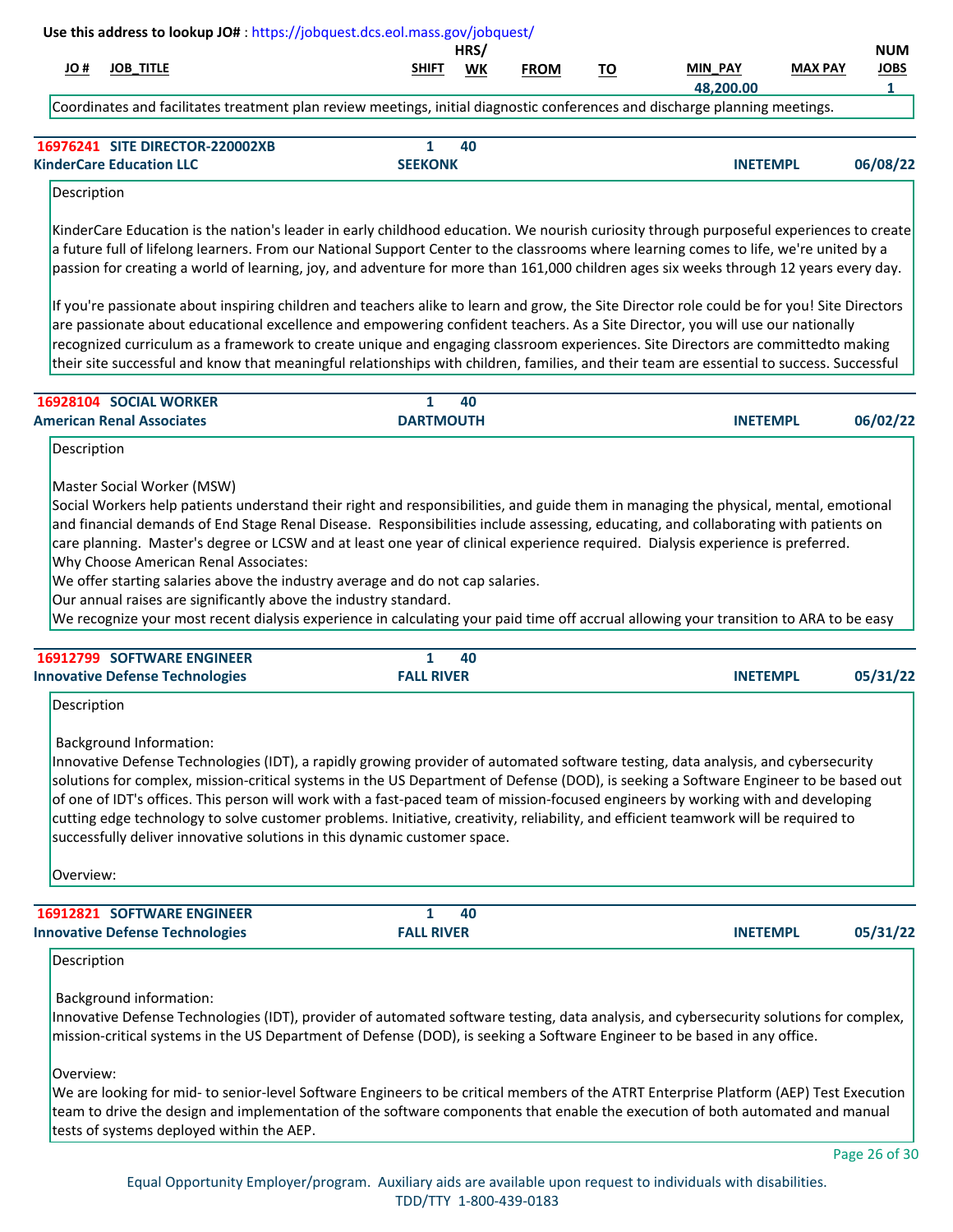|                                   |                                                                                   | Use this address to lookup JO#: https://jobquest.dcs.eol.mass.gov/jobquest/                                                                                                                                                                                                                                                                                                                                                                                                                                                                      |            |             |           |                 |                |                                |
|-----------------------------------|-----------------------------------------------------------------------------------|--------------------------------------------------------------------------------------------------------------------------------------------------------------------------------------------------------------------------------------------------------------------------------------------------------------------------------------------------------------------------------------------------------------------------------------------------------------------------------------------------------------------------------------------------|------------|-------------|-----------|-----------------|----------------|--------------------------------|
| # JO                              | <b>JOB_TITLE</b>                                                                  | <b>SHIFT</b>                                                                                                                                                                                                                                                                                                                                                                                                                                                                                                                                     | HRS/<br>WK | <b>FROM</b> | <u>TO</u> | MIN PAY         | <b>MAX PAY</b> | <b>NUM</b><br><b>JOBS</b><br>1 |
|                                   | 16912800 SOFTWARE ENGINEER<br><b>Innovative Defense Technologies</b>              | 1<br><b>FALL RIVER</b>                                                                                                                                                                                                                                                                                                                                                                                                                                                                                                                           | 40         |             |           | <b>INETEMPL</b> |                | 05/31/22                       |
| Description                       |                                                                                   |                                                                                                                                                                                                                                                                                                                                                                                                                                                                                                                                                  |            |             |           |                 |                |                                |
| Overview:                         | <b>Background information:</b><br>within the ATRT Enterprise Platform (AEP).      | Innovative Defense Technologies (IDT), provider of automated software testing, data analysis, and cybersecurity solutions for complex,<br>mission-critical systems in the US Department of Defense (DOD), is seeking a software engineer to be based in any office.<br>We are looking for mid- to senior-level Software Engineers to be critical members of the AEP Test Bay as a Service team to drive the<br>design and implementation of the software components that provide collaborative access to and connectivity of virtualized systems |            |             |           |                 |                |                                |
|                                   | 16974656 SOLAR TECHNICIAN                                                         | $\overline{2}$                                                                                                                                                                                                                                                                                                                                                                                                                                                                                                                                   | 40         | $9:00$ am   | 6:30 pm   |                 |                |                                |
| Captona                           |                                                                                   | <b>BERKLEY</b>                                                                                                                                                                                                                                                                                                                                                                                                                                                                                                                                   |            |             |           | <b>INETEMPL</b> |                | 06/08/22                       |
| Job Title:                        | Solar Field Technician; O&M & Asset Management<br><b>Position Overview:</b>       | We also repower and drastically improve ageing Solar and Wind farms.<br>Join Captona and help us run our growing fleet of renewable energy projects in North America. As a Senior Solar Field Technician, you                                                                                                                                                                                                                                                                                                                                    |            |             |           |                 |                |                                |
|                                   | 16912785 SR. SOFTWARE\/SYSTEMS ENGINEER<br><b>Innovative Defense Technologies</b> | $\mathbf{1}$<br><b>FALL RIVER</b>                                                                                                                                                                                                                                                                                                                                                                                                                                                                                                                | 40         |             |           | <b>INETEMPL</b> |                | 05/31/22                       |
| bDescription/b<br>br<br> br<br>br | strongCall For Resumes:br<br>brOverview:/strong                                   | brInnovative Defense Technologies (IDT), provider of automated software testing, data analysis, and cybersecurity solutions for<br>complex defense systems, is currently accepting applications for an anticipated Software/Systems Engineer role requiring 7+ years of<br>experience for a position in support of its innovative automated solutions. This position offers an engineer the opportunity to utilize<br>his/her knowledge and talents as part of a collaborative team developing software for a growing company.br                 |            |             |           |                 |                |                                |
|                                   | 17012627 SUPERVISOR                                                               | $\mathbf{1}$                                                                                                                                                                                                                                                                                                                                                                                                                                                                                                                                     | 40         |             |           |                 |                |                                |
| <b>AMC Theatres</b>               |                                                                                   | <b>DARTMOUTH</b>                                                                                                                                                                                                                                                                                                                                                                                                                                                                                                                                 |            |             |           | <b>INETEMPL</b> |                | 06/13/22                       |
|                                   | Supervisor                                                                        |                                                                                                                                                                                                                                                                                                                                                                                                                                                                                                                                                  |            |             |           |                 |                |                                |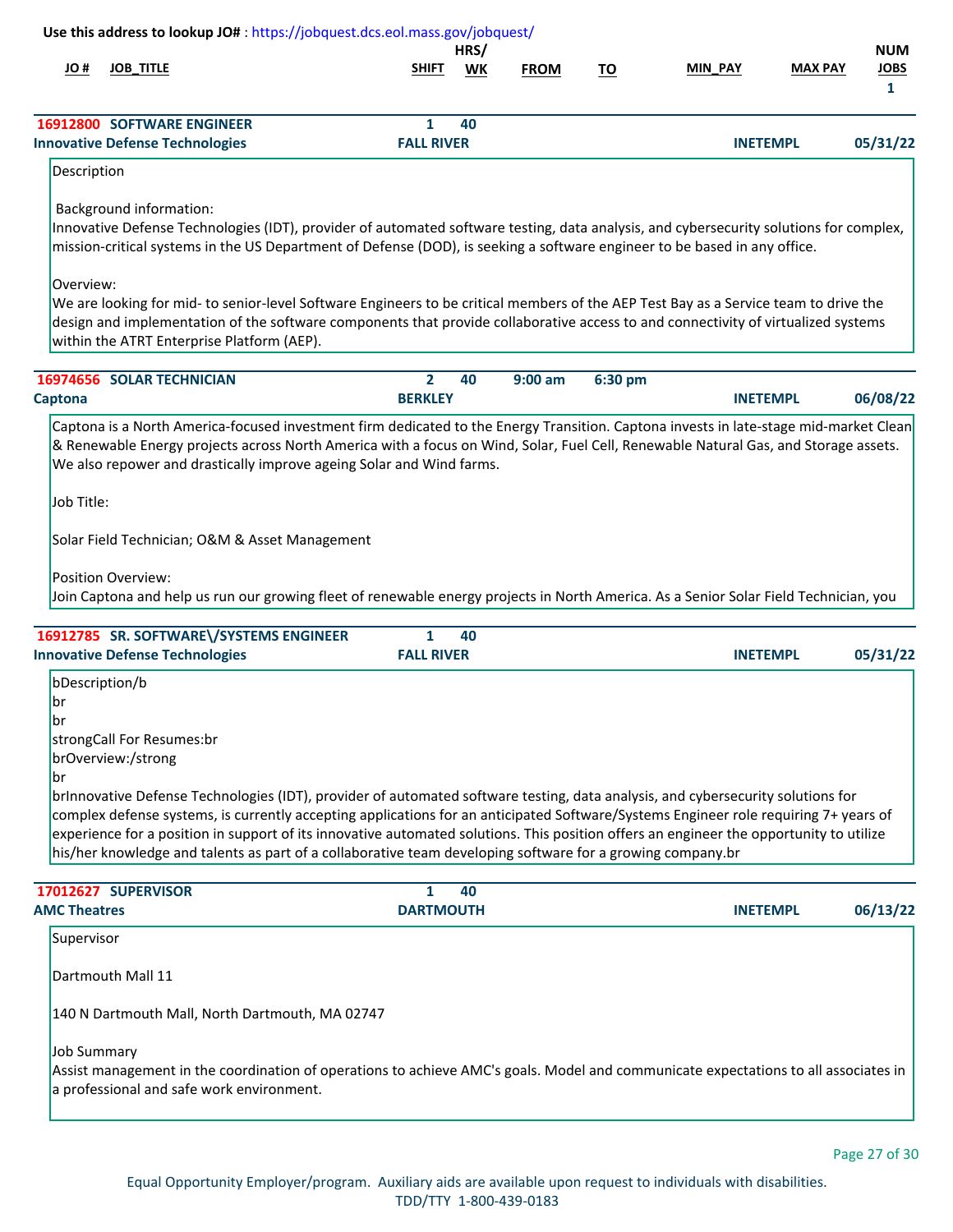|             | Use this address to lookup JO#: https://jobquest.dcs.eol.mass.gov/jobquest/                                                                                                                                                                                                                                                                                                                                                                                                                                                                                                                                                                                                                                                                                                                                                                                                                                           |                                   |            |             |           |                 |                |                                           |
|-------------|-----------------------------------------------------------------------------------------------------------------------------------------------------------------------------------------------------------------------------------------------------------------------------------------------------------------------------------------------------------------------------------------------------------------------------------------------------------------------------------------------------------------------------------------------------------------------------------------------------------------------------------------------------------------------------------------------------------------------------------------------------------------------------------------------------------------------------------------------------------------------------------------------------------------------|-----------------------------------|------------|-------------|-----------|-----------------|----------------|-------------------------------------------|
| # OL        | <b>JOB_TITLE</b>                                                                                                                                                                                                                                                                                                                                                                                                                                                                                                                                                                                                                                                                                                                                                                                                                                                                                                      | <b>SHIFT</b>                      | HRS/<br>WK | <b>FROM</b> | <u>TO</u> | MIN_PAY         | <b>MAX PAY</b> | <b>NUM</b><br><b>JOBS</b><br>$\mathbf{1}$ |
|             | 16901361 SUPERVISOR, CUSTOMER SERVICE<br><b>N.E. Gas Company Corp</b>                                                                                                                                                                                                                                                                                                                                                                                                                                                                                                                                                                                                                                                                                                                                                                                                                                                 | 1<br><b>FALL RIVER</b>            | 40         |             |           | <b>INETEMPL</b> |                | 05/27/22                                  |
| achieve it. | Our purpose is sustaining energy and water for life, and it is demonstrated in everything we do as a business, and as an employee team.<br>At Liberty, we hire passionate people who care about doing the right thing for our customers. We are entrepreneurial, creative, and<br>outcome-focused. Here, your natural talent and achievements will flourish in an inclusive environment of teamwork, trust and<br>continuous learning. We are always pursuing excellence to exceed our ambitions goals, rewarding both the goal outcome and how we                                                                                                                                                                                                                                                                                                                                                                    |                                   |            |             |           |                 |                |                                           |
| Purpose     |                                                                                                                                                                                                                                                                                                                                                                                                                                                                                                                                                                                                                                                                                                                                                                                                                                                                                                                       |                                   |            |             |           |                 |                |                                           |
|             | Accountabilities                                                                                                                                                                                                                                                                                                                                                                                                                                                                                                                                                                                                                                                                                                                                                                                                                                                                                                      |                                   |            |             |           |                 |                |                                           |
|             | 16912792 SYSTEMS ENGINEER<br><b>Innovative Defense Technologies</b>                                                                                                                                                                                                                                                                                                                                                                                                                                                                                                                                                                                                                                                                                                                                                                                                                                                   | $\mathbf{1}$<br><b>FALL RIVER</b> | 40         |             |           | <b>INETEMPL</b> |                | 05/31/22                                  |
| Description |                                                                                                                                                                                                                                                                                                                                                                                                                                                                                                                                                                                                                                                                                                                                                                                                                                                                                                                       |                                   |            |             |           |                 |                |                                           |
|             | <b>Background Information:</b><br>Innovative Defense Technologies (IDT), a rapidly growing provider of automated software testing, data analysis, and cybersecurity<br>solutions for complex, mission-critical systems in the US Department of Defense (DOD), is seeking a Systems Engineer to be based out of<br>one of IDT's offices. This person will work with a fast-paced team of mission-focused engineers by working with and developing cutting<br>edge technology to solve customer problems. Initiative, creativity, reliability, and efficient teamwork will be required to successfully<br>deliver innovative solutions in this dynamic customer space.                                                                                                                                                                                                                                                  |                                   |            |             |           |                 |                |                                           |
| Overview:   |                                                                                                                                                                                                                                                                                                                                                                                                                                                                                                                                                                                                                                                                                                                                                                                                                                                                                                                       |                                   |            |             |           |                 |                |                                           |
|             | 16875064 TEACHER @ PALMER RIVER-220002M6<br><b>KinderCare Education LLC</b>                                                                                                                                                                                                                                                                                                                                                                                                                                                                                                                                                                                                                                                                                                                                                                                                                                           | 1<br><b>REHOBOTH</b>              | 40         |             |           | <b>INETEMPL</b> |                | 05/23/22                                  |
| Description |                                                                                                                                                                                                                                                                                                                                                                                                                                                                                                                                                                                                                                                                                                                                                                                                                                                                                                                       |                                   |            |             |           |                 |                |                                           |
|             | KinderCare Education is the nation's leader in early childhood education. We nourish curiosity through purposeful experiences to create<br>a future full of lifelong learners. From our National Support Center, to the classrooms where learning comes to life, we're united by a<br>passion to create a world of learning, joy and adventure for more than 161,000 children ages six-weeks through 12 years every day.<br>Our Teachers bring warmth, patience, and understanding to the classroom every day, encouraging children to learn and grow. They<br>inspire children to be lifelong learners using our nationally recognized curriculum that promotes social, physical, verbal, and cognitive<br>development. Our Teachers are committed to making their center successful and know that creating meaningful relationships with<br>children, families, and their team play a crucial role in that success. |                                   |            |             |           |                 |                |                                           |
|             | 16962638 TECHNICAL SUPPORT COMMERCIAL LAUNDRY                                                                                                                                                                                                                                                                                                                                                                                                                                                                                                                                                                                                                                                                                                                                                                                                                                                                         | 1                                 | 40         | 6:30 am     | 3:00 pm   |                 |                |                                           |
|             | <b>Whirlpool Corporation</b>                                                                                                                                                                                                                                                                                                                                                                                                                                                                                                                                                                                                                                                                                                                                                                                                                                                                                          | <b>FALL RIVER</b>                 |            |             |           | <b>ABORG</b>    |                | 06/06/22                                  |
|             | Requisition ID: 52824                                                                                                                                                                                                                                                                                                                                                                                                                                                                                                                                                                                                                                                                                                                                                                                                                                                                                                 |                                   |            |             |           |                 |                |                                           |
|             | Whirlpool Corporation (NYSE: WHR) is committed to being the best global kitchen and laundry company, in constant pursuit of<br>improving life at home. In an increasingly digital world, the company is driving purposeful innovation to meet the evolving needs of<br>consumers through its iconic brand portfolio, including Whirlpool, KitchenAid, Maytag, Consul, Brastemp, Amana, Bauknecht, JennAir,<br>Indesit and Yummly. In 2021, the company reported approximately \$22 billion in annual sales, 69,000 employees and 54 manufacturing<br>and technology research centers.                                                                                                                                                                                                                                                                                                                                 |                                   |            |             |           |                 |                |                                           |
|             | Whirlpool Corporation is consistently recognized by FORTUNE as one of the World?s Most Admired Companies. Our values are the<br>driving force behind everything we do. Integrity, Respect, Inclusion & Diversity, One Whirlpool, and Spirit of Winning propel our teams                                                                                                                                                                                                                                                                                                                                                                                                                                                                                                                                                                                                                                               |                                   |            |             |           |                 |                |                                           |
|             |                                                                                                                                                                                                                                                                                                                                                                                                                                                                                                                                                                                                                                                                                                                                                                                                                                                                                                                       |                                   |            |             |           |                 |                | Page 28 of 30                             |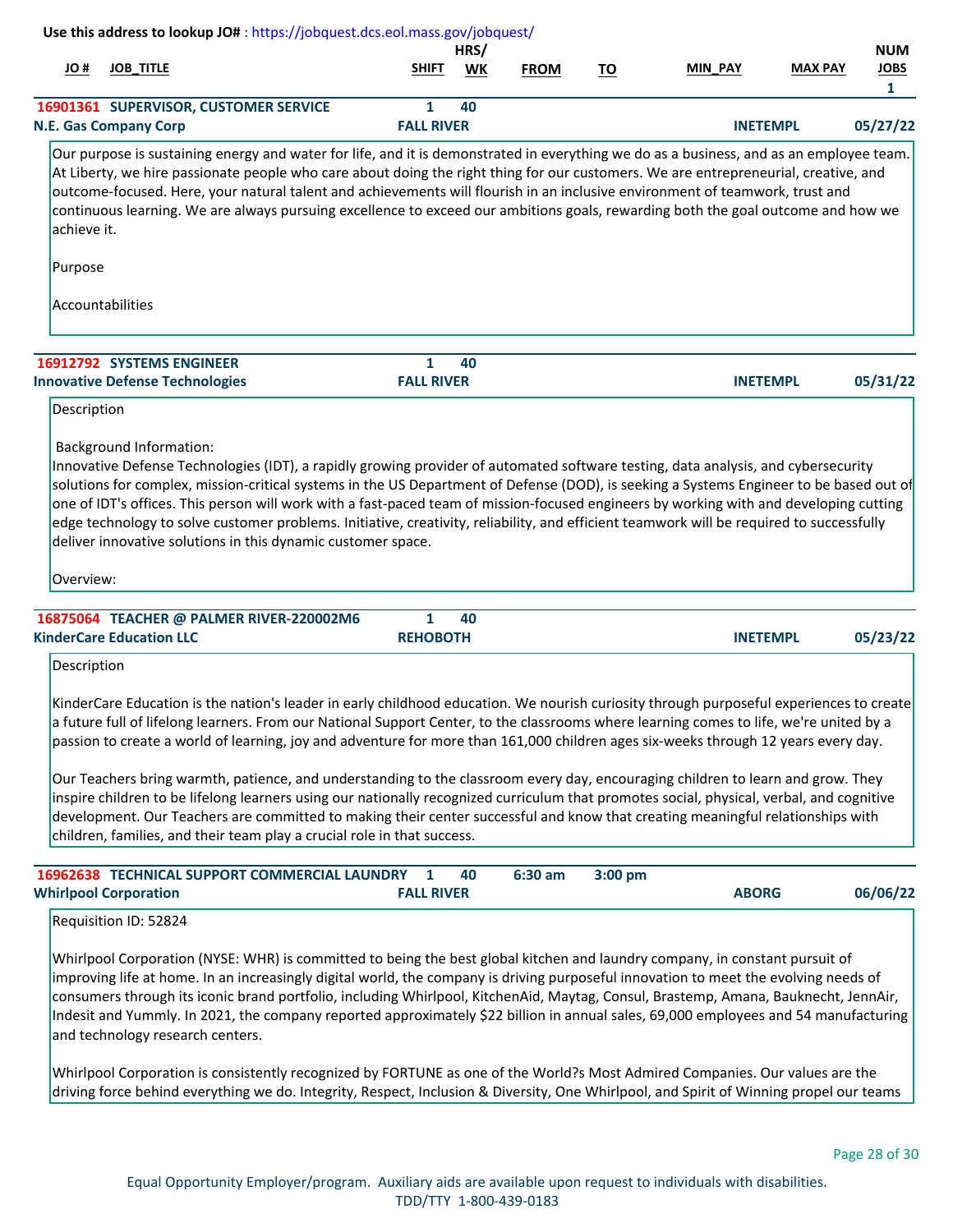|      |                             | Use this address to lookup JO#: https://jobquest.dcs.eol.mass.gov/jobquest/                                                         |                   |      |             |    |                 |                |             |
|------|-----------------------------|-------------------------------------------------------------------------------------------------------------------------------------|-------------------|------|-------------|----|-----------------|----------------|-------------|
|      |                             |                                                                                                                                     |                   | HRS/ |             |    |                 |                | <b>NUM</b>  |
| # JO | <b>JOB TITLE</b>            |                                                                                                                                     | <b>SHIFT</b>      | WK   | <b>FROM</b> | ΤО | <b>MIN PAY</b>  | <b>MAX PAY</b> | <b>JOBS</b> |
|      |                             |                                                                                                                                     |                   |      |             |    |                 |                |             |
|      | <b>16912790 UX DESIGNER</b> |                                                                                                                                     |                   | 40   |             |    |                 |                |             |
|      |                             | <b>Innovative Defense Technologies</b>                                                                                              | <b>FALL RIVER</b> |      |             |    | <b>INETEMPL</b> |                | 05/31/22    |
|      | bDescription/b              |                                                                                                                                     |                   |      |             |    |                 |                |             |
| Ibr  | br                          | strongBackground information:/strong                                                                                                |                   |      |             |    |                 |                |             |
|      |                             | brinnovative Defense Technologies (IDT), provider of automated software testing, data analysis, and cybersecurity solutions for     |                   |      |             |    |                 |                |             |
|      |                             | complex, mission-critical systems in the US Department of Defense (DOD), is seeking an UX Designer to be based in our Mount Laurel, |                   |      |             |    |                 |                |             |

Fall River, or Arlington office. They will work with senior leadership and a fast-paced team of mission-focused engineers to solve some of our customers' toughest challenges. Initiative, creativity, reliability, and efficient teamwork will be required to successfully deliver innovative solutions in this dynamic customer space.br

br

# strongOverview:/strong

brWill work under IDT's principle UX Designer to deploy and maintain our growing design system. The designer will take customer use

|              | 16983768 VENDOR MANAGEMENT INVENTORY TECHNICL 1 | 40 |                 |          |
|--------------|-------------------------------------------------|----|-----------------|----------|
| Airgas, Inc. | <b>ASSONET</b>                                  |    | <b>INETEMPL</b> | 06/09/22 |
| Description  |                                                 |    |                 |          |

Position Title: Vendor Management Inventory Technician

Assonet, MA Monday-Friday, First Shift!

Travel: daily travel to local customer sites in a company vehicle.

How will you CONTRIBUTE and GROW?

The Vendor Management Inventory Technician delivers and services key vending account customers and customer cabinets / storerooms relative to inventory of gases, consumables and safety products. Additionally, this position does basic troubleshooting and mechanical repairs as needed. This position focuses on servicing existing accounts throughout an assigned territory. In particular, you will:

| <b>16985230 WAREHOUSE ASSOCIATE</b>                                                                                               | 20                | <b>INETEMPL</b> |          |
|-----------------------------------------------------------------------------------------------------------------------------------|-------------------|-----------------|----------|
| <b>Fastenal Company</b>                                                                                                           | <b>FALL RIVER</b> |                 | 06/09/22 |
| Job Description                                                                                                                   |                   |                 |          |
| Warehouse Associate                                                                                                               |                   |                 |          |
| 565 Commerce Dr., Fall River, MA 02720                                                                                            |                   |                 |          |
| MAFAL Public Store                                                                                                                |                   |                 |          |
| Part-Time Shift(s):                                                                                                               |                   |                 |          |
| MON TUE WED THU FRI 7:00 am-5:00 pm10 - 28 hours/week                                                                             |                   |                 |          |
| <b>OVERVIEW:</b>                                                                                                                  |                   |                 |          |
| Working as Part-Time Warehouse Associate, you will facilitate the movement of product through our branch and customer facilities. |                   |                 |          |

| <b>16901670 WHS SPECIALIST</b> |                   | 40 |                 |          |
|--------------------------------|-------------------|----|-----------------|----------|
| <b>Amazon Corporate LLC</b>    | <b>FALL RIVER</b> |    | <b>INETEMPL</b> | 05/28/22 |

One focus area of the Amazon Workplace Health & Safety (WHS) mission is to provide tools, resources, and environments that support safe, efficient, healthy behaviors and encourage employees to proactively manage their health and wellbeing. To support this focus area, Amazon is seeking a full-time WHS Specialist (WHSS) to serve as a designated representative for their assigned building coordinating and implementing all areas of the Amazon Global Program as directed by the leadership. The WHSS promotes a positive culture while complying with Amazon standards and maintaining a safe work environment. This includes conducting trainings and coaching associates on observed work habits.

The WHSS is required to maintain accurate daily, weekly, and monthly metrics to report to onsite management teams and corporate based reporting systems. The WHSS supports management's efforts to ensure compliance with all corporate Program expectations and applicable federal & state laws. The WHSS also conducts risk assessments related to jobs performed (Job Hazard Analysis) and new